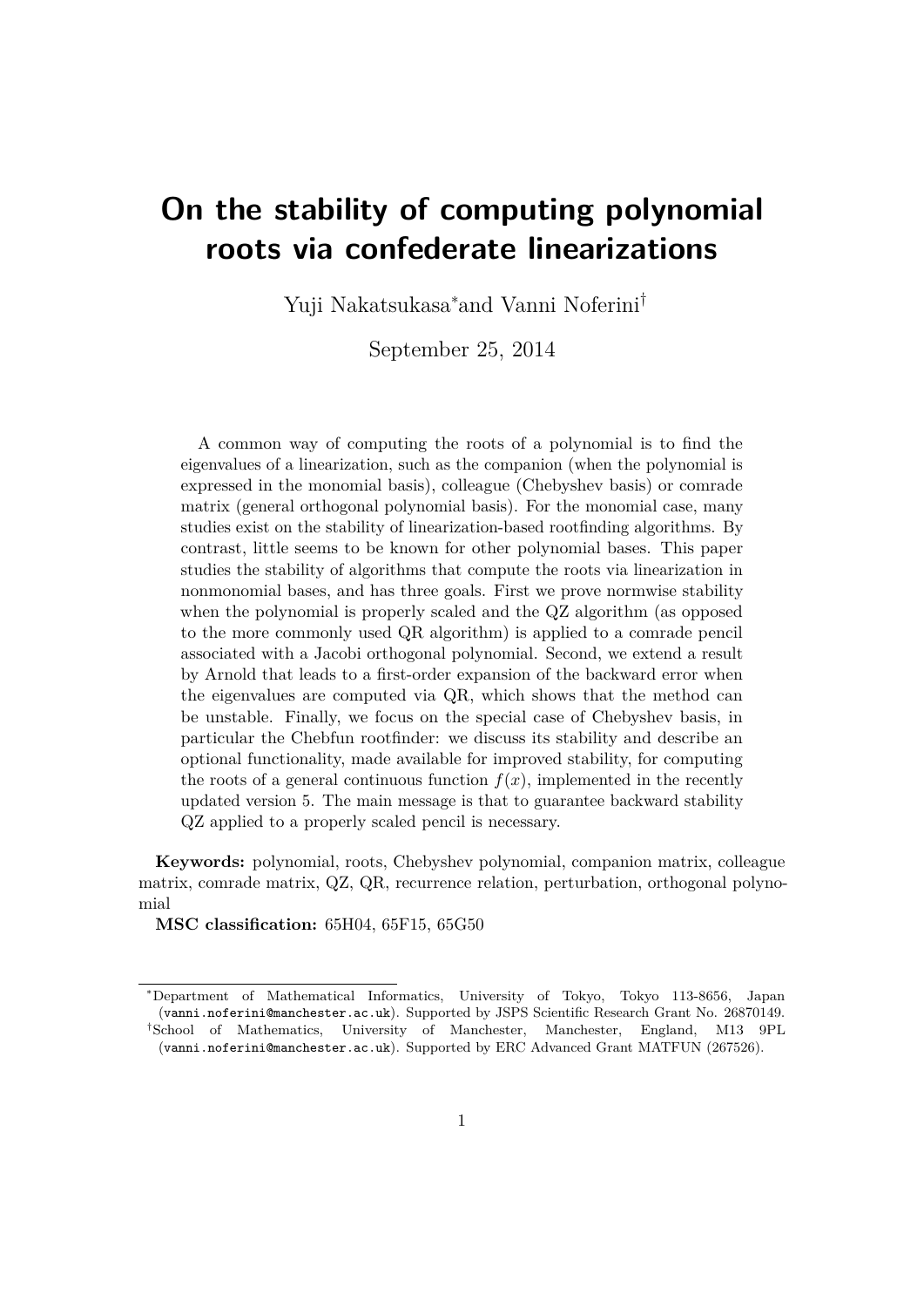### **1. Introduction**

Let  $p(x) \in \mathbb{R}[x]_n$  be a nonzero polynomial of degree at most *n* with real coefficients. The rootfinding quest for the set of the solutions of the equation  $p(x) = 0$  can rightly be deemed one of the eldest mathematical problems that mankind has considered [\[15,](#page-36-0) [41\]](#page-38-0). Since the classical algebraic results by Abel, Galois and Ruffini in the 18th and 19th centuries, it has been known that, for high degree polynomials  $(n \geq 5)$ , the search for a general algebraic method that gives the exact roots is hopeless. Hence, it is unsurprising that devising reliable numerical methods for polynomial rootfinding is a central theme in numerical analysis.

A related problem is that of finding the roots, or some roots, of a general nonlinear function. Indeed, it is not uncommon to reduce the problem to the polynomial case by approximation: for instance, a standard way to compute the real roots of a smooth function  $f(x)$  on an interval, as done in Chebfun [\[48\]](#page-38-1), is to approximate  $f(x)$  by a polynomial  $p(x)$ via Chebyshev interpolation, then compute the roots of  $p(x) = \sum_{i=0}^{n} c_i T_i(x)$  expressed in the Chebyshev basis  ${T_i(x)}$  by computing the eigenvalues of the linearized colleague matrix [\[25\]](#page-37-0), [\[47,](#page-38-2) Ch. 18]. This process is known to work well in practice, but no analysis has been carried out to prove its numerical stability.

More generally, one practical way of finding the roots of a polynomial is to first construct either a matrix or a matrix pencil whose eigenvalues coincide, with the same algebraic and geometric multiplicities, with the roots of  $p(x)$ . This process is known as a *linearization* of  $p(x)$ . The next step is of course approximating the eigenvalues numerically: usual choices are the QR algorithm, for matrices, or the QZ algorithm, for matrix pencils. In this paper we refer to these algorithms simply as QR and QZ.

It should be noted that linearization is by no means the only option. Indeed, many alternative ideas exist: the Durand–Kerner [\[31\]](#page-37-1), the Ehrlich–Aberth [\[11\]](#page-36-1), or the Jenkins– Traub algorithms [\[29\]](#page-37-2), and Weyl's method [\[42\]](#page-38-3) to name but a few.

Some of these alternative methods are strong competitors of the linearization method, both for computational complexity and for stability (see, e.g.,  $[7, 10, 11]$  $[7, 10, 11]$  $[7, 10, 11]$  $[7, 10, 11]$  $[7, 10, 11]$  for the Ehrlich– Aberth method); on the other hand, special technologies, like subdivision [\[14\]](#page-36-4) or preservation of structures such as quasiseparable [\[5,](#page-36-5) [8,](#page-36-6) [9,](#page-36-7) [12,](#page-36-8) [13\]](#page-36-9), can be exploited in order to reduce the complexity of the linearization method to  $\mathcal{O}(n^2)$ . Among the many rootfinding algorithms available, our goal here is to understand the stability of linearization-based methods, as they are often easy to implement (given a black-box eigensolver) and widely used. For instance, the Matlab function roots follows precisely the above described procedure via the eigenvalues of the companion matrix.

Since the second step of computing the eigenvalues is numerical, it needs to be investigated whether the roots are computed stably. Specifically, the two standard backward stable eigensolvers, QR for a matrix *C* or QZ for a matrix pencil  $\lambda X + Y$  [\[24,](#page-37-3) Ch. 7,8], are known to be backward stable with respect to the matrix norms, i.e., they compute<sup>[1](#page-1-0)</sup> the exact eigenvalues of slightly perturbed matrices  $C + \Delta C$  and  $\lambda(X + \Delta X)$  +

<span id="page-1-0"></span><sup>1</sup>Strictly speaking, we should add: if they converge. For the nonsymmetric case, no formal proof of convergence of either QR or QZ is known to the authors. In practice, and possibly relying on randomized shifts when dealing with counterexamples cleverly conceived to embarrass one specific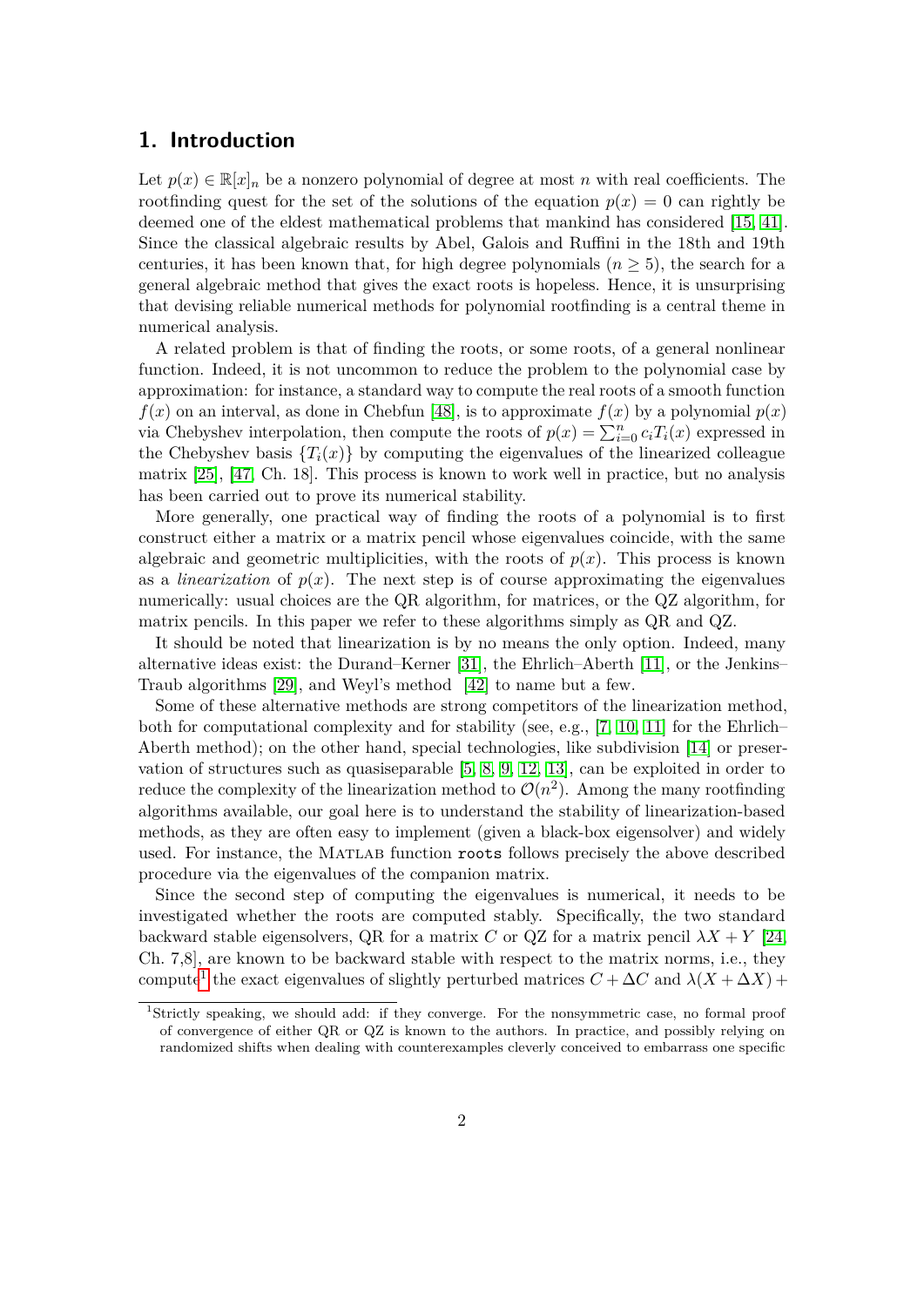$(Y + \Delta Y)$  for  $\|\Delta C\| \leq \varepsilon \|C\|$ ,  $\|\Delta X\| \leq \varepsilon \|X\|$ ,  $\|\Delta Y\| \leq \varepsilon \|Y\|$ , where  $\varepsilon = \hat{q}(n)u$  for a fixed unit roundoff *u* and some low-degree polynomial with moderate coefficients  $\hat{q}$ , whose exact form would depend on the number of iterations before convergence and on the choice of norms in the bound. However, stability in the matrix norm does not necessarily imply stability in the polynomial. Specifically, let  $\hat{x}_i$  be the computed roots. Writing

$$
p(x) = \sum_{i=0}^{n} c_i \phi_i(x), \qquad \hat{p}(x) = \alpha \prod_{i=1}^{n} (x - \hat{x}_i) = \sum_{i=0}^{n} \hat{c}_i \phi_i(x)
$$
 (1.1)

for some scalar  $\alpha \neq 0$ , and defining  $c = [c_0, c_1, \ldots, c_n], \hat{c} = [\hat{c}_0, \hat{c}_1, \ldots, \hat{c}_n]$  and  $\Delta c = c - \hat{c}$ , we say that the algorithm performed in a backward stable manner with respect to the polynomial *p* if the difference in the coefficients is within  $\mathcal{O}(\varepsilon)$ :

<span id="page-2-0"></span>
$$
\left(\frac{\|\Delta c\|_2}{\|c\|_2}\right) \frac{\|c-\hat{c}\|_2}{\|c\|_2} = \mathcal{O}(\varepsilon). \tag{1.2}
$$

Note that the norm depends on the basis  $\{\phi_i(x)\}\$  and on the scaling, i.e.,  $p \leftarrow \alpha p$  for a nonzero scalar *α*. In practice we set *α* to  $\alpha = c \frac{c^T \hat{c}}{||c||^2}$ kb*c*k 2 2 , which is the minimizer of <sup>k</sup>*<sup>c</sup>* <sup>−</sup> *αc*bk2. Throughout we always denote by  $\hat{x}_i$  the computed roots of *p*, and by  $\hat{p}$  the polynomial with exact roots  $\hat{x}_i$  and  $\hat{c}$  its coefficients.

In this paper we are primarily interested in the normwise backward stability of the computation of the roots. That is, our goal is to give bounds for the right-hand side of  $(1.2)$ . For example, the stability proof in [\[49\]](#page-39-0) for the use of QZ to compute the roots of  $p(x)$ , expressed in the monomial basis, falls into this category, and we extend their result to other orthogonal polynomial bases in Section [3.](#page-8-0)

We note that some authors have discussed the more stringent componentwise backward stability, which for example takes the form  $\max_i \frac{|\Delta c_i|}{|c_i|}$  $\frac{\Delta c_i}{|c_i|}$  [\[21\]](#page-37-4), [\[33\]](#page-38-4), (also [\[46\]](#page-38-5) for matrix polynomials). However, even in the monomial case no known bound appears to guarantee componentwise backward stability. For example, the analysis in [\[21\]](#page-37-4) for monic polynomials, i.e.,  $c_n = 1$  expressed in the monomials gives

<span id="page-2-1"></span>
$$
\Delta c_{i-1} = \sum_{m=0}^{i-1} c_m \sum_{j=i+1}^n E_{j,j+m-i} - \sum_{m=i}^n c_m \sum_{j=1}^i E_{j,j+m-i},
$$
\n(1.3)

where *E* is the backward error in *C* by QR so that the computed eigenvalues are the exact eigenvalues of  $C + E$ . While [\(1.3\)](#page-2-1) gives the exact backward error in  $c_i$  to first order, it is generally difficult to derive individual bounds for each *i*. Often, componentwise bounds (see for instance [\[33\]](#page-38-4) for QZ in monomials) are not much more informative than the much simpler normwise bound (obtained as a corollary of [\(1.3\)](#page-2-1))

<span id="page-2-2"></span>
$$
\frac{\|\Delta c\|_2}{\|c\|_2} = \mathcal{O}(\varepsilon) \|C\|_2.
$$
\n(1.4)

Here the dependence on *n* is hidden in  $\mathcal{O}(\varepsilon)$ , that is,  $\mathcal{O}(\varepsilon)$  is a constant that has size  $q(n)u$  where q is a modest low-degree polynomial.

implementation, they do converge with no known exception.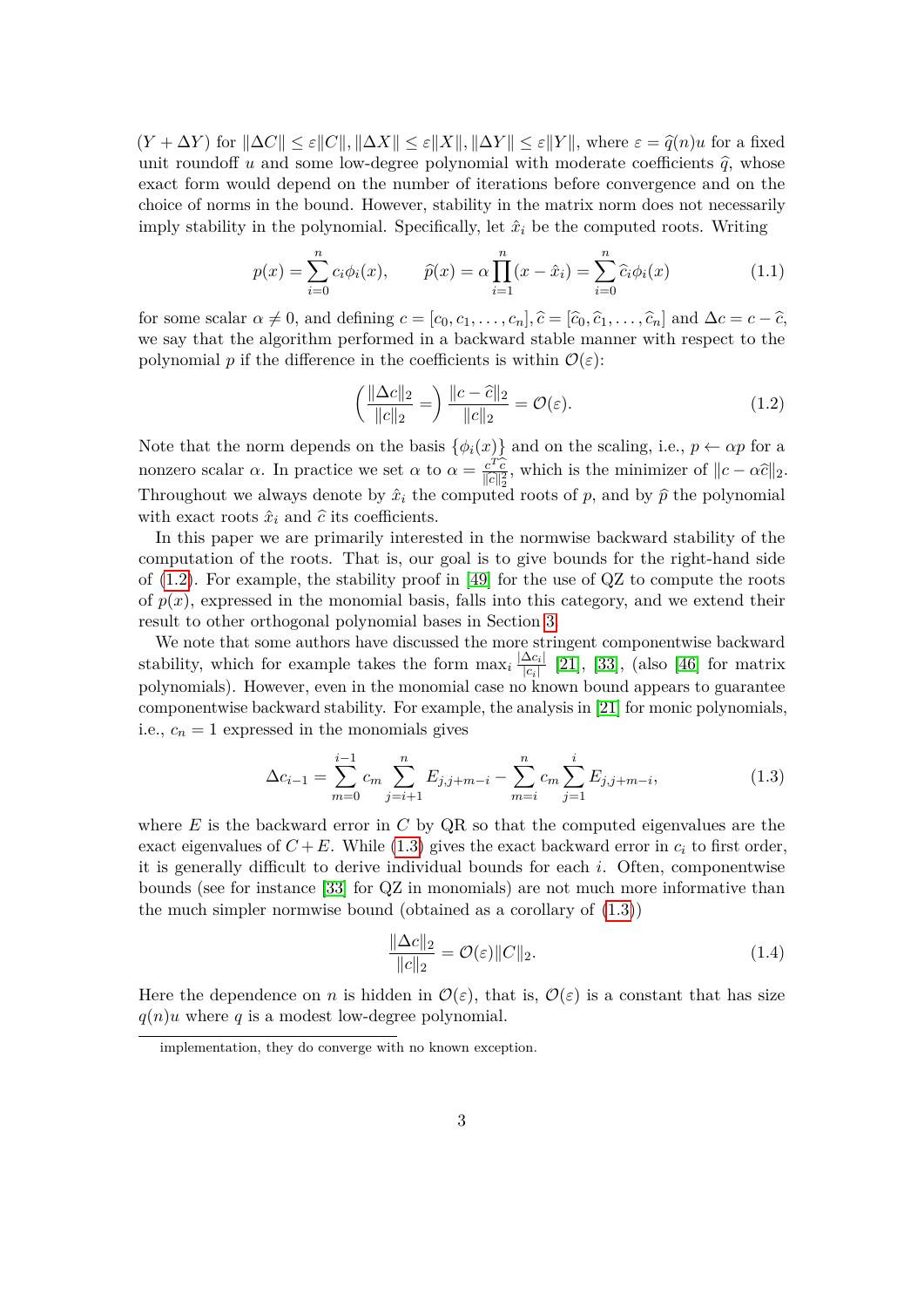We note that  $(1.4)$  suggests the crucial instability of QR: the backward error is proportional to  $||C||$ , meaning the computation is unstable if  $||c||_2 \gg 1$ . Note that this issue cannot be resolved by a scaling  $p \leftarrow \alpha p$ . A related discussion is given in [\[33\]](#page-38-4), which also examines the effect of diagonal balancing for QR and QZ, see Section [4.4.](#page-22-0)

The authors feel a linearization-based rootfinder generally cannot achieve componentwise stability unless a special structure is present in  $p(x)$  or the basis; indeed we argue further in the appendix that componentwise backward stability is not achievable by any method, at least for a generic choice of the polynomial basis and the machine number system (the monomials are a notable exception). Given the discussion above, we focus on the normwise stability.

It is worth mentioning another possible definition of stability, which concerns the individual stability for each computed root. For example, each root computed by the Ehrlich–Aberth method is known to have a small componentwise backward error [\[11\]](#page-36-1) in the monomial case. Specifically, each computed root  $\hat{x}_i$  satisfies<sup>[2](#page-3-0)</sup>  $p(\hat{x}_i) + \Delta p_i(\hat{x}_i) = 0$ with  $\Delta p_i(x) = \sum_{j=0}^n \Delta C_j^{(i)} \phi_j^{(i)}$  $j^{(i)}(x)$  and  $\frac{|\Delta c_j^{(i)}|}{|c_j|} = \mathcal{O}(\varepsilon)$ ; compare this with [\(1.2\)](#page-2-0), and note that  $\Delta p_i$  here depends on *i*. The strongest backward stability would be componentwise for the whole set of computed roots:  $\frac{|\Delta \tilde{c}_i|}{|c_i|} = \mathcal{O}(\varepsilon)$  for  $p(x) + \Delta p(x) = \kappa \prod_{i=1}^n (x - \hat{x}_i)$ , but at present we are unaware of any polynomial rootfinder that guarantees this.

When  $p(x)$  is expressed in the standard monomial basis, many studies exist on the stability, or lack thereof, of the linearization-based rootfinders [\[12,](#page-36-8) [20,](#page-37-5) [21,](#page-37-4) [49\]](#page-39-0). However, little seems to be known for  $p(x)$  expressed in a nonmonomial basis such as Chebyshev and other orthogonal polynomials. Such bases are becoming increasingly important for numerical purposes [\[22,](#page-37-6) [38,](#page-38-6) [47\]](#page-38-2), as particularly exemplified by the prominence of Chebyshev polynomials in the Chebfun system, in which roots is an important command called within various polynomial operations such as computing the maxima and the *L*<sup>1</sup> norm, or invoking abs.

In this work we focus on the normwise stability of linearization-based rootfinding methods for polynomials expressed in certain nonmonomial basis. We will review some basic notions concerning a commonly used class of linearizations in non-monomial bases in Section [2.](#page-4-0)

The paper has three main themes:

1. In Section [3,](#page-8-0) we show that if  $p(x)$  is expressed in certain orthogonal polynomial bases and the eigenvalues of a linearization of  $p(x)$ , known as the comrade pencil, are computed by QZ after scaling the polynomial to have coeffcients  $\mathcal{O}(1)$ , the process is normwise backward stable. Note that in Chebfun QR, and not QZ, is used by default for a polynomial scaled to be monic in the Chebyshev basis, and this may in some circumstances lead to a colleague matrix with a large norm  $||C||$ , which is undesirable in view of  $(1.4)$ . See also  $[12, 30]$  $[12, 30]$  $[12, 30]$  for a discussion for the monomial basis yielding the similar conclusion that QZ is preferred to QR when the leading coefficient is small.

<span id="page-3-0"></span><sup>&</sup>lt;sup>2</sup>The weaker notion of normwise stability for each root is  $(p + \Delta p_i)(\hat{x}_i) = 0$  with  $\frac{|\Delta c_i|}{\|c\|_2} = \mathcal{O}(\varepsilon)$ .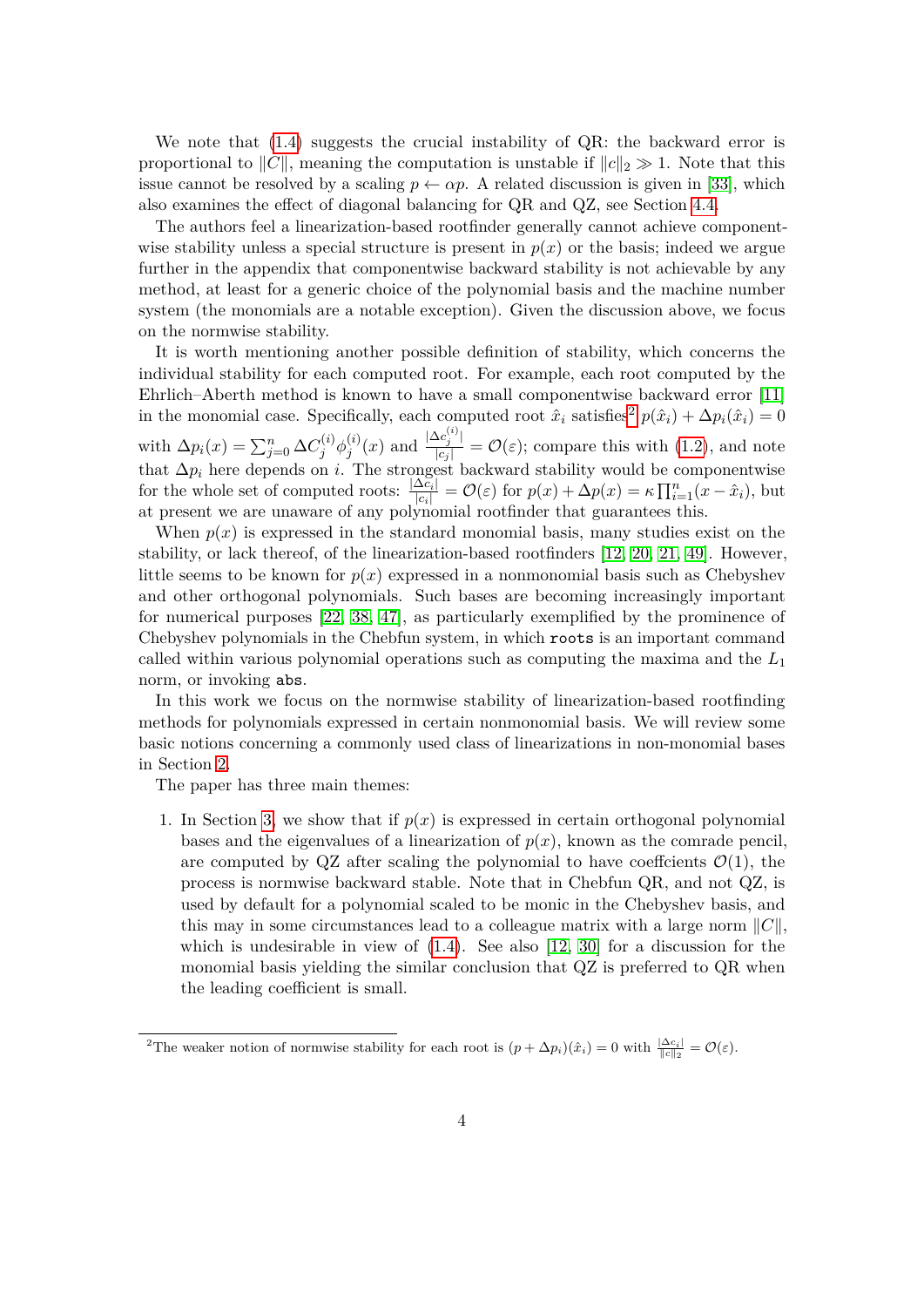- 2. In Section [4,](#page-19-0) we discuss QR applied to a monic polynomial, i.e., the leading coefficient in the considered basis is 1, and in particular we show how some results in [\[21\]](#page-37-4) can be extended to other degree-graded bases, including any orthogonal polynomial basis. The result reconfirms the advantage of QZ over QR, at least when balancing is not used. In practice, the technique of diagonal balancing often improves the stability of QR significantly, as we discuss in Section [4.4.](#page-22-0) However, as the evidence provided in Section [6](#page-26-0) illustrates, even with balancing QR-based rootfinding can be normwise unstable, whereas we prove QZ-based rootfinding is stable with a simple initial normalization. Since QZ is empirically about 3 times more expensive than QR, the choice should be made based on the trade-off between guaranteed stability (QZ) and speed (QR).
- 3. In Section [5](#page-23-0) we focus on the Chebyshev basis and on the problem of finding the real roots of a (possibly non-polynomial) function  $f(x)$  on an interval as done in Chebfun, showing that the polynomial approximation preserves the normwise stability of the computed roots and arguing that the subdivision technique can improve the accuracy if the original function  $f(x)$  is resampled. Based on our findings we suggest replacing the currently used QR with QZ, or at least providing QZ as a "safer" option when stability is more important than speed. Indeed, examples exist for which QR misses real roots that cannot be moved off the real axis by a small backward perturbation.

### <span id="page-4-0"></span>**2. Preliminaries on confederate linearizations**

Clearly, there are uncountably many linearizations of a polynomial  $p(x)$ . For example, if  $C \in \mathbb{R}^{n \times n}$  is a linearization and  $X \in GL(\mathbb{R}, n)$ , then  $XCX^{-1}$  is also a linearization. Yet, it is natural to focus only on those that can be easily constructed from its coefficient in a given basis. Even with this restriction, the number of possibilities in the literature is huge, particularly in the monomial basis. We will restrict ourselves to the case where  $\{\phi_i\}$  is a degree-graded basis, that is, deg  $\phi_i = i$ , and to a certain class of linearizations, that, following the nomenclature in [\[6\]](#page-36-10), we call confederate linearizations. In the following we assume that we can express  $p(x) = \sum_{i=0}^{n} c_i \phi_i(x)$ . We will visualize a few confederate linearizations by depicting their version for  $n = 4$ .

First, we assume that  $p(x)$  is expressed in the monomials and that it is monic in such a basis, i.e.,  $p_n = 1$  (which is no loss of generality, modulo a global multiplicative scaling). The archetype of all linearizations is the *companion matrix* of  $p(x)$ :

<span id="page-4-1"></span>
$$
C = \begin{bmatrix} -c_3 & -c_2 & -c_1 & -c_0 \\ 1 & 0 & 0 & 0 \\ 0 & 1 & 0 & 0 \\ 0 & 0 & 1 & 0 \end{bmatrix}.
$$
 (2.1)

In the literature, there is not a fixed convention on how to define the companion matrix. Many variants are found, for instance: the transpose of [\(2.1\)](#page-4-1), the matrix obtained by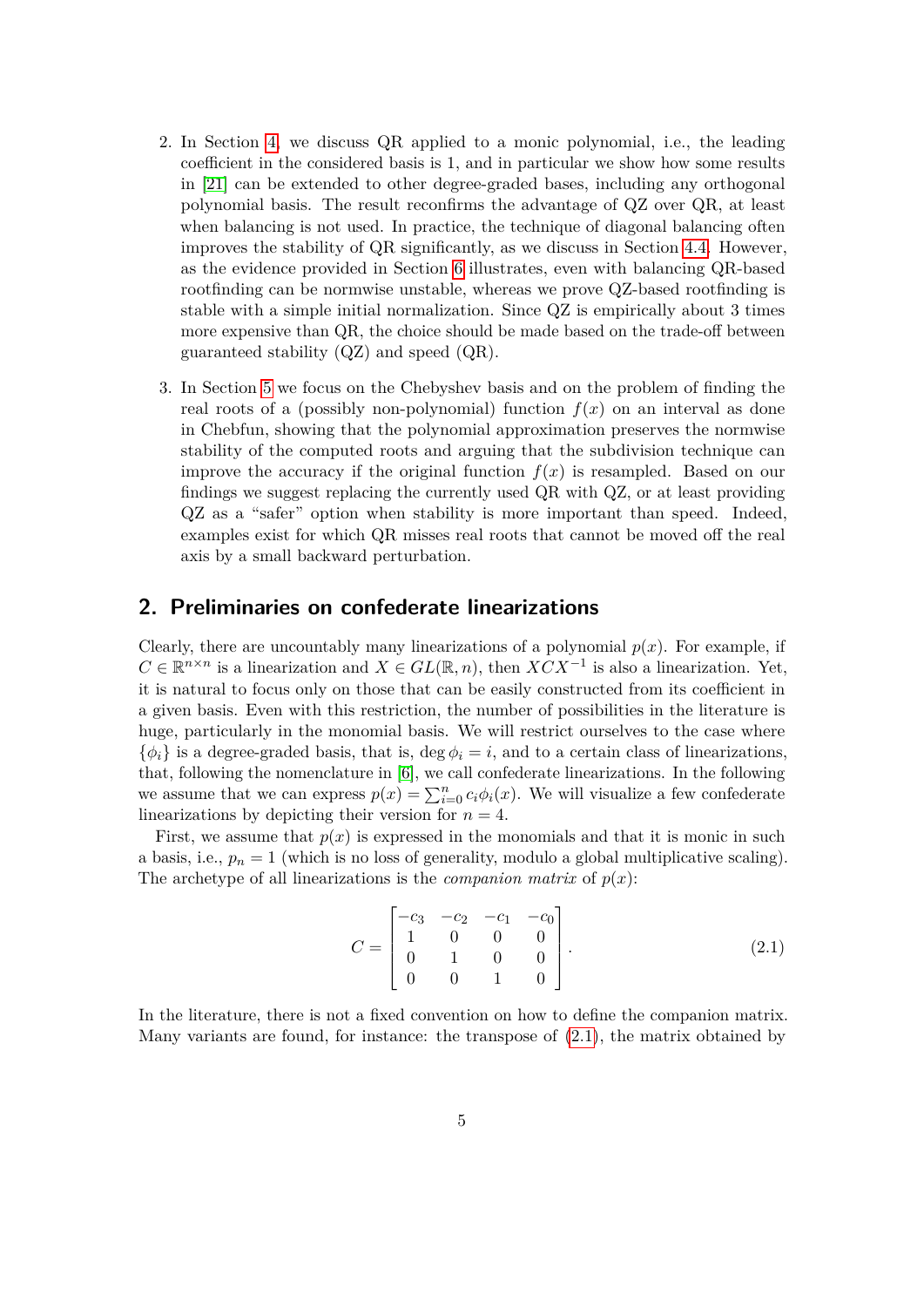flipping both rows and columns of  $(2.1)$ , and the transpose of the latter. Moreover, while some authors call  $(2.1)$  and its variants just "companion" matrices, others call them "Frobenius companion" matrices, thereby granting the status of "companion" to other linearizations as well, e.g., Fiedler matrices. All this is, of course, only a matter of convention: we clarify once and for all that, throughout our theoretical analysis in Sections [2,](#page-4-0) [3](#page-8-0) and [4,](#page-19-0) we shall have no companion matrices other than [\(2.1\)](#page-4-1). We nonetheless note that the four mathematically equivalent forms can exhibit nontrivial numerical differences, see Section [6.](#page-26-0)

The deep algebraic meaning of the companion matrix is that it is nothing but a representation, in the monomial basis, of the multiplication-by-*x* operator in the quotient ring  $\mathbb{R}[x]_n/\langle p(x)\rangle$  where  $\langle p(x)\rangle$  is the ideal generated by  $p(x)$ . In other words, as it is immediate to verify,

$$
C\begin{bmatrix} x^{n-1} \\ x^{n-2} \\ \vdots \\ x \\ 1 \end{bmatrix} = \begin{bmatrix} x^n - p(x) \\ x^{n-1} \\ \vdots \\ x^2 \\ x \end{bmatrix} \equiv \begin{bmatrix} x^n \\ x^{n-1} \\ \vdots \\ x^2 \\ x \end{bmatrix}^T \mod p(x).
$$

For more details on this algebraic viewpoint, the reason it yields a linearization, and some generalizations, see, e.g., [\[6,](#page-36-10) Ch. 5], [\[17,](#page-37-8) Sec. 10.4], and [\[40,](#page-38-7) Sec. 9].

Clearly, this concept is easily generalizable to any other polynomial basis [\[6\]](#page-36-10): we now recall how. In particular, let  $\{\phi_i\}$  be a degree-graded basis with  $\phi_0 = 1$  and denote by  $\kappa$  the ratio between the leading coefficients of  $\phi_n$  and  $\phi_{n-1}$ , when they are expressed in the monomial basis. We now assume that  $p(x)$  is monic in the basis  $\{\phi_i\}$ , i.e.,  $p(x) = \phi_n(x) + \sum_{i=0}^{n-1} c_i \phi_i(x)$ . We consider the (unique) matrix  $C_{\phi}$  satisfying

$$
C_{\phi} \begin{bmatrix} \phi_{n-1}(x) \\ \phi_{n-2}(x) \\ \vdots \\ \phi_1(x) \\ \phi_0 \end{bmatrix} = \begin{bmatrix} x\phi_{n-1}(x) - \kappa^{-1}p(x) \\ x\phi_{n-2}(x) \\ \vdots \\ x\phi_1(x) \\ x\phi_0 \end{bmatrix}
$$

*.*

We call  $C_{\phi}$  the *confederate matrix* of  $p(x)$  in the basis  $\{\phi_i\}$ . Now we introduce some nota- $\left[\phi_{n-1}(x) \quad \phi_{n-2}(x) \quad \ldots \quad \phi_1(x) \quad \phi_0\right]^T =$  $B\left[x^{n-1} \quad x^{n-2} \quad \ldots \quad x \quad 1\right]^{T}$ . In particular, since  $\{\phi_i\}$  is degree-graded, *B* is upper triangular. Moreover, let  $\mathcal{FR}_n \subseteq \mathbb{R}^{n \times n}$  be the vector subspace of "first row matrices", which we define as those matrices whose rows are all zero except (possibly) the first. We state some properties of  $C_{\phi}$ . Their proof is omitted as it is not difficult, and can be found in various sources, e.g., [\[6,](#page-36-10) Thm. 5.3].

<span id="page-5-0"></span>**Theorem 2.1** (Properties of confederate matrices). Let  $p(x) = \phi_n(x) + \sum_{i=0}^{n-1} c_i \phi_i(x)$ *and let*  $C_{\phi}$  *be the confederate matrix of*  $p(x)$  *in the degree-graded basis*  $\{\phi_i\}$ *, and let B be*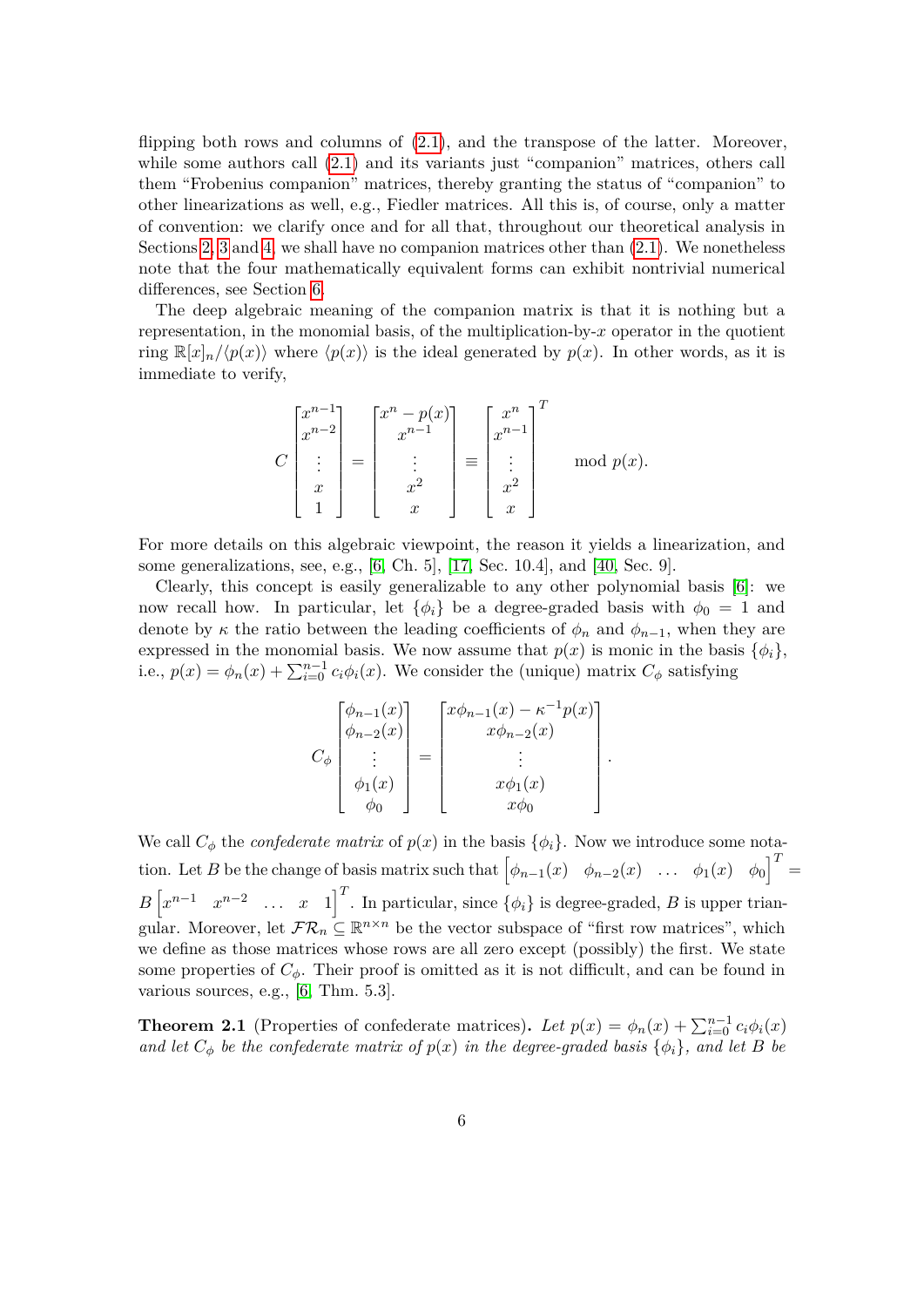*the change of basis matrix between the monomials and* {*φi*}*, defined as above. Then, the following properties hold:*

- $C_{\phi} = BCB^{-1};$
- *if*  $p(\mu) = 0$  then  $\mu$  *is an eigenvalue of*  $C_{\phi}$  *of geometric multiplicity* 1*, and the corresponding eigenvector v has Vandermonde structure*  $v = \begin{bmatrix} \phi_{n-1}(\mu) & \dots & \phi_0(\mu) \end{bmatrix}^T$ ;
- $C_{\phi} = H_{\phi} + F_{\phi}(p)$ , where  $H_{\phi}$  is upper Hessenberg and depends only on  $\{\phi_i\}$ , but *not on*  $p(x)$ *, while*  $F_{\phi}(p) \in \mathcal{FR}_n$  *and its first row is*  $\kappa^{-1}\left[-c_{n-1} \ldots -c_1 - c_0\right]$ *, where*  $\kappa$  *is the ratio of the leading coefficients of*  $\phi_n$  *and*  $\phi_{n-1}$ *, when expressed in the monomial basis.*

Note in the first item that if  $C_{\phi} = BCB^{-1}$  is a confederate matrix for  $p(x)$ , then *C* is the companion matrix for  $\alpha p(x)$ , where  $\alpha \neq 0$  is some constant. This scaling is needed because, in general, a polynomial that is monic when represented in one degree-graded basis needs not be monic when represented in another one.

If  $\{\phi_i\}$  are orthogonal polynomials, the corresponding confederate matrices are called *comrade* matrices [\[6\]](#page-36-10), and have the additional property that  $H_{\phi}$  is tridiagonal [6]. Among orthogonal polynomials, the Chebyshev polynomials of the first kind, traditionally denoted by  ${T<sub>i</sub>}$ , have great importance in practical applications. The comrade matrix for the Chebyshev basis is known as the *colleague matrix* and we denote it by  $C_T$ . In its decomposition  $C_T = H_T + F_T(p)$  as in Theorem [2.1,](#page-5-0) it holds  $\kappa = 2$  and

$$
H_T = \begin{bmatrix} 0 & \frac{1}{2} & 0 & 0 \\ \frac{1}{2} & 0 & \frac{1}{2} & 0 \\ 0 & \frac{1}{2} & 0 & \frac{1}{2} \\ 0 & 0 & 1 & 0 \end{bmatrix}
$$

*.*

So far, we have assumed that the polynomial  $p(x)$  is *monic* in the basis  $\{\phi_i\}$ , i.e., in its expansion on the basis of choice its leading coefficient  $c_n = 1$ . Although, as argued above, this is no loss of generality, there are some circumstances where  $c_n \neq 1$  and one might find it more convenient not to scale all the coefficients by *cn*. However, in this case the corresponding linearizations will not be confederate matrices, but *confederate pencils*. For  $n = 4$  the confederate pencil of  $p(x) = \sum_{i=0}^{4} c_i \phi_i(x)$  is

$$
\begin{bmatrix} c_4 & 0 & 0 & 0 \ 0 & 1 & 0 & 0 \ 0 & 0 & 1 & 0 \ 0 & 0 & 0 & 1 \end{bmatrix} (xI_4 - C_{\phi}),
$$

where  $C_{\phi}$  is the confederate matrix of  $p(x)/c_4$ . Analogously to the monic case, we will use the expressions, resp., comrade pencil, colleague pencil and companion pencil to refer to the confederate pencil in, resp., an orthogonal polynomials basis, the first Chebyshev basis and the monomial basis.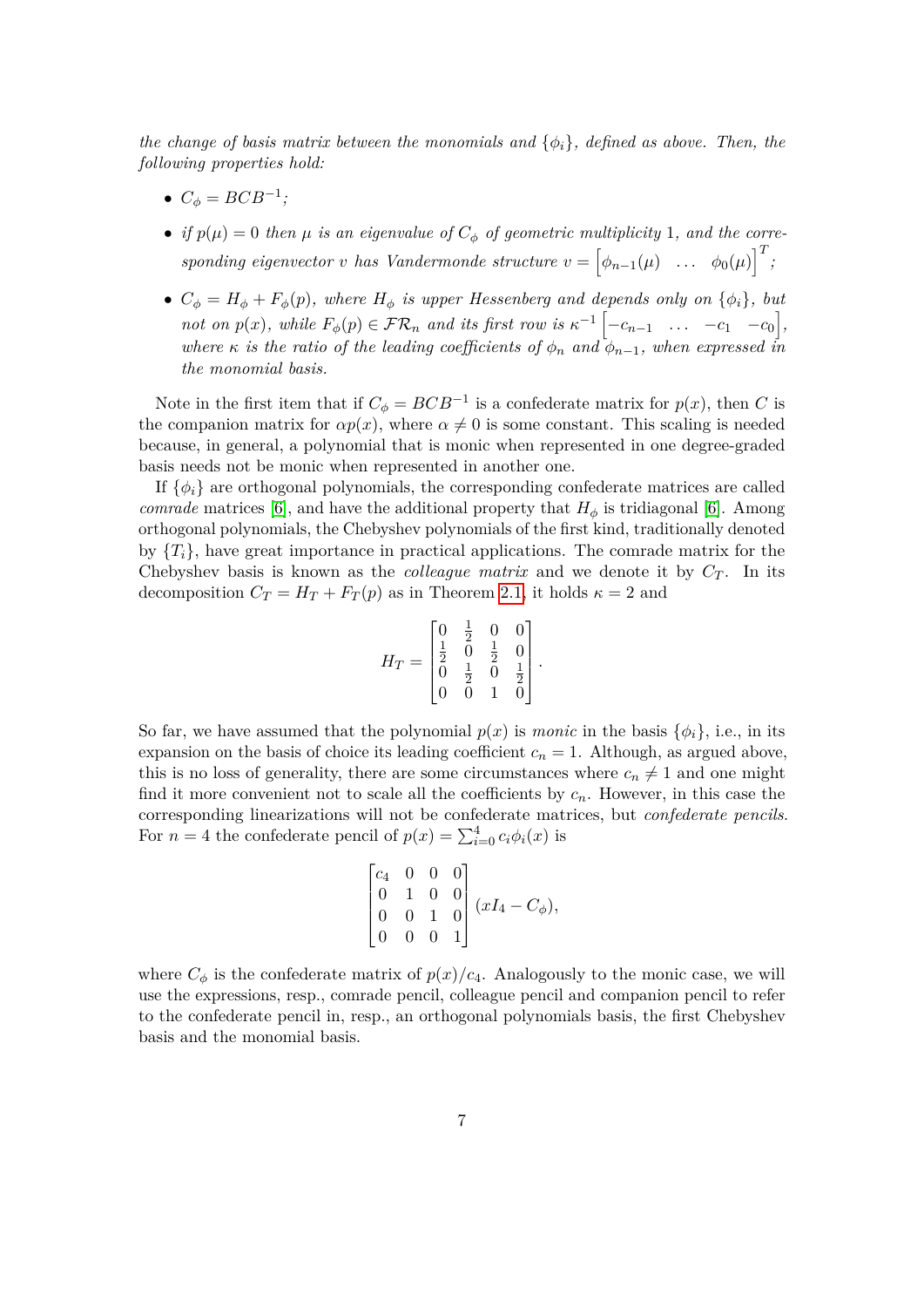**Example 2.2.** *We illustrate the previous definitions with a concrete example. Let*  $p(x) = x^4 + x^3 + x^2 + x + 1$ . Then its companion matrix is

$$
C = \begin{bmatrix} -1 & -1 & -1 & -1 \\ 1 & 0 & 0 & 0 \\ 0 & 1 & 0 & 0 \\ 0 & 0 & 1 & 0 \end{bmatrix},
$$

*and, since*  $p(x)$  *is monic in the monomial basis, its companion pencil is*  $xI_4 - C$ *. An easy computation shows that in the Chebyshev basis*  $p(x) = \frac{1}{8}T_4(x) + \frac{1}{4}T_3(x) + T_2(x) +$ 7  $\frac{7}{4}T_1(x) + \frac{15}{8}T_0(x)$ . Although  $p(x)$  is not monic in this basis, we may scale it appropriately, *and the colleague matrix associated with the monic (in the Chebyshev basis) polynomial* 8*p*(*x*) *is*

$$
C_T = \begin{bmatrix} -1 & -7/2 & -7 & -15/2 \\ 1/2 & 0 & 1/2 & 0 \\ 0 & 1/2 & 0 & 1/2 \\ 0 & 0 & 1 & 0 \end{bmatrix}
$$

*whereas the colleague pencil associated with*  $p(x)$  *is* 

$$
x\begin{bmatrix} 1/8 & 0 & 0 & 0 \\ 0 & 1 & 0 & 0 \\ 0 & 0 & 1 & 0 \\ 0 & 0 & 0 & 1 \end{bmatrix} - \begin{bmatrix} -1/8 & -7/16 & -7/8 & -15/16 \\ 1/2 & 0 & 1/2 & 0 \\ 0 & 1/2 & 0 & 1/2 \\ 0 & 0 & 1 & 0 \end{bmatrix}
$$

*.*

*Similarly, if*  $\{\phi_i\}$  *is the Legendre basis then expanding*  $\frac{35}{8}p(x) = \phi_4(x) + \frac{7}{4}\phi_3(x) + \frac{65}{12}\phi_2(x) +$  $7\phi_1(x) + \frac{161}{24}\phi_0(x)$  *we obtain the comrade matrix* 

$$
C_{\phi} = \begin{bmatrix} -1 & -8/3 & -4 & -23/6 \\ 3/5 & 0 & 2/5 & 0 \\ 0 & 2/3 & 0 & 1/3 \\ 0 & 0 & 1 & 0 \end{bmatrix},
$$

*and so on.*

We conclude this introductory section with a few comments. In principle, one could consider any polynomial basis, not necessarily degree-graded. In other words, *B* needs not be triangular. Borrowing the terminology once again from [\[6\]](#page-36-10), one could use the name *congenial matrices* (or pencils) for this further generalization of confederate matrices (or pencils). Note that any matrix similar to the companion (that is, any linearization consisting of a matrix rather than a pencil) is a congenial matrix in *some* polynomial basis. Although some bases of practical interest, e.g., Newton, Lagrange, or Bernstein, are not degree-graded, we argue that in practice, if the QR algorithm is then used, there is not much to gain in analyzing congenial matrices that are not confederate. Indeed, generally a congenial matrix will not be upper Hessenberg, and the first task that QR performs is to reduce the matrix to Hessenberg form. One can regard this process as implicitly performing a change of basis towards a degree-graded one.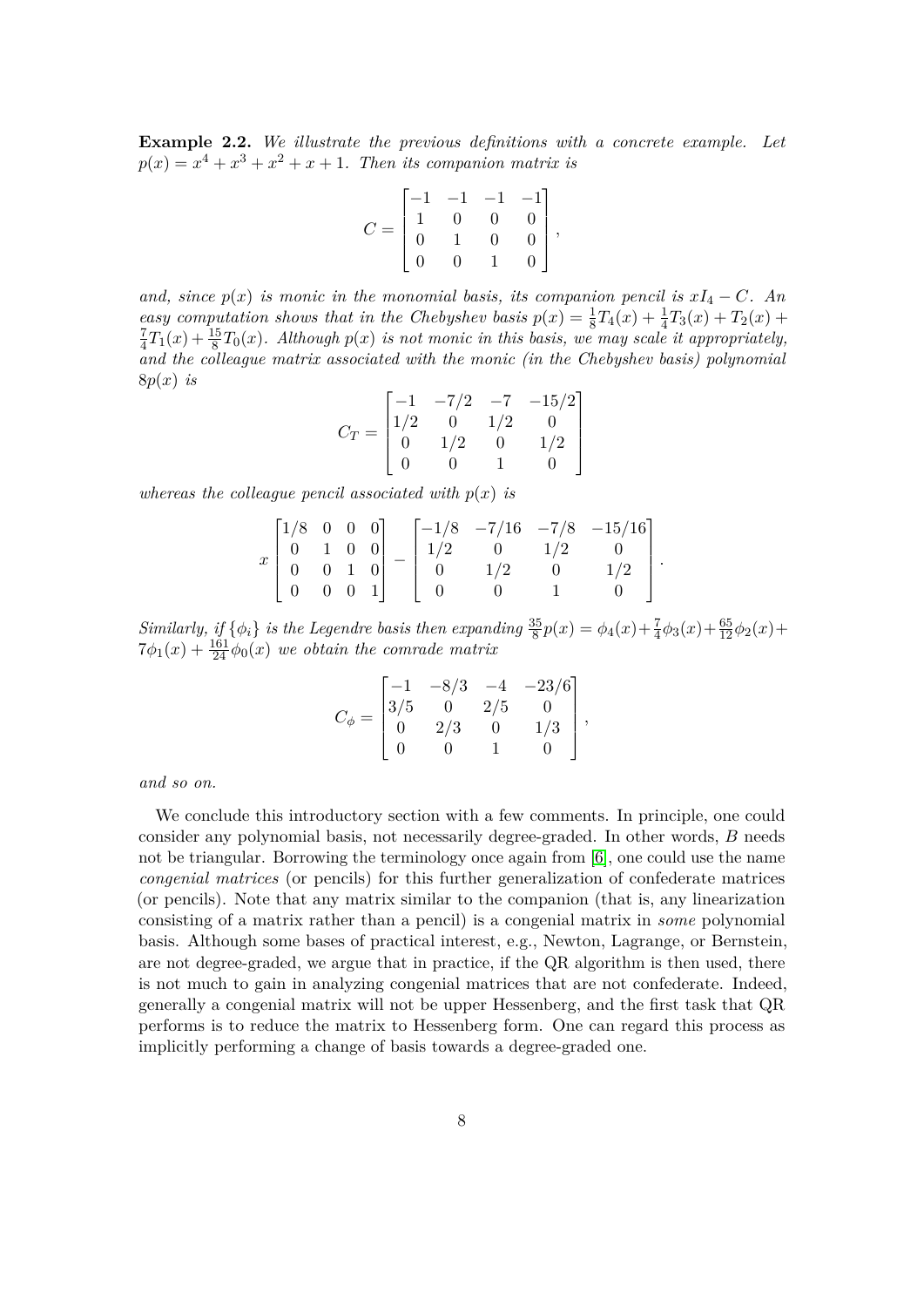# <span id="page-8-0"></span>**3. Stability of rootfinding via the QZ algorithm applied to the colleague and a certain class of comrade pencils**

In the concluding remark of [\[49\]](#page-39-0), Van Dooren and Dewilde show that QZ applied to the companion pencil for computing the roots of a scalar polynomial  $p(x) = \sum c_i x^i$  such that  $\max_i |c_i| = \mathcal{O}(1)$  yields a normwise backward stable rootfinder. In this section, we extend this result to the Chebyshev basis, corresponding to the colleague pencil, and to a certain class of orthogonal polynomials, corresponding to comrade pencils based on Jacobi polynomials with parameters  $|\alpha|, |\beta| \leq \frac{1}{2}$ .

This is the main technical result of the paper and the argument is not immediate. We first show that the backward error caused in QZ can be compressed so that the computed roots can be written as the exact roots of a polynomial with slightly perturbed coefficients in a slightly perturbed basis. We then prove that orthogonal polynomials on [−1*,* 1] defined by a three-term recurrence have roots that are not sensitive to perturbation in the recurrence relation. We use this to conclude that the computed roots are the exact roots of a polynomial with slightly perturbed coefficients in the original basis.

For definiteness and simplicity we first derive the results for the Chebyshev basis. Later we will argue that essentially the same proof carries over more generally to Jacobi polynomials  $P_n^{(\alpha,\beta)}$  [\[45,](#page-38-8) Ch. 4], i.e. polynomials orthogonal with respect to the weight function  $(1-x)^\alpha(1+x)^\beta$  on  $[-1,1]$ , in which we impose the parameters  $|\alpha|, |\beta| \leq \frac{1}{2}$ . Chebyshev is a special case in which  $\alpha = \beta = -\frac{1}{2}$  $\frac{1}{2}$ , and other important special cases include Legendre with  $\alpha = \beta = 0$ , Chebyshev of the second kind with  $\alpha = \beta = \frac{1}{2}$  $\frac{1}{2}$ , and ultraspherical polynomials with  $\alpha = \beta$  (up to normalizing each  $\phi_i(x)$  by constants). Extending the results to polynomials orthogonal on a general real interval  $[a, b]$  is straightforward by an affine mapping.

### **3.1. Compressing backward error by QZ**

Let  $p(x)$  be a scalar polynomial expressed in the Chebyshev basis:

<span id="page-8-2"></span>
$$
p(x) = \sum_{i=0}^{n} c_i T_i(x), \quad ||c||_2 = 1,
$$
\n(3.1)

where  $p(x)$  is normalized so that the vector of coefficients  $[c_1, \ldots, c_n]$  have norm 1, as assumed also in [\[49\]](#page-39-0); the essence of what follows remains valid for  $||c||_2 = \mathcal{O}(1)$ . Suppose that  $p(x)$  is linearized with the colleague pencil, say,  $\lambda X + Y$ . Then, the QZ algorithm is applied to the latter. This ensures that the eigenvalues of the linearization  $\lambda X + Y$  are computed in a backward stable manner, that is, they are the exact eigenvalues of some  $\lambda X + Y$ , which is a pencil of the form (for  $n = 6$ )

<span id="page-8-1"></span>
$$
\lambda \begin{bmatrix} \tilde{c}_6 & \tilde{0} & \tilde{0} & \tilde{0} & \tilde{0} & \tilde{0} \\ \tilde{0} & \tilde{1} & \tilde{0} & \tilde{0} & \tilde{0} & \tilde{0} \\ \tilde{0} & \tilde{0} & \tilde{1} & \tilde{0} & \tilde{0} & \tilde{0} \\ \tilde{0} & \tilde{0} & \tilde{0} & \tilde{1} & \tilde{0} & \tilde{0} \\ \tilde{0} & \tilde{0} & \tilde{0} & \tilde{0} & \tilde{1} & \tilde{0} \\ \tilde{0} & \tilde{0} & \tilde{0} & \tilde{0} & \tilde{1} & \tilde{0} \\ \tilde{0} & \tilde{0} & \tilde{0} & \tilde{0} & \tilde{1} & \tilde{0} \\ \tilde{0} & \tilde{0} & \tilde{0} & \tilde{0} & \tilde{1} & \tilde{0} \\ \tilde{0} & \tilde{0} & \tilde{0} & \tilde{0} & \tilde{0} & \tilde{0} & \tilde{0} \\ \tilde{0} & \tilde{0} & \tilde{0} & \tilde{0} & \tilde{0} & \tilde{0} & \tilde{0} & \tilde{1} \\ \tilde{0} & \tilde{0} & \tilde{0} & \tilde{0} & \tilde{0} & \tilde{0} & \tilde{0} & \tilde{1} \end{bmatrix} . \qquad (3.2)
$$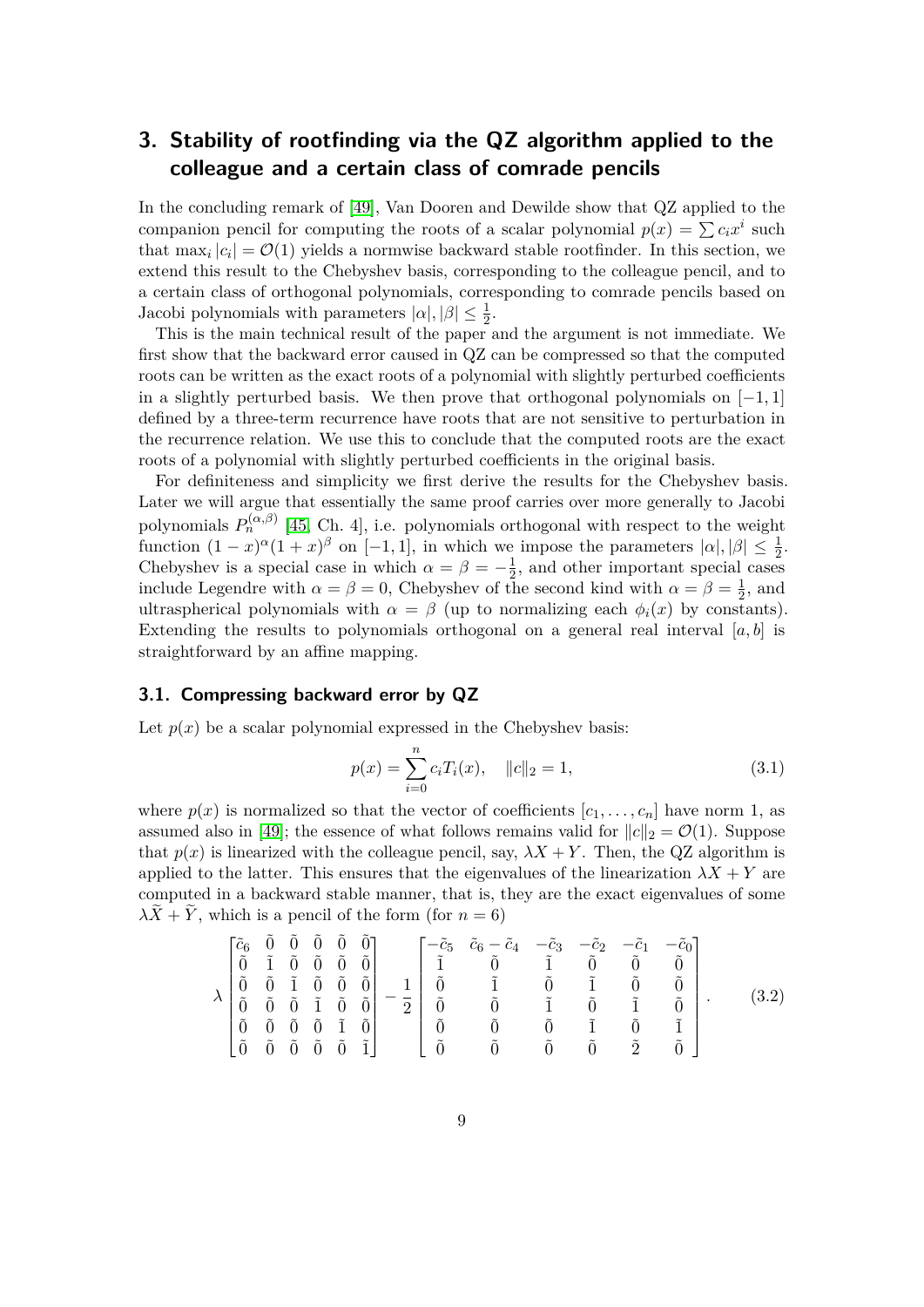Here and below, we adopt the following notation: for any  $a \in \mathbb{R}$ ,  $\tilde{a}$  is a real number satisfying  $|\tilde{a} - a| < \varepsilon < \hat{a}(n)u$  for some low degree polynomial  $\hat{a}$ , denoting by *u* the unit roundoff. In other words,  $\varepsilon$  represents the actual backward error of the outcome of  $QZ$ , measured in the max-norm, and  $\hat{q}(n)u$  is some theoretical upper bound for  $\varepsilon$ . We now show that we can apply an equivalence transformation so that  $(I + E)(\lambda X + Y)(I + F)$ is a comrade pencil and, at the same time, a small perturbation of a colleague pencil. More specifically, it has the form

<span id="page-9-0"></span>
$$
\lambda \begin{bmatrix} \tilde{c}_6 & 0 & 0 & 0 & 0 & 0 \\ 0 & 1 & 0 & 0 & 0 & 0 \\ 0 & 0 & 1 & 0 & 0 & 0 \\ 0 & 0 & 0 & 1 & 0 & 0 \\ 0 & 0 & 0 & 0 & 1 & 0 \\ 0 & 0 & 0 & 0 & 0 & 1 \end{bmatrix} - \frac{1}{2} \begin{bmatrix} -\tilde{c}_5 & \tilde{c}_6 - \tilde{c}_4 & -\tilde{c}_3 & -\tilde{c}_2 & -\tilde{c}_1 & -\tilde{c}_0 \\ \tilde{1} & \tilde{0} & \tilde{1} & 0 & 0 & 0 \\ 0 & \tilde{1} & \tilde{0} & \tilde{1} & 0 & 0 \\ 0 & 0 & \tilde{0} & \tilde{1} & \tilde{0} & \tilde{1} \\ 0 & 0 & 0 & 0 & 2 & \tilde{0} \end{bmatrix} . \tag{3.3}
$$

<span id="page-9-2"></span>**Lemma 3.1.** *Let*  $\lambda X + Y = \lambda (X + \Delta X) + (Y + \Delta Y)$  *be a perturbed colleague pencil as in* [\(3.2\)](#page-8-1)*, with*  $|\Delta X_{ij}|, |\Delta Y_{ij}| \leq \varepsilon$ *. Then there exist matrices E, F with*  $||E||_2, ||F||_2 = \mathcal{O}(n\varepsilon)$ *such that the equivalent pencil*  $(I + E)(\lambda X + Y)(I + F)$  *has the form as in* [\(3.3\)](#page-9-0)*.* 

*Proof.* The proof is constructive and algorithmic, in the same vein as [\[49\]](#page-39-0): we describe a procedure that generates a pencil of the form [\(3.3\)](#page-9-0) by an equivalence transformation starting from one of the form [\(3.2\)](#page-8-1). The matrices  $E, F$  can be chosen so that  $(I + E)$  $\prod_i (I + E_i)$  and  $(I + F) = \prod_i (I + F_i)$ , where  $I + E_i$  (resp.,  $I + F_i$ ) represent elementary row (resp. column) operations. Observe that this immediately implies that *I* + *E* and  $I + F$  are nonsingular, so that the outcome  $(I + E)(\lambda X + Y)(I + F)$  is indeed equivalent to the pencil  $\lambda X + Y$ . To help the reader follow the algorithm, we first illustrate it graphically for  $n = 6$ : the first subscript denotes the order in which perturbed zeros are annihilated, whereas the second subscript indicates whether this is done via a row (r) or a column (c) operation.

<span id="page-9-1"></span>
$$
\lambda \begin{bmatrix} \tilde{c} & \tilde{0}_{10,r} & \tilde{0}_{10,r} & \tilde{0}_{10,r} & \tilde{0}_{10,r} & \tilde{0}_{10,r} \\ \tilde{0}_{1,c} & \tilde{1} & \tilde{0}_{11,r} & \tilde{0}_{11,r} & \tilde{0}_{11,r} & \tilde{0}_{11,r} \\ \tilde{0}_{1,c} & \tilde{0}_{3,c} & \tilde{1} & \tilde{0}_{13,r} & \tilde{0}_{13,r} & \tilde{0}_{13,r} \\ \tilde{0}_{1,c} & \tilde{0}_{3,c} & \tilde{0}_{5,c} & \tilde{1} & \tilde{0}_{15,r} & \tilde{0}_{15,r} \\ \tilde{0}_{1,c} & \tilde{0}_{3,c} & \tilde{0}_{5,c} & \tilde{0}_{7,c} & \tilde{1} & \tilde{0}_{17,r} \\ \tilde{0}_{1,c} & \tilde{0}_{3,c} & \tilde{0}_{5,c} & \tilde{0}_{7,c} & \tilde{1} & \tilde{0}_{17,r} \\ \tilde{0}_{1,c} & \tilde{0}_{3,c} & \tilde{0}_{5,c} & \tilde{0}_{7,c} & \tilde{0}_{9,c} & \tilde{1} \end{bmatrix} - \frac{1}{2} \begin{bmatrix} \tilde{c} & \tilde{c} & \tilde{c} & \tilde{c} & \tilde{c} \\ \tilde{1} & \tilde{0} & \tilde{1} & \tilde{0}_{12,c} & \tilde{0}_{12,c} \\ \tilde{0}_{2,r} & \tilde{1} & \tilde{0} & \tilde{1} & \tilde{0}_{14,c} \\ \tilde{0}_{2,r} & \tilde{0}_{4,r} & \tilde{0}_{6,r} & \tilde{1} & \tilde{0} & \tilde{1} \\ \tilde{0}_{2,r} & \tilde{0}_{4,r} & \tilde{0}_{6,r} & \tilde{1} & \tilde{0} & \tilde{1} \\ \tilde{0}_{2,r} & \tilde{0}_{4,r} & \tilde{0}_{6,r} & \tilde{2} & \tilde{0} & 0 \\ \tilde{0}_{3,r} & \tilde{2} & \tilde{0} & 0 & 0 \\ \end{bmatrix} . \tag{3.4}
$$

The process perturbs the coefficients terms *c* and 1, which we do not keep track of in [\(3.4\)](#page-9-1), instead simply write  $\tilde{c}$  and 1.

Here the  $\ddot{0}$  terms (without subscripts) in the second matrix do not get eliminated; they remain nonzero and  $\mathcal{O}(\varepsilon)$  in absolute value.

The final step is to scale all but the first row in order to obtain 1 (unperturbed), rather then  $\tilde{1}$ , in the diagonal elements in  $\tilde{X}$ .

A more formal description of the algorithm for a generic *n* is as follows: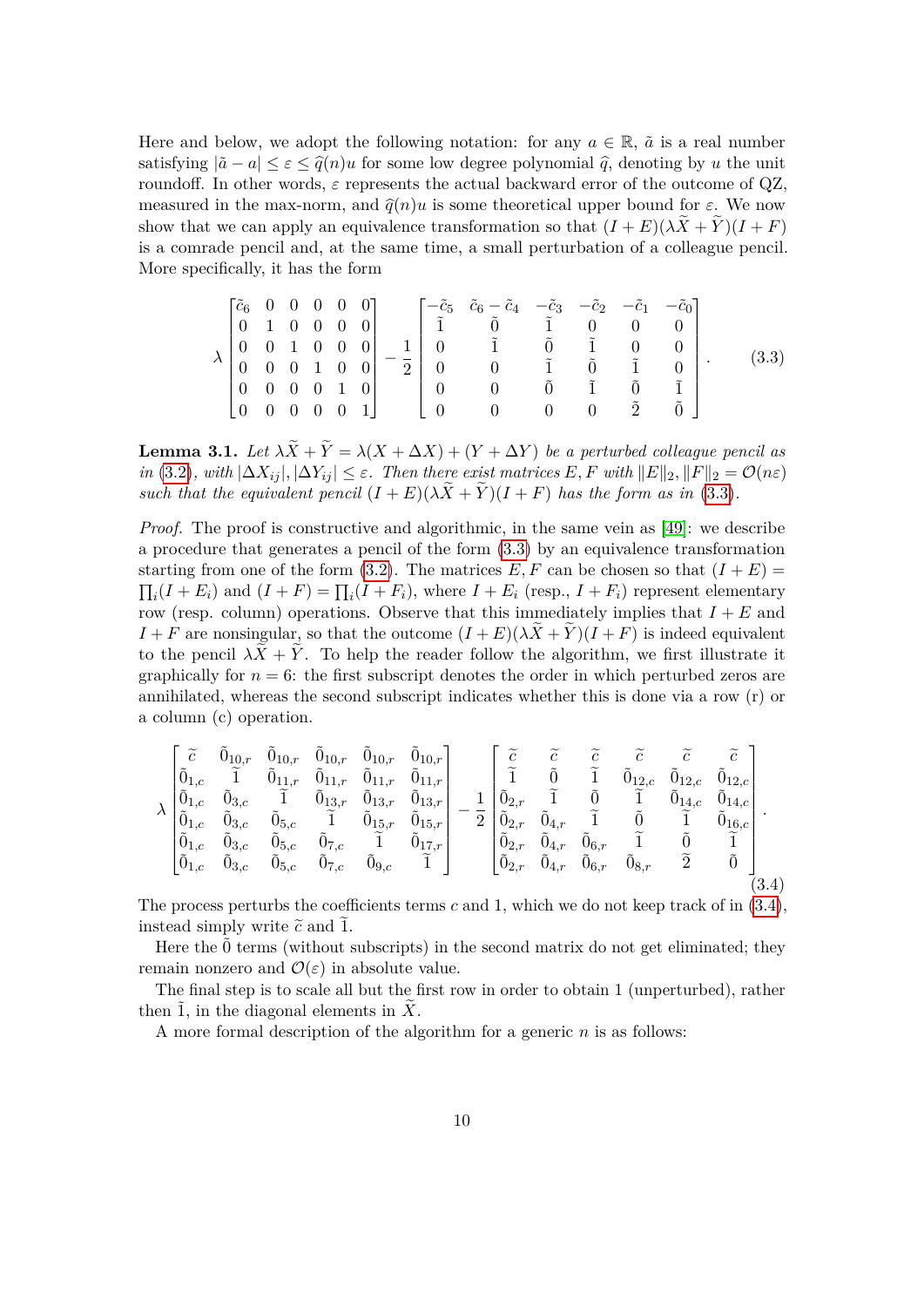1 For  $j = 1 : n - 2$ 2 For  $i = (j + 1) : n$ 3 Annihilate  $X_{ij}$  by adding a multiple of *i*th column to *j*th column. 4 end 5 For  $i = (j + 2) : n$ 6 Annihilate  $Y_{ij}$  by adding a multiple of  $(j + 1)$ th row to *i*th row. 7 end 8 end 9 Annihilate  $X_{n,n-1}$  by adding a multiple of *n*th column to  $(n-1)$ th column. 10 For  $j = 2 : n$ 11 Annihilate  $X_{1j}$  by adding a multiple of *j*th row to 1st row. 12 end 13 For  $i = 2 : n - 2$ 14 For  $j = (i + 1) : n$ 15 Annihilate  $X_{ij}$  by adding a multiple of *j*th row to *i*th row. 16 end 17 For  $j = (i + 2) : n$ 18 Annihilate  $Y_{ij}$  by adding a multiple of  $(i + 1)$ th column to *j*th column. 19 end 20 end 21 Annihilate  $X_{n-1,n}$  by adding a mutliple of *n*th row to  $(n-1)$ th row. 22 For *i* = 2 : *n* 23 Set  $X_{ii} = 1$  by scaling the *i*th row. 24 end

Now we represent each single operation in the pseudocode above either as  $I + E_i$  or as  $I + F_i$ , according to whether it is a row or column operation. Observe the two key features of the process that (i) once a zero element is created, it is never subsequently perturbed again and (ii) to annihilate an element we always add a small multiple of  $\tilde{1}$ , ensuring that  $E_i$  and  $F_i$  are indeed small (this might not be the case if we needed to add a multiple of some  $\tilde{c}$ ). This guarantees that eventually the form  $(3.3)$  can be obtained. Each  $E_i$ ,  $F_i$  has only one nonzero element, of absolute value bounded by  $\varepsilon$ . Moreover, examining lines 6, 11, 15 and 21 of the pseudocode we see that the nonzero elements always are in different positions in each  $E_i$ , and the same is true for each  $F_i$ .

Hence,  $E = \sum_i E_i + \mathcal{O}(\varepsilon^2)$  and  $F = \sum_i F_i + \mathcal{O}(\varepsilon^2)$  are both bounded, to first oder, by  $\varepsilon$  in the max-norm. But in turn this implies [\[27,](#page-37-9) Ch. 5] that for the spectral norm we have  $||E||_2$ ,  $||F||_2 \leq n\varepsilon + \mathcal{O}(\varepsilon^2)$ .  $\Box$ 

**Remark 3.2.** *Although, for definiteness, we have chosen to give the statement of Lemma [3.1](#page-9-2) in the spectral norm, similar results are as easily obtainable for other choices of norms. For example, a simple modification of the proof shows that*  $||E||, ||F|| \leq n^{1.5} \varepsilon + \mathcal{O}(\varepsilon^2)$ where  $\|\cdot\|$  *is any unitarily invariant norm, e.g., the Frobenius norm, or the nuclear norm [\[27,](#page-37-9) Sec. 5.6].*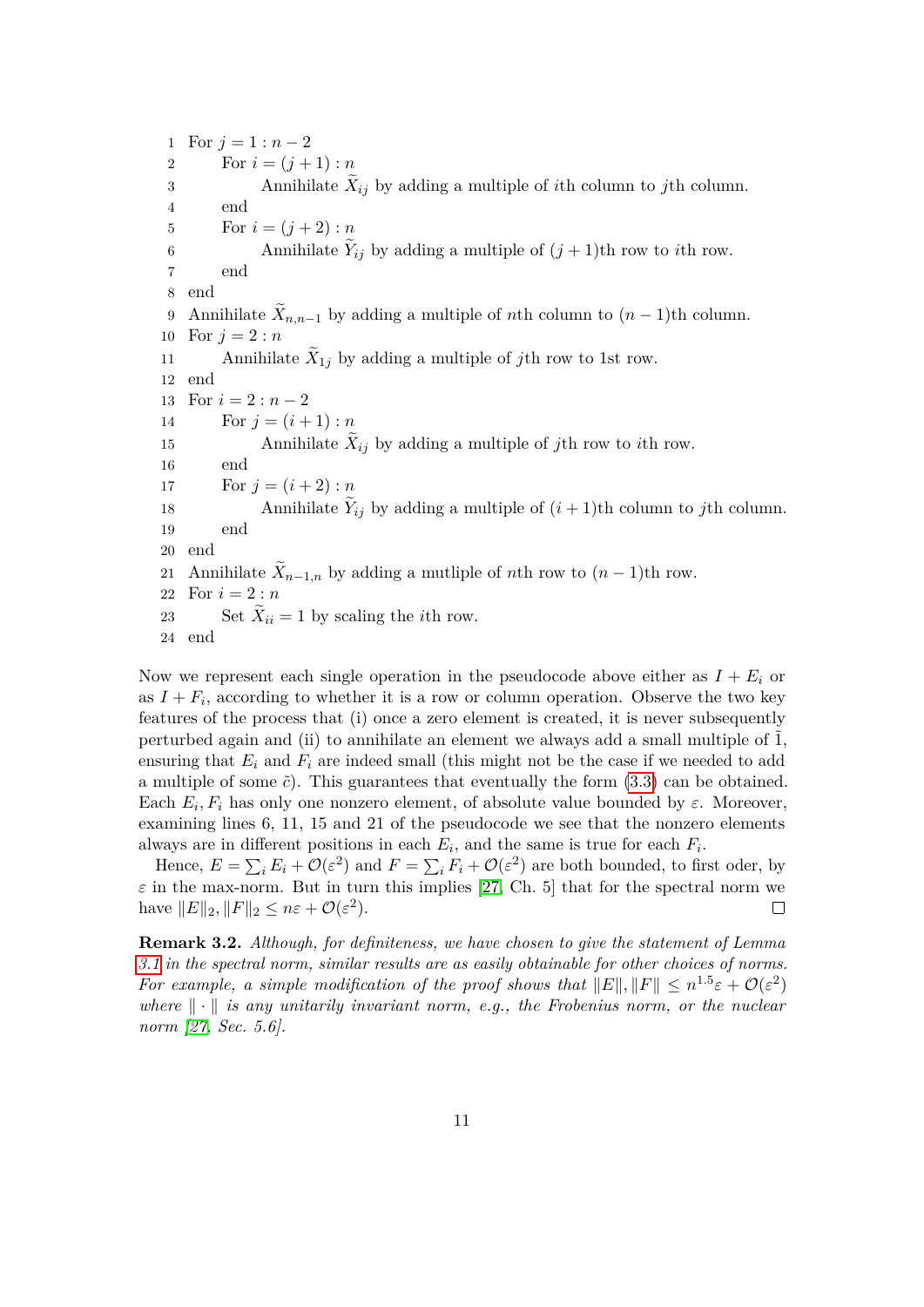As a consequence of Lemma [3.1,](#page-9-2) we see that QZ gives the exact roots of

<span id="page-11-0"></span>
$$
\widehat{p}(x) = \sum_{i=0}^{n} \widetilde{c}_i \widetilde{T}_i(x),\tag{3.5}
$$

which, with respect to the original  $p(x)$  in [\(3.1\)](#page-8-2), is a polynomial with slightly perturbed coefficients in a slightly perturbed basis  $T_i(x)$ . Concerning the coefficients  $\tilde{c}_i$  in [\(3.5\)](#page-11-0), by the assumptions on the outcome of QZ and by Lemma [3.1](#page-9-2) one can check that they satisfy

$$
\max_{i} |\tilde{c}_i - c_i| = \mathcal{O}(q_1(n)u),\tag{3.6}
$$

where  $q_1$  is some slowly growing function  $\leq \alpha n^{\frac{1}{2}+\tau}$  where  $\tau = \deg \hat{q}(n)$ , the error by QZ, and  $\alpha$  is a moderate constant. Note the factor  $n^{\frac{1}{2}}$  instead of  $||E||_2$ ,  $||F||_2 \approx n$ , which we obtain since only one row or column of *E* and *F* affect each  $\tilde{c}_i$ . On the other hand, the perturbed Chebyshev polynomials  $T_i(x)$  satisfy the perturbed recurrence relation

<span id="page-11-1"></span>
$$
2x\widetilde{T}_i(x) = (1 + \epsilon_{i,i+1})\widetilde{T}_{i+1}(x) + \epsilon_{i,i}\widetilde{T}_i(x) + (1 + \epsilon_{i,i-1})\widetilde{T}_{i-1}(x),\tag{3.7}
$$

which is a slight perturbation of the original Chebyshev recurrence relation

$$
2xT_i(x) = T_{i+1}(x) + T_{i-1}(x).
$$
\n(3.8)

In [\(3.7\)](#page-11-1), the  $\epsilon_{i,j}$  terms are modest multiples of the unit roundoff *u*, satisfying max  $|\epsilon_{i,j}| \leq$  $q_2(n)u$ . Here again  $q_2(n) \leq \alpha n^{\frac{1}{2}+\tau}$ . To simplify notation, we also introduce a third slowly growing function  $q(n) = \max(q_1(n), q_2(n))$  and define (note that we distinguish  $\varepsilon$  and  $\epsilon$ )

<span id="page-11-3"></span>
$$
\epsilon = |q(n)u|.\tag{3.9}
$$

Observe that by definition we have  $\max_i |\tilde{c}_i - c_i| \leq \epsilon$  and  $|\epsilon_{i,j}| < \epsilon$ . The exact exponent of  $n \in q(n)$  might in principle be obtained by using strict error bounds for  $QZ$  and keeping track of each step in the proof of Lemma [3.1.](#page-9-2) Such a bound might be obtainable by applying with some care the results of [\[26,](#page-37-10) Ch. 19], and would clearly also depend on the number of iterations<sup>[3](#page-11-2)</sup>. However, here we will not go into such level of detail. We just assume in the following that, for a given unit roundoff *u*, *n* is moderate so that  $\epsilon = |q(n)u| \ll n^{-2}.$ 

The question therefore is whether the roots of  $\hat{p}(x)$  in [\(3.5\)](#page-11-0) can be regarded as backward stably computed roots of  $p(x)$ . We prove this in the affirmative:

<span id="page-11-4"></span>**Theorem 3.3.** Let  $T_i(x)$  be perturbed Chebyshev polynomials defined by  $(3.7)$ *, and let*  $\hat{p}(x)$  *be as in* [\(3.5\)](#page-11-0) *with*  $\max_i |c_i - \tilde{c}_i| \le \epsilon$ . Suppose moreover that  $\epsilon \ll n^{-2}$ . Then we can *write*

<span id="page-11-5"></span>
$$
(\widehat{p}(x)) = \sum_{i=0}^{n} \widetilde{c}_i \widetilde{T}_i(x) = \sum_{i=0}^{n} \widehat{c}_i T_i(x)
$$
\n(3.10)

*for some*  $\hat{c}_i$ *, which satisfy*  $\|\hat{c} - c\|_2 = \mathcal{O}(n^{2.5} \epsilon)$ *, where*  $\epsilon$  *is defined by* [\(3.9\)](#page-11-3)*.* 

The proof of Theorem [3.3](#page-11-4) needs some tools from the theory of orthogonal polynomials. These tools are used in Section [3.2](#page-12-0) to develop some intermediate results: building on these, we will then prove Theorem [3.3](#page-11-4) in Section [3.3.](#page-17-0)

<span id="page-11-2"></span><sup>&</sup>lt;sup>3</sup>It is commonly observed that, in practice, the number of iterations is  $\approx 2n$ . Again, no rigourous proof of this fact for a general pencil is, to our knowledge, currently available.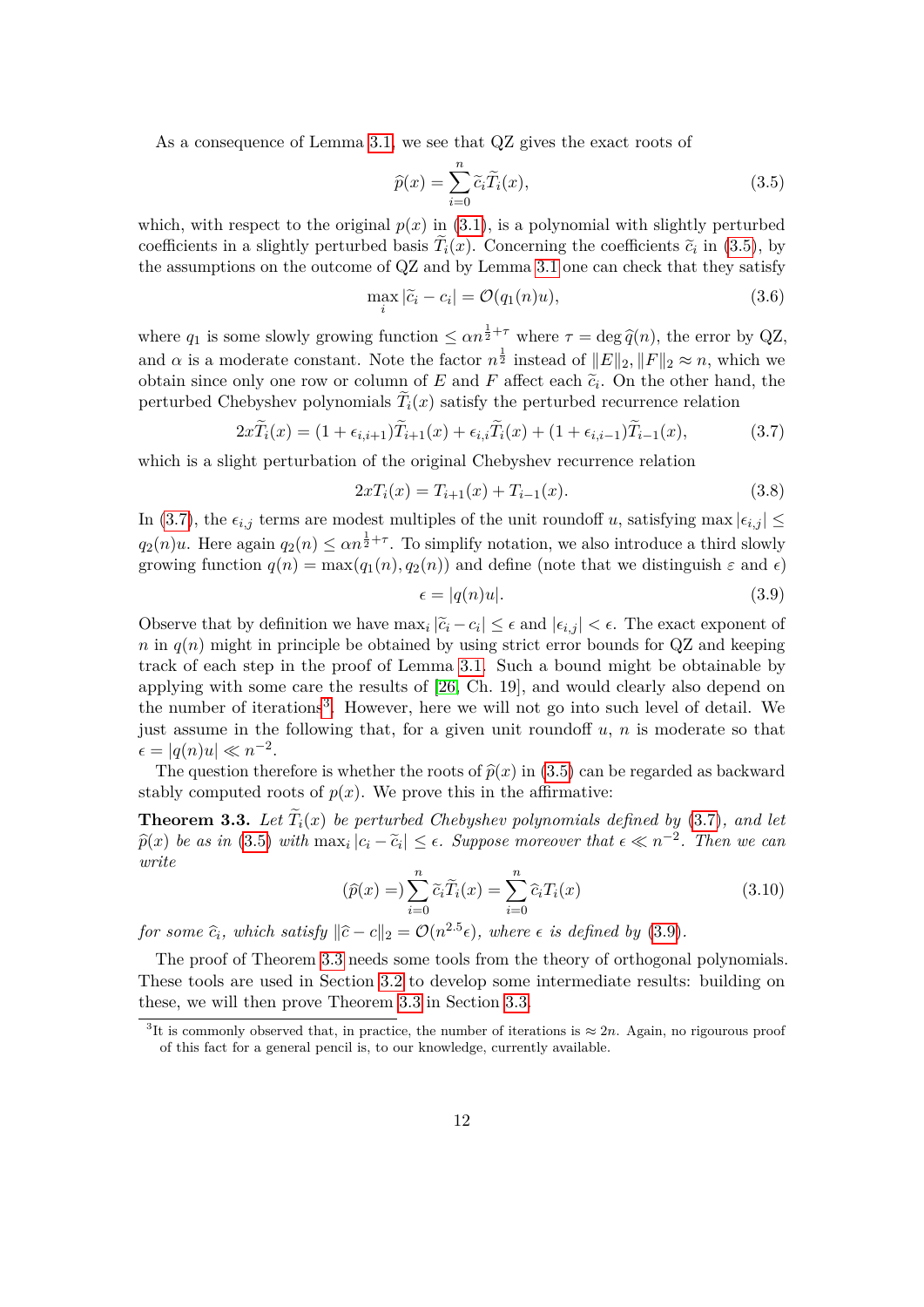### <span id="page-12-0"></span>**3.2. Orthogonal polynomials with perturbed recurrence relation**

For definiteness we will first focus on the Chebyshev polynomial of the first kind. We will then discuss how to extend the results to certain Jacobi orthogonal polynomials [\[45,](#page-38-8) Ch. 4].

Let  ${T_i(x)}_{i \leq n}$  be the perturbed Chebyshev polynomials satisfying [\(3.7\)](#page-11-1). Letting  $K = [-1, 1]$ , we show that

<span id="page-12-1"></span>
$$
\|\widetilde{T}_k - T_k\|_K = \mathcal{O}(k^2 \epsilon). \tag{3.11}
$$

Here and below  $||p||_K := \max_{x \in K} |p(x)|$  denotes the  $L^{\infty}$  norm of a continuous function  $p(x)$  on the compact interval *K*. We prove [\(3.11\)](#page-12-1) via the following steps:

- 1. Prove the roots of  $T_k(x)$  are within  $\mathcal{O}(\epsilon)$  of those of  $T_k(x)$ .
- 2. Prove the polynomial value  $T_k(x)$  is stable under perturbation in the roots:  $||T_k T_k||_K = \mathcal{O}(k^2 \epsilon).$

Our results extend previous studies on perturbed orthogonal polynomials [\[28,](#page-37-11) [34,](#page-38-9) [35\]](#page-38-10) in that we consider perturbation in any of the recurrence relations.

### <span id="page-12-3"></span>**3.2.1. Roots of orthogonal polynomials are insensitive to perturbation in the recurrence relations**

For the orthogonal polynomials  ${T_i(x)}$  defined by the recurrence relation [\(3.7\)](#page-11-1) the following statement holds [\[23,](#page-37-12) [51\]](#page-39-1): for all  $j = 0, \ldots, n - 1$ , the roots of  $T_{j+1}(x)$  are the eigenvalues of the  $(j + 1) \times (j + 1)$  Jacobi matrix

<span id="page-12-2"></span>
$$
\frac{1}{2} \begin{bmatrix} -2\epsilon_{j,j} & 1+\epsilon_{j,j-1} \\ 1+\epsilon_{j-1,j} & -2\epsilon_{j-1,j-1} & 1+\epsilon_{j-1,j-2} \\ \vdots & \vdots & \ddots & \vdots \\ 1+\epsilon_{1,2} & \ddots & 1+\epsilon_{1,0} \\ 2+2\epsilon_{0,1} & -2\epsilon_{0,0} \end{bmatrix},
$$
(3.12)

where  $\epsilon_{ij}$  are the same as in [\(3.7\)](#page-11-1). Let  $\epsilon$  be as in [\(3.9\)](#page-11-3). Then [\(3.12\)](#page-12-2) can be easily transformed into a symmetric tridiagonal matrix plus an  $\mathcal{O}(\epsilon)$  perturbation via a diagonal similarity transformation defined by the matrix  $D = \text{diag}(I_{n-1}, \sqrt{\frac{1}{2}})$  $(\frac{1}{2})$ . It is known that simple eigenvalues of a symmetric matrix are well-conditioned, even under nonsymmetric perturbation [\[44,](#page-38-11) Sec. IV.5.1]. Specifically, the perturbation in the roots is linear, with constant  $\gamma$  of magnitude  $\approx 1$ , in the spectral norm of the perturbation matrix  $\Delta T$ . The latter is  $\mathcal{O}(\epsilon)$ , due to the tridiagonal structure, as can be verified via Gerschgorin's theorem applied to  $(\Delta T)^T \Delta T$ . To summarize, labelling the roots of  $T_j(x)$  (resp.  $\widetilde{T}_j(x)$ ) as  $r_i^{(j)}$  $\binom{(j)}{i}$  (resp.  $\widetilde{r}_i^{(j)}$  $\binom{1}{i}$ , we can write

$$
\max_{j=1,\dots,n} \max_{i=1,\dots,j} |r_i^{(j)} - \tilde{r}_i^{(j)}| := \eta \le \rho \epsilon
$$
\n(3.13)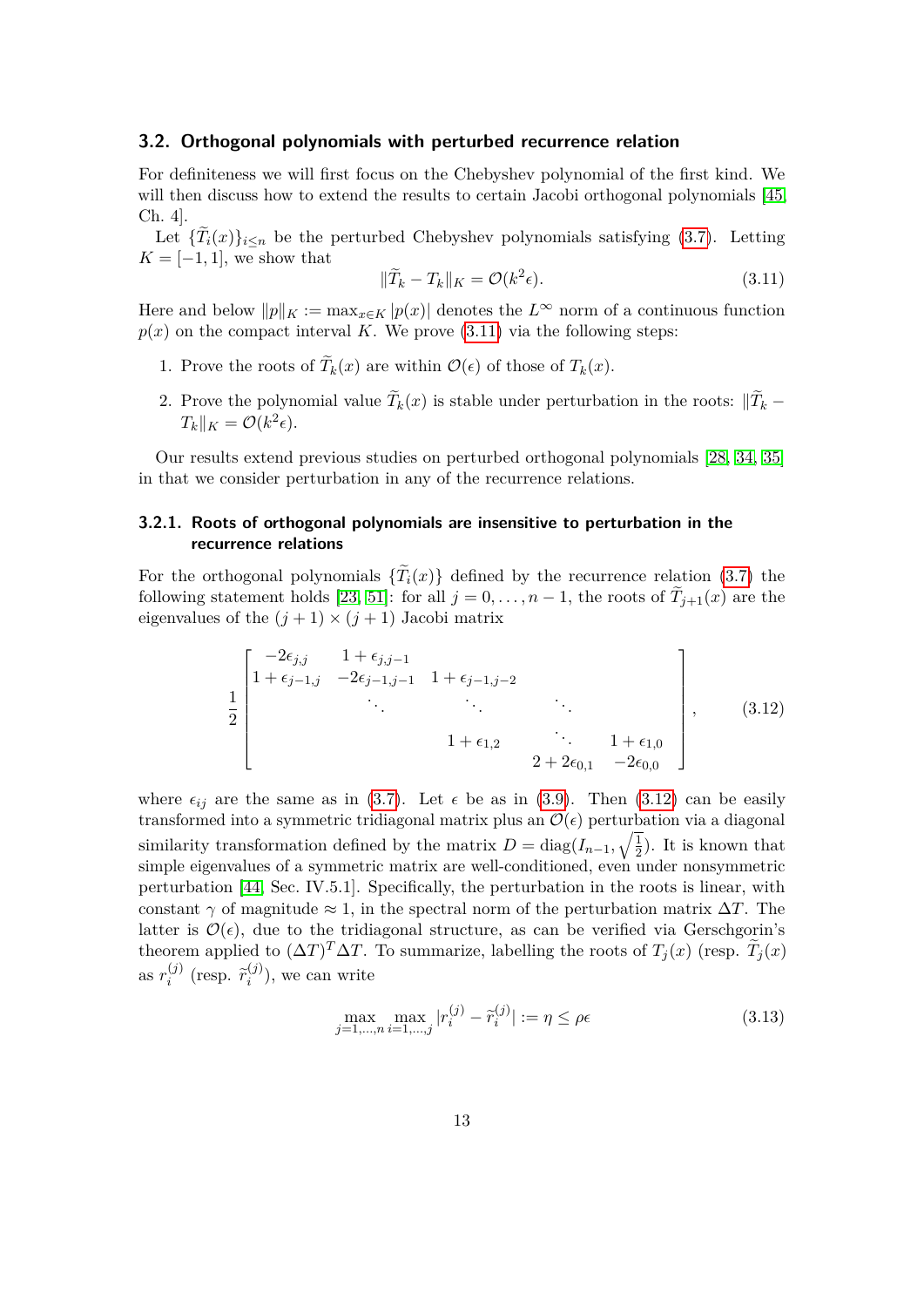where  $\rho$  is a small constant independent of *n*. Furthermore, if the perturbation is real, as always happens if *p* has real coefficients, then the roots will stay real unless the perturbation is large enough to make the roots collide, which does not happen under our assumption  $\epsilon = |q(n)u| \ll n^{-2}$ , because the roots of  $T_j(x)$  are separated by at least a distance  $\mathcal{O}(n^{-2})$  [\[45,](#page-38-8) Thm. 6.21.2]. We note that for Chebyshev polynomials  $T_j(x)$ whose roots are  $\cos(\frac{i\pi}{2i})$  $\frac{i\pi}{2j}$  a simple argument improves the separation to  $\frac{4}{n^2}$ , as can be seen by adapting [\(B.2\)](#page-34-0) in the appendix to the specific case of Chebyshev polynomials. This allows for a slightly larger  $\epsilon$  (i.e. the results are applicable to larger *n*).

### <span id="page-13-1"></span>**3.2.2. Values of Chebyshev polynomials are insensitive to perturbation in the roots**

As a preliminary, we need to prove a technical lemma involving the digamma function [\[1,](#page-36-11) Sec. 6.3].

<span id="page-13-0"></span>**Lemma 3.4.** *Let*  $\psi(y)$  *be the digamma function and consider the smooth function* 

$$
y \in [0, 1] \mapsto \begin{cases} f(y) = -\psi(y)\sin(\pi y) & \text{if } y > 0, \\ f(0) = \pi. \end{cases}
$$

*The following properties hold:*

- *1. For any*  $y \in [0, 1/4]$ ,  $f(y) < 3.2222$ ;
- *2. For any*  $y \in [1/4, 1]$ *,*  $f(y)$  *is decreasing*.

*Proof.* Note first that  $f(y) > 0$  for all  $y \in [0,1]$ , being the product of two positive functions. It is immediate that  $f(y)$  is decreasing in  $[1/2, 1]$ , because it is the product of two positive decreasing functions. We claim, and will prove later, that  $f(y)$  is concave on  $[0,1/2]$ . Observe that by the expansion  $[1, eq. (6.3.5), (6.3.14)]$  $[1, eq. (6.3.5), (6.3.14)]$ 

$$
-\psi(y) = \frac{1}{y} + \gamma - \sum_{n=2}^{\infty} (-1)^n \zeta(n) y^{n-1},
$$

where  $\gamma \approx 0.5772$  is the Euler-Mascheroni constant and  $\zeta(x)$  is Riemann's zeta function, it is straightforward to show that  $f'(0) = \gamma > 0$ . Similarly, from [\[1,](#page-36-11) eq. (6.4.4)] one can prove  $f'(1/2) = -\pi^2/2 < 0$ . Therefore,  $f(y)$  has a unique maximum in  $(0, 1/2)$ . Both  $f(y)$  and  $f'(y)$  can be reliably evaluated numerically [\[3,](#page-36-12) [37\]](#page-38-12), and hence, we may approximate the maximum and its value with arbitrary precision, e.g., by finding the unique root of  $f'(y)$  by the bisection method. With this technique, it is readily estimated that  $f'(y_*) = 0$  for  $y_* \simeq 0.089638 < 1/4$ . Therefore f is decreasing for any  $y > y_*$ , and a fortiori for any  $y > 1/4$ . To conclude the proof, from a numerical approximation of  $f(y_*)$ up to the desired precision we obtain  $|f(y)| \le f(y_*) < 3.2222$ .

It remains to prove that  $f(y)$  is concave on [0, 1/2]. By [\[1,](#page-36-11) eq. (6.3.16)],

$$
f(y) = -\psi(y)\sin(\pi y) = \gamma \sin(\pi y) - \sin(\pi y) \sum_{n=1}^{\infty} \frac{y-1}{n(n+y-1)}
$$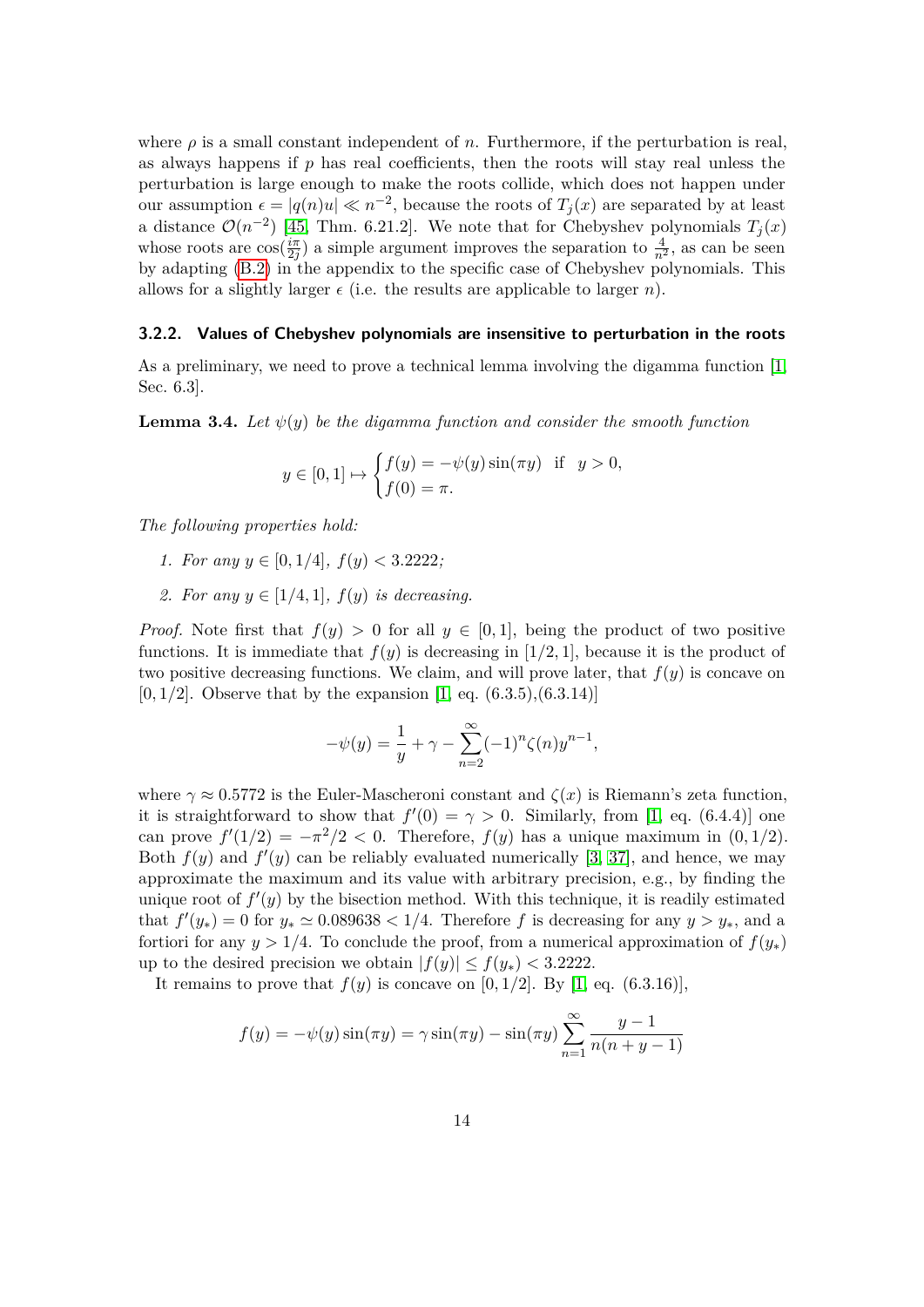Writing  $g_n(y) = \sin(\pi y) \frac{y-1}{n(n+y-1)}$ , we can show that  $g_n(y)$  is convex for  $n \geq 2$ . Indeed, we have

$$
g''_n(y) = \frac{2n\pi(n+y-1)\cos(\pi y) + (-2n(1+\pi^2(1-y)^2) + n^2\pi^2(1-y) + \pi^2(1-y)^3)\sin(\pi y)}{n(n+y-1)^3}
$$

Since  $y \in [0, 1/2]$ , the numerator is larger than  $\sin(\pi y)h_n(1-y)$  where

$$
h_n(z) = n^2 \pi^2 z - 2n \left( 1 + \pi^2 z^2 \right) + \pi^2 z^3,
$$

having performed the simple change of variable  $1 - y =: z \in [1/2, 1]$ . We get

$$
h_{n+1} - h_n = (2n+1)\pi^2 z - 2n\left(1 + \pi^2 z^2\right) \ge 0 \ \ \forall n, \ \ \forall z \in [1/2, 1],
$$

as is clear because the above is a concave function of *z* that takes the values, resp.,  $n\pi^2 - 2 > 0$  and  $(2n - 1)\pi^2 - 2 > 0$  at, resp.,  $z = 1/2$  and  $z = 1$ . Hence together with *h*<sub>2</sub>(1−*y*) > 0 for *y* ∈ [0*,* 1/2] (which can be verified easily) we conclude that  $h_n(1-y) > 0$ for all  $n \geq 2$  and  $y \in [0, 1/2]$ . Since the first term in the sum  $\sin(\pi y) \sum_{n=1}^{\infty} \frac{y-1}{n(n+y-1)}$ *n*(*n*+*y*−1) is not convex, it remains to prove that for a partial sum  $\sin(\pi y) \left( \sum_{n=1}^{k} \frac{y-1}{n(n+y-1)} - \gamma \right)$ is convex on  $[0, 1/2]$  for some k. This is true for  $k = 2$ , as can be verified by direct calculation, and hence, the claim is proved.  $\Box$ 

Now, for any interval *I*, we denote the  $L^{\infty}(I)$  norm of a continuous function by  $\|\cdot\|_I$ ; also, recall  $K := [-1, 1]$ . Let  $T_n(x)$  be the Chebyshev polynomial of degree *n*; recall that  $||T_n||_K = 1$ . Observe that we can write  $T_n(x) = \alpha \prod_i (x - r_i)$  where  $\alpha > 0$  depends on *n* (more precisely  $\alpha = 1$  for  $n \leq 1$  and  $\alpha = 2^{n-1}$  otherwise). Here and below,  $r_i$  are the roots of the *n*th Chebyshev polynomial. Suppose each root of  $T_n(x)$  is perturbed by  $\eta_i$ , and let  $\widetilde{T}_n(x) = \alpha \prod_i (x - r_i - \eta_i)$ . We denote  $\vec{r} = [r_1, \dots, r_n] \in \mathbb{R}^n$ ,  $\vec{\eta} = [\eta_1, \dots, \eta_n] \in \mathbb{R}^n$ ,  $\eta = ||\vec{\eta}||_{\infty}$ .

Our goal is to prove that the perturbation in the polynomial value  $||T_n - \widetilde{T}_n||_K / ||T_n||_K$ is insensitive to perturbation in the roots. In particular, we will prove the following

<span id="page-14-0"></span>**Theorem 3.5.** Let  $T_n \in \mathbb{R}[x]$  be the Chebyshev polynomial of degree *n*, and  $\widetilde{T}_n$  defined *as above.*  $\|\tilde{T}_n - T_n\|_K \le \eta n^2 \|T_n\|_K + \mathcal{O}(\eta^2)$ *. Moreover, the constant is tight, i.e., for*  $\int$  *any*  $c < 1$  *there exists a choice of*  $\vec{\eta}$  *such that*  $\|\vec{\eta}\|_{\infty} \leq \eta$  *and*  $\|\tilde{T}_n - T_n\|_K > c\eta n^2 \|T_n\|_K$ .

*Proof.* Let us consider the function  $f(\vec{y}; x) = \alpha \prod_i (x - y_i) : \mathbb{R}^n \to \mathbb{R}$ . Noting that  $T_n(x) = f(\vec{r}; x)$  and expanding *f* in a Taylor series around  $\vec{y} = \vec{r}$  we get

$$
\widetilde{T}_n(x) - T_n(x) = \nabla f(\vec{r}; x) \cdot \vec{\eta} + \mathcal{O}(\eta^2).
$$

Observe that  $\frac{\partial f}{\partial y}$  $\frac{\partial f}{\partial y_i}$   $\big| = \big| \frac{f}{x-}$  $\frac{f}{x-y_i}$ . Hence, to first order in *η*,  $||T_n - \widetilde{T_n}||_K \leq \eta \sum_i \left||\frac{T_n(x)}{x-r_i}\right||_K$  $\frac{I_n(x)}{x-r_i}$ ||*K*. Hence, we only need to estimate the function

$$
\mathcal{P}(x) := \sum_{i} \frac{|T_n(x)|}{|x - r_i|}.
$$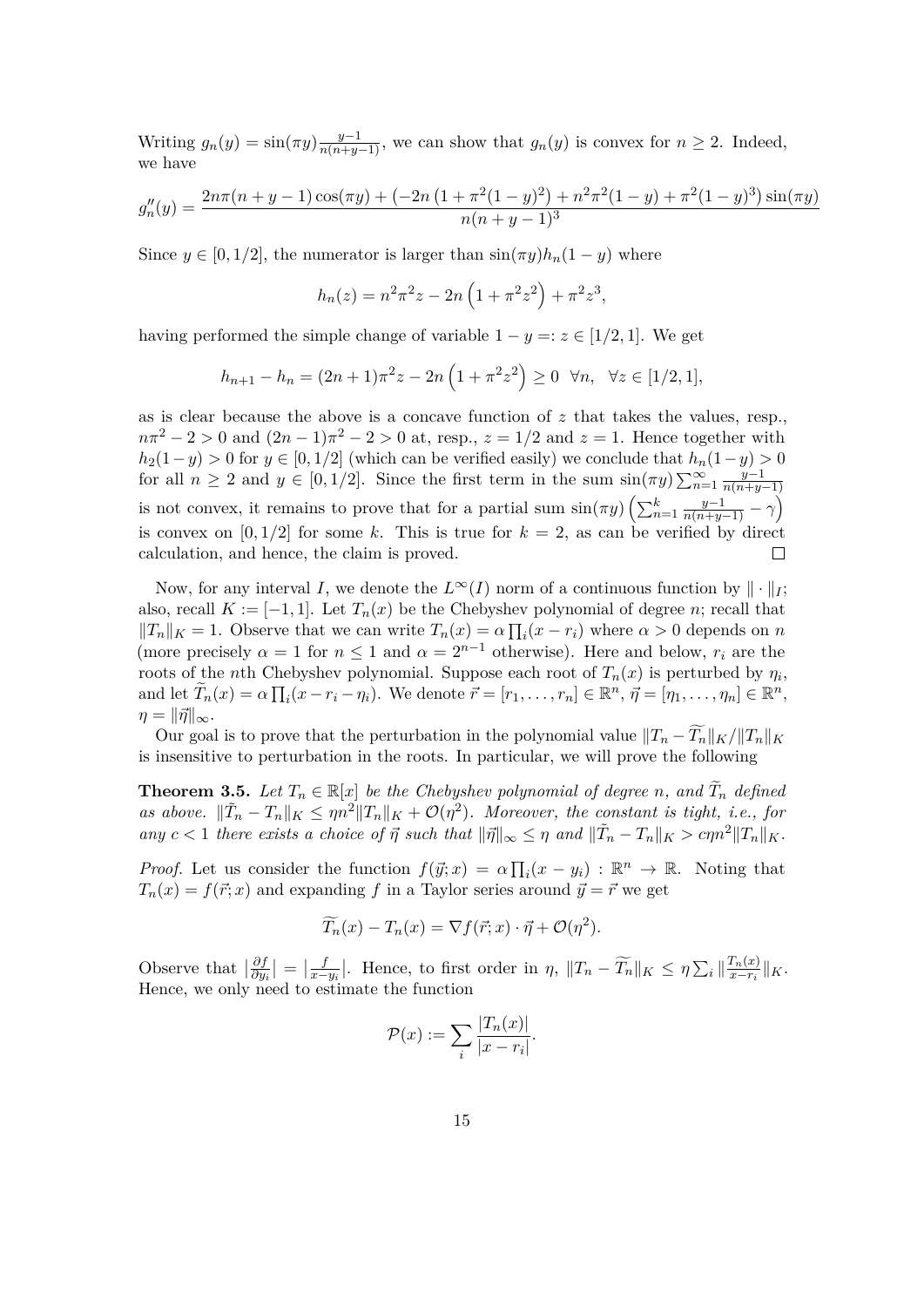This function satisfies the property that  $\mathcal{P}(r_i) = |T'_n(r_i)|$  for all *i*, and furthermore  $\mathcal{P}(\pm 1) = |T'_n(\pm 1)|$ . Observe further that  $\mathcal{P}(x)$  is even, so it suffices to study it for  $0 \leq x \leq 1$ .

Clearly, since the involved absolute values can be resolved with a unique choice of signs in each interval of the form  $[r_{j+1}, r_j]$ , we have that  $\mathcal{P}(x)$  is piecewise polynomial and equal to  $T'_{n}(x)$  for  $x \geq r_{1}$ . Furthermore it is equal to

$$
(-1)^{j} \left( T'_{n}(x) + 2 \sum_{i=1}^{j} \frac{T_{n}(x)}{r_{i} - x} \right)
$$

for all  $r_{j+1} \leq x \leq r_j$ . We may limit our study to  $j \leq n/2$ , by symmetry.

Moreover note that for  $n = 1, 2$  we have, resp.,  $\mathcal{P}(x) = 1$  and  $2\mathcal{P}(x) = |x - \frac{1}{\sqrt{2}}\rangle$  $\frac{1}{2}|+|x+$  $\frac{1}{\sqrt{2}}$  $\frac{1}{2} \leq 2$ , and hence, we may assume  $n \geq 3$  in the following.

Now let us parametrize  $x = \cos(\frac{2j-1+2y}{2n}\pi)$  for  $y \in [0,1]$ , except if *n* is even and  $j = n/2$ : in this case  $y \in [0, 1/2]$ . Then, recall  $T'_n(x) = nU_{n-1}(x)$ . We can use  $T_n(x) = \cos(n \arccos(x)) = \cos(n(\frac{2j-1+2y}{2n}))$  $\frac{(2j-1+2y)}{2n}\pi$ )) = cos( $\frac{2j-1+2y}{2}$  $\frac{1+2y}{2}\pi$  =  $(-1)^{j}$  sin( $\pi y$ ) and similarly, using  $U_{n-1}(x) = \frac{\sin(n\alpha\cos(x))}{\sin(\alpha\cos(x))}$  we have  $\sin(\frac{2j-1+2y}{2n})$  $\frac{-1+2y}{2n}\pi$ ) $U_{n-1}(x) = \sin(\frac{2j-1+2y}{2})$  $\frac{1+2y}{2}\pi) =$  $(-1)^{j+1}$  cos( $\pi y$ ). Thus we have

<span id="page-15-0"></span>
$$
\mathcal{P}(x) = -n \frac{\cos(\pi y)}{\sin(\frac{2j-1+2y}{2n}\pi)} + \sum_{i=1}^{j} \frac{\sin(\pi y)}{\sin(\frac{i+j-1+y}{2n}\pi)\sin(\frac{j-i+y}{2n}\pi)}.
$$
(3.14)

We distinguish the cases  $j = 1$  and  $j > 1$ . Let first  $j = 1$ , then

$$
\mathcal{P}(x) = -n \frac{\cos(\pi y)}{\sin(\frac{1+2y}{2n}\pi)} + \frac{\sin(\pi y)}{\sin(\frac{1+y}{2n}\pi)\sin(\frac{y}{2n}\pi)}.
$$

Suppose first  $y \leq 1/2$ . Then  $\frac{1+y}{2n} \leq \frac{1}{4}$  $\frac{1}{4}$  implying  $\sin(\frac{1+y}{2n})$  $\frac{1+y}{2n}\pi) \geq$  $\sqrt{2}(1+y)$  $\frac{1+yj}{n}$ , and similarly from  $\frac{y}{2n} \leq \frac{1}{12}$  we see that  $\sin(\frac{y}{2n}\pi) \geq \frac{3(\sqrt{3}-1)y}{\sqrt{2n}}$ . Therefore we get the upper bound

$$
\mathcal{P}(x) \leq n^2 \left( \frac{\pi}{3(\sqrt{3}-1)(1+y)} - \frac{2\cos(\pi y)}{\pi(1+2y)} \right),\,
$$

and studying the function between brackets it is revealed that its maximum in [0*,* 1*/*2] is achieved at  $y = 1/2$  and therefore we have the upper bound

$$
\mathcal{P}(x) \le \frac{2\pi}{9(\sqrt{3}-1)}n^2 \lesssim 0.954n^2 < n^2.
$$

Now suppose  $1/2 \leq y \leq 1$ . In this case  $\frac{1+y}{2n}\pi \leq \frac{1}{3}$  $\frac{1}{3}\pi$  so we can estimate  $\sin(\frac{1+y}{2n})$  $\frac{1+y}{2n}\pi) \geq$  $3\sqrt{3}(1+y)$  $\frac{3(1+y)}{4n}$ ,  $\sin(\frac{y}{2n}\pi) \ge \frac{3y}{2n}$  $\frac{3y}{2n}$ , and  $\sin(\frac{1+2y}{2n}\pi) \ge \frac{1+2y}{n}$  $\frac{f^2}{n}$ , yielding the upper bound

$$
\mathcal{P}(x) \leq n^2 \left( \frac{8 \sin(\pi y)}{9\sqrt{3}y(1+y)} - \frac{\cos(\pi y)}{1+2y} \right),\,
$$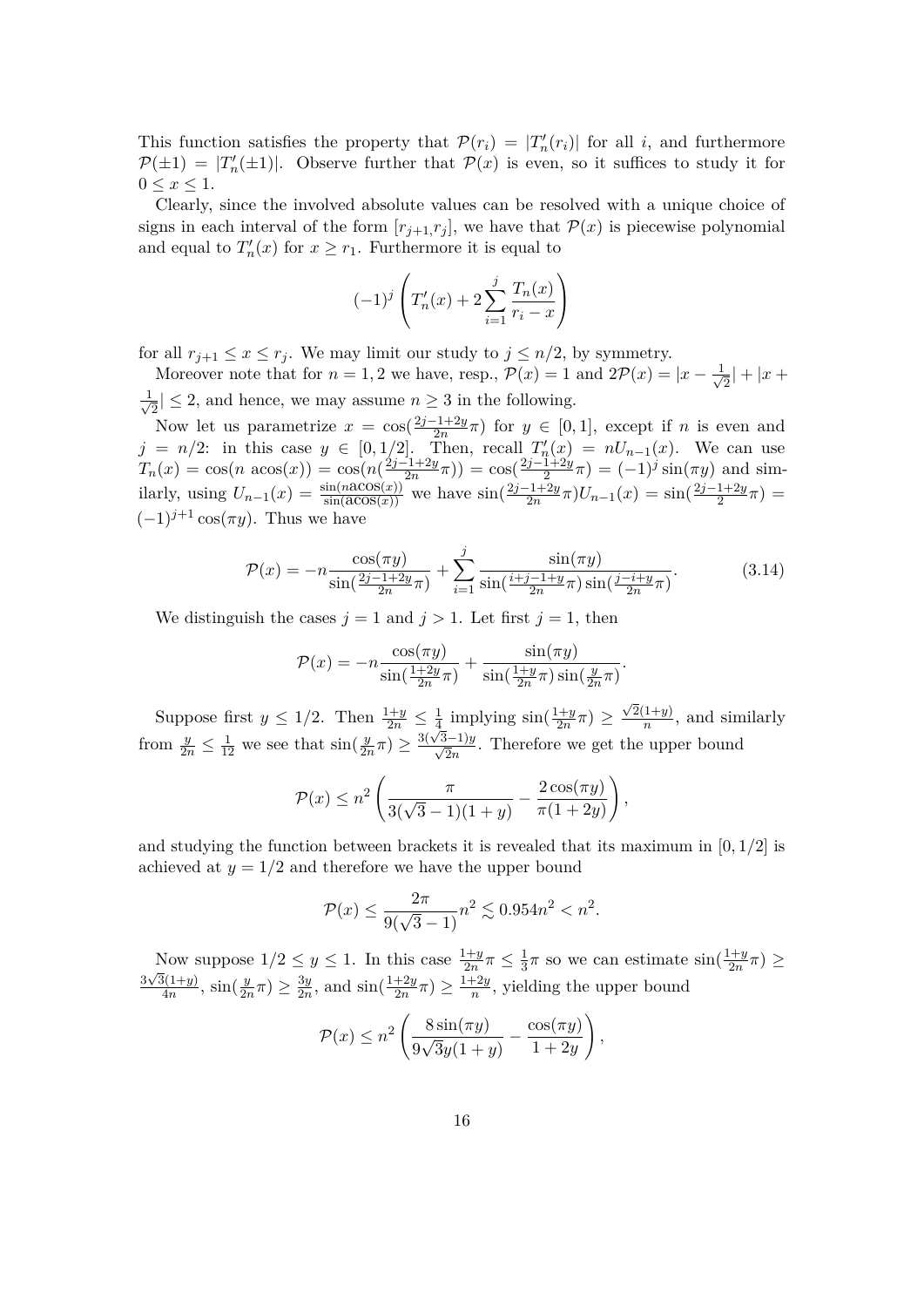and once again studying this function we see that its maximum is achieved at  $y = 1/2$ , where it is

$$
\mathcal{P}(x) \le \frac{32}{27\sqrt{3}}n^2 \lesssim 0.685n^2,
$$

concluding the analysis for  $j = 1$ .

For  $j \geq 2$ , defining  $\delta = j - i$  we estimate the second term in  $\mathcal{P}(x)$  by

$$
\sum_{i=1}^{j} \frac{\sin(\pi y)}{\sin(\frac{i+j-1+y}{2n}\pi)\sin(\frac{j-i+y}{2n}\pi)} \leq n^2 \frac{\sin(\pi y)}{\sqrt{2}} \sum_{\delta=0}^{j-1} \frac{1}{2j-1-\delta+y} \frac{1}{\delta+y}.
$$

Recall that the digamma function  $\psi(z)$ , satisfies [\[1,](#page-36-11) eq. (6.3.5),(6.3.6)]

<span id="page-16-0"></span>
$$
\psi(j+z) - \psi(z) = \sum_{\delta=0}^{j-1} \frac{1}{\delta + z},\tag{3.15}
$$

and note that we can write

$$
(2j + 2y - 1)\sum_{\delta=0}^{j-1} \frac{1}{2j - 1 - \delta + y} \frac{1}{\delta + y} = \sum_{\delta=0}^{j-1} \frac{1}{\delta + y} + \sum_{\delta=0}^{j-1} \frac{1}{j + y + \delta},
$$

where in the second summation we have relabelled  $\delta \rightarrow j - 1 - \delta$ . Thus, using [\(3.15\)](#page-16-0) twice, we obtain

<span id="page-16-1"></span>
$$
\sum_{\delta=0}^{j-1} \frac{1}{2j-1-\delta+y} \frac{1}{\delta+y} = \frac{\psi(2j+y) - \psi(y)}{2j-1+2y}.
$$
 (3.16)

Hence

$$
\sum_{i=1}^{j} \frac{\sin(\pi y)}{\sin(\frac{i+j-1+y}{2n}\pi)\sin(\frac{j-i+y}{2n}\pi)} \leq n^2 \frac{\sin(\pi y)}{\sqrt{2}} \frac{\psi(2j+y) - \psi(y)}{2j-1+2y}.
$$

From [\[1,](#page-36-11) eq. (6.3.2)] we see that  $\frac{\psi(2j+y)}{2j+2y-1} \leq \frac{H_{2j-1}-\gamma}{2j-1}$ 2*j*−1 , with *γ* the Euler-Mascheroni constant and  $H_j$  the *j*th harmonic number. It is easy to verify that  $\frac{H_{2j-1}-\gamma}{2j-1}$  is a decreasing function of *j*, and so using  $j \geq 2$  we get

$$
\frac{\psi(2j + y)}{2j + 2y - 1} \le \frac{H_3 - \gamma}{3} = \frac{11 - 6\gamma}{18}.
$$

By Lemma [3.4,](#page-13-0)  $-ψ(y) sin(πy) < 3.2222$  on  $y ∈ [0, 1]$ . Hence for any  $y ∈ [0, 1/4]$ , since  $\sin(\pi y) \leq \frac{1}{\sqrt{2}}$  $\frac{1}{2}$ , the summation [\(3.16\)](#page-16-1) is bounded by

$$
n^2\left(\frac{3.2222}{6} + \frac{11-6\gamma}{36}\right) < 0.74644n^2 < n^2,
$$

yielding a bound for  $\mathcal{P}(x)$  in [\(3.14\)](#page-15-0) because the cosine term is negative. If  $1/4 \leq$  $y \leq 1/2$ , we cannot bound the sine other than with 1, but we can use the better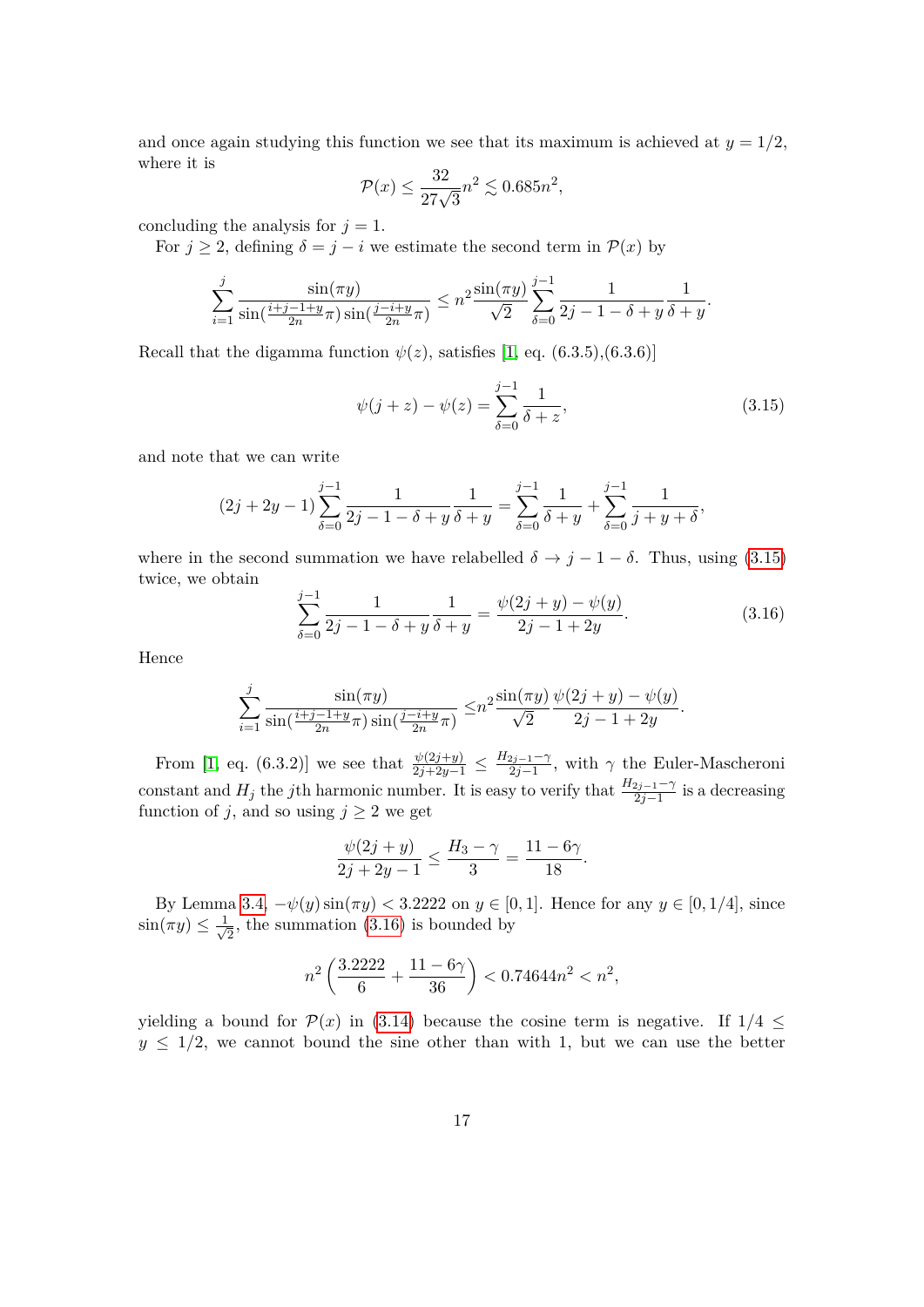bounds  $-\psi(y)\sin(\pi y)$  ≤  $-\psi(1/4)\sin(\pi/4) = \frac{\pi+6\log 2+2\gamma}{2\sqrt{2}}$ , by Lemma [3.4,](#page-13-0) and  $\frac{\psi(2j+y)}{2j+2y-1}$  ≤  $2\frac{H_3-\gamma}{7}=\frac{11-6\gamma}{21}$ . These yield the upper bound

$$
\mathcal{P}(x) \le n^2 \left( \frac{\pi + 6\log 2 + 2\gamma}{14} + \frac{11 - 6\gamma}{21\sqrt{2}} \right) < 0.9n^2 < n^2.
$$

Finally, when  $y \geq 1/2$  we must also control the cosine term, since it is positive. This is easily done since  $2j - 1 + 2y \geq 2j \geq 4$  and hence  $\sin(\frac{2j-1+2y}{2n})$  $\frac{(-1+2y)}{2n}\pi$ )  $\geq \frac{4}{n}$  $\frac{4}{n}$ , yielding −*n* cos(*πn*) csc( 2*j*−1+2*y*  $\frac{-1+2y}{2n}\pi$   $\leq$   $|\cos(\pi y)|\frac{n^2}{4}$  $\frac{u^2}{4}$ . Note the improved bounds  $-\psi(y)\sin(\pi y) \le$  $-\psi(1/2)\sin(\pi/2) = 2\log 2 + \gamma$  and  $\frac{\psi(2j+y)}{2j-1+2y} \le \frac{H_{2j-1}-\gamma}{2j} \le \frac{11-6\gamma}{24}$ . Hence we get the bound

$$
n^2 \left(\frac{1}{4} + \frac{\gamma + 2\log 2}{4\sqrt{2}} + \frac{11 - 6\gamma}{24\sqrt{2}}\right) < 0.81922n^2,
$$

and we are done.

Finally, for the tightness, since  $||T'_n||_K = n^2 ||T_n||_K = n^2$ , and this is achieved at  $x = 1$  [\[36,](#page-38-13) Ch. 2] this is the best bound we can get. Note that it is realizable by choosing  $\eta_i = \eta$  in the definition of  $\hat{p}$ .  $\Box$ 

Finally, we must slightly weaken one assumption in Theorem [3.5.](#page-14-0) Indeed,  $T_k(x)$  might not have the same leading coefficient as  $T_k(x)$ . Let  $\tilde{c}_k$  and  $c_k$  denote the respective leading coefficients. By [\(3.7\)](#page-11-1) we deduce that  $\tilde{c}_k \leq (1+\epsilon)^k$ , hence  $\tilde{c}_k \leq (1+k\epsilon)c_k + \mathcal{O}(\epsilon^2)$ . Therefore

$$
\begin{aligned} \|\widetilde{T}_k - T_k\|_K &\leq \|\widehat{T}_k - T_k\|_K + \|(\frac{\widetilde{c}_k}{c_k} - 1)\widehat{T}_k\|_K \\ &\leq \|\widehat{T}_k - T_k\|_K + k\epsilon(\|\widehat{T}_k - T_k\|_K + \|T_k\|_K) \\ &\leq k^2\eta + k\epsilon + \mathcal{O}(\epsilon^2) \leq 2\rho k^2\epsilon, \end{aligned}
$$

recalling from the discussion in Section [3.2.1](#page-12-3) that  $η = ρε$  for a moderate constant  $ρ$ .

### <span id="page-17-0"></span>**3.3. Proof of Theorem [3.3](#page-11-4)**

Now we prove [\(3.10\)](#page-11-5). We have

$$
\widehat{p}(x) = \sum_{i=0}^n \widetilde{c}_i \widetilde{T}_i(x) = \sum_{i=0}^n \widetilde{c}_i T_i(x) + \sum_{i=0}^n \widetilde{c}_i (\widetilde{T}_i(x) - T_i(x)) =: p_1(x) + p_2(x),
$$

where  $p_2(x)$  is a polynomial of degree *n* or lower. To bound  $||p_2||_K$  we use Theorem [3.5](#page-14-0) together with  $||c||_2 = 1 + \mathcal{O}(\epsilon)$  to obtain  $||p_2||_K \leq \sum_{k=0}^n 2|\tilde{c}_i|\rho k^2 \epsilon \leq \rho n^{2.5} \epsilon + \mathcal{O}(\epsilon^2)$  where  $\rho'$  is some moderate constant. Therefore by Chebyshev interpolation we can write

$$
p_2(x) = \sum_{i=0}^n d_i T_i(x).
$$

Denote by  $||p||_{L^2}$  the  $L^2(K)$  norm with weight function  $\frac{1}{\sqrt{1-\epsilon}}$  $\frac{1}{(1-x^2}, \sqrt{\frac{2}{\pi} \int_{-1}^{1} |p(x)|^2 \frac{dx}{\sqrt{1-x^2}}}$  $rac{dx}{1-x^2}$ . Then by the orthogonality of the Chebyshev polynomials it is immediate that  $||p_2||^2_{L^2} =$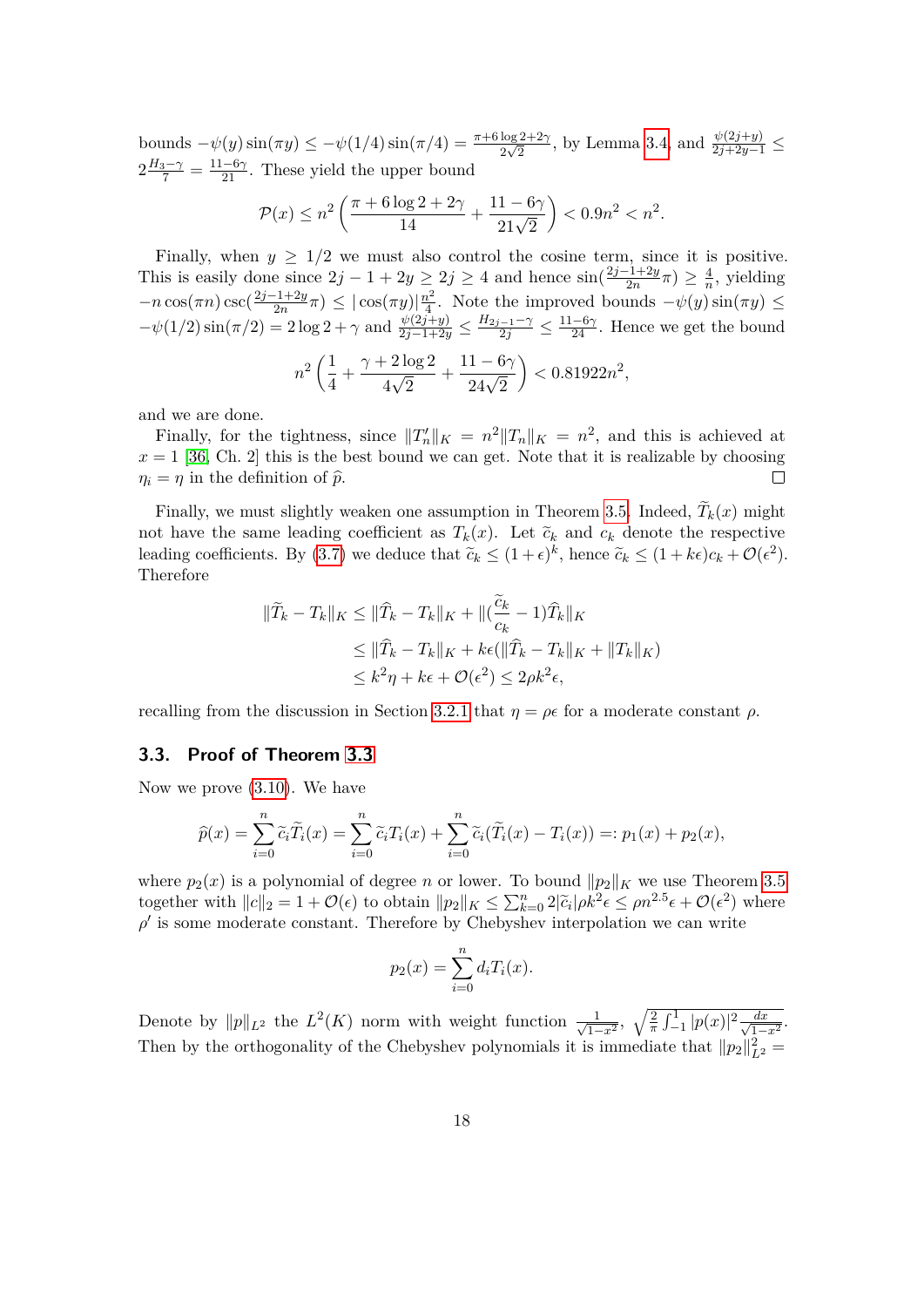$2d_0^2 + \sum_{i=1}^n d_i^2 \ge d_0^2 + \sum_{i=1}^n d_i^2 = ||d||_2^2$  where  $d = [d_0, d_1, \dots, d_n]$ . By standard  $L^p$  norms embedding inequalities [\[2,](#page-36-13) Thm. 2.14], [\[50,](#page-39-2) Thm. 2] we then have  $||d||_2 \le ||p_2||_{L^2} \le$  $\overline{2}$ || $p_2$ || $_K \leq \sqrt{2}\rho'n^{2.5}\epsilon$ . We conclude that

$$
\widehat{p}(x) = \sum_{i=0}^{n} (\widetilde{c}_i + d_i) T_i(x) = \sum_{i=0}^{n} \widehat{c}_i T_i(x),
$$

where  $\hat{c}_i := \tilde{c}_i + d_i$  satisfies  $\|\hat{c} - c\|_2 \leq \|\hat{c} - \tilde{c}\|_2 + \|\tilde{c} - c\|_2 = \|d\|_2 + \|\tilde{c} - c\|_2 \leq$  $\overline{2}\rho' n^{2.5}\epsilon + \sqrt{n}\epsilon + \mathcal{O}(\epsilon^2) = \mathcal{O}(n^{2.5}\epsilon).$ 

This completes the proof of Theorem [3.3.](#page-11-4)

### **3.4. Generalizing the argument to Jacobi orthogonal polynomials**

Extending the results more generally to comrade pencils based on Jacobi orthogonal polynomials  $\{P_i^{(\alpha,\beta)}\}$  $\{a_i^{(\alpha,\beta)}(x)\}$  with  $|\alpha|, |\beta| \leq \frac{1}{2}$  can be done essentially by following the same argument as above. The key properties that we need in  $P_i^{(\alpha,\beta)}$  $\Omega_i^{(\alpha,\beta)}(x)$  are

- (i)  $||P_n^{(\alpha,\beta)}||_K = \mathcal{O}(1)$  or a slowly growing function of *n*; indeed we have  $||P_n^{(\alpha,\beta)}||_K \leq$  $n^{\max(\alpha,\beta)}$  [\[45,](#page-38-8) Thm. 7.32.1] for Jacobi (due to the difference in normalization, the bound is 1 and *n* for Chebyshev polynomials of the first and second kinds respectively).
- (ii)  $\{P_i^{(\alpha,\beta)}\}$  $p_i^{(\alpha,\beta)}$  is defined by a three-term recurrence  $x P_i^{(\alpha,\beta)}(x) = a_i P_{i+1}^{(\alpha,\beta)}(x) + b_i P_i^{(\alpha,\beta)}$  $\sum_{i}^{(\alpha,\beta)}(x) +$  $d_i P_{i-1}^{(\alpha,\beta)}$  $a_i^{(\alpha,\beta)}(x)$ , with  $a_i, b_i, d_i$  all being  $\mathcal{O}(1)$ .
- (iii) The roots of  $P_n^{(\alpha,\beta)}(x)$  lie in the interval  $[-1+\mathcal{O}(\frac{1}{n^2}), 1-\mathcal{O}(\frac{1}{n^2})]$ .

Regarding (iii), indeed the *i*th root of any Jacobi polynomial of degree *n* lies in the interval  $[\cos(\frac{2i}{2n+1}\pi), \cos(\frac{2i-1}{2n+1}\pi)]$  and furthermore for the ultraspherical case  $\alpha = \beta$  it lies in  $\left[\cos(\frac{i\pi}{n+1}), \cos((i - \frac{1}{2})\right]$  $\frac{1}{2}$ ) $\frac{\pi}{n}$  $\frac{\pi}{n}$ ] [\[45,](#page-38-8) Thm. 6.3.2]. Hence, one can prove an analogue of Theorem [3.5.](#page-14-0) The proof is deferred to the appendix, in Theorem [B.2.](#page-33-0)

We outline the proof for comrade pencils, highlighting the differences. The elimination order stays the same in [\(3.4\)](#page-9-1), in which the tridiagonal elements of the second matrix are replaced by  $\{a_i, b_i, d_i\}$ , which all remain  $\mathcal{O}(1)$ . The resulting perturbed polynomials  $(3.5)$ and recurrence relation [\(3.7\)](#page-11-1) are modified respectively to  $\tilde{p}(x) = \sum_{i=0}^{n} \tilde{c}_i \tilde{P}_i^{(\alpha,\beta)}(x)$ , and

$$
x\widetilde{P}_i^{(\alpha,\beta)}(x)=(a_i+\epsilon_{i,i+1})\widetilde{P}_{i+1}^{(\alpha,\beta)}(x)+(b_i+\epsilon_{i,i})\widetilde{P}_i^{(\alpha,\beta)}(x)+(d_i+\epsilon_{i,i-1})\widetilde{P}_{i-1}^{(\alpha,\beta)}(x).
$$

The corresponding matrix of the form [\(3.12\)](#page-12-2) is still easily converted to a symmetric tridiagonal plus  $\mathcal{O}(\epsilon)$  perturbation, so we obtain the counterpart of  $(3.11)$  as  $\|\widetilde{P}_k^{(\alpha,\beta)}(x) P_k^{(\alpha,\beta)}$  $\mathcal{P}_k^{(\alpha,\beta)}(x)\|_K = \mathcal{O}(k^3 \epsilon)$  (where one extra power *k* comes from  $\|P_k^{(\alpha,\beta)}\|_K$  $\|k^{(\alpha,\beta)}\|_K > 1$ , thus showing

$$
\widetilde{p}(x) = \sum_{i=0}^{n} \widetilde{c}_i \widetilde{P}_i^{(\alpha,\beta)}(x) = \sum_{i=0}^{n} \widehat{c}_i P_i^{(\alpha,\beta)}(x),\tag{3.17}
$$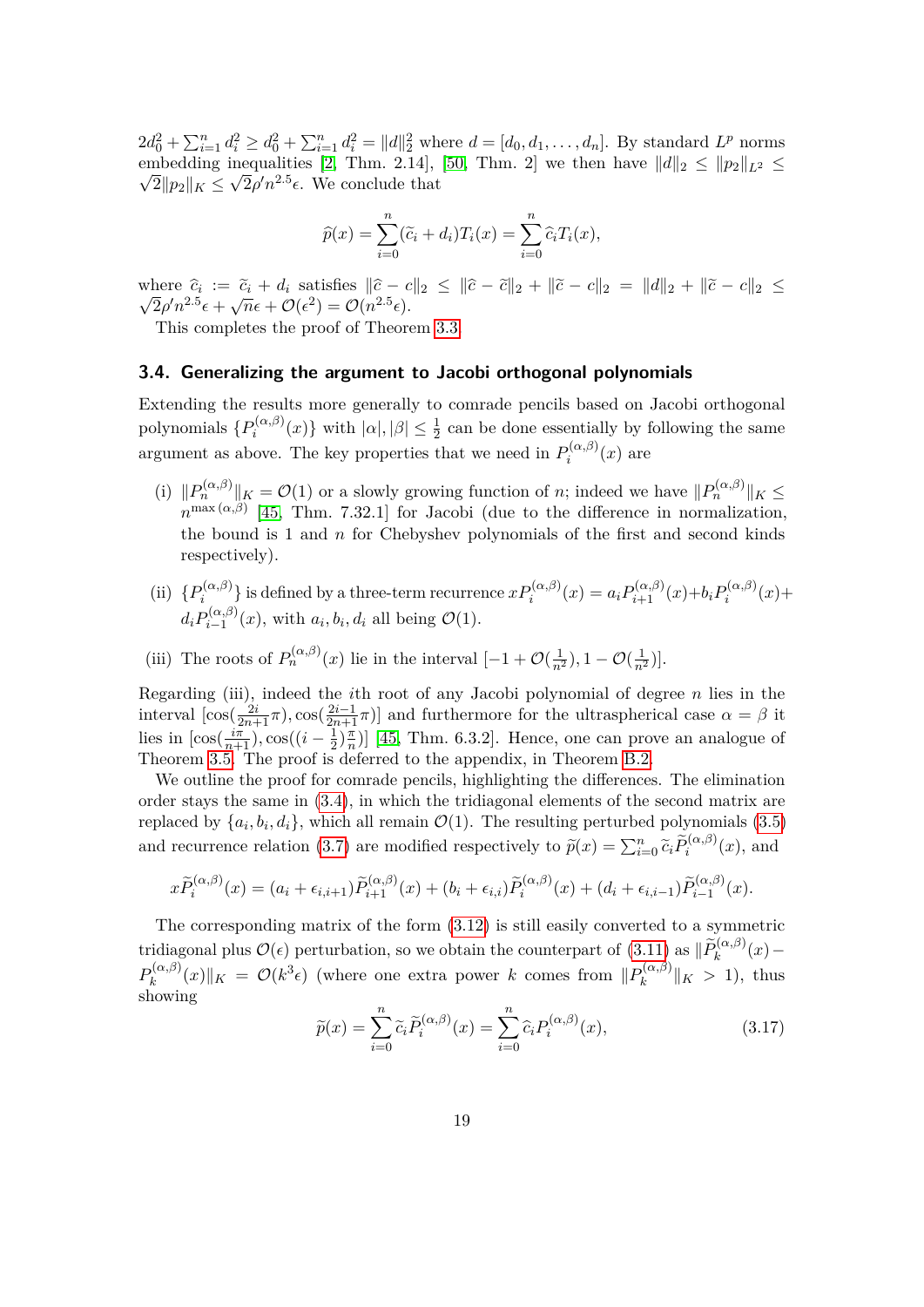hence the computed roots are exact roots of a polynomial with slightly perturbed coefficients  $\|\hat{c} - \tilde{c}\|_2 = \mathcal{O}(n^{3.5} \|c\|_2 \epsilon)$  in the same basis  $\{P_i^{(\alpha,\beta)}\}$  $\mathcal{P}_i^{(\alpha,\beta)}(x)$ , proving the normwise backward stability of algorithms based on QZ applied to comrade pencils.

To summarize, a comrade pencil for polynomials  $p(x)$  expressed in a Jacobi polynomial basis  $\{P_i^{(\alpha,\beta)}\}$  $\{a_i^{(\alpha,\beta)}(x)\}$  with parameters  $|\alpha|, |\beta| \leq \frac{1}{2}$  gives a small backward error for the roots if  $p(x)$  is scaled to have coefficients  $||c||_2 = \mathcal{O}(1)$  in that basis and QZ is used to compute the eigenvalues.

# <span id="page-19-0"></span>**4. Stability of rootfinding via the QR algorithm for confederate matrices**

In this section, we analyze the stability of rootfinding via QR. To this goal we will extend to some nonmonomial basis a geometric result of Arnold [\[4\]](#page-36-14) and its ramifications in numerical analysis [\[21\]](#page-37-4).

### **4.1. Arnold transversality theorem for confederate matrices**

We first briefly summarize Arnold's theorem.

Let  $\Lambda, \mathcal{M}$  be smooth manifolds [\[32\]](#page-37-13) and  $\mathcal{N} \subset \mathcal{M}$  a smooth submanifold [\[32,](#page-37-13) Ch. 5]; let  $A : \Lambda \to \mathcal{M}$  be a smooth mapping [\[32,](#page-37-13) pp. 34]. Following Arnold [\[4\]](#page-36-14), A is said to be transversal to  $\mathcal N$  at the point  $c \in \mathcal N$  if it holds

$$
T_c \mathcal{M} = dA(T_{A^{-1}(c)}\Lambda) + T_c \mathcal{N},
$$

where  $T_xY$  denotes the tangent space [\[32,](#page-37-13) pp. 54] to *Y* at *x* and *dA* is the pushforward [\[32,](#page-37-13) pp. 55,63] of *A*.

Now we take  $\Lambda = \mathbb{R}^n$  and  $\mathcal{M} = \mathbb{R}^{n \times n}$ , and we let A be the smooth mapping from the non-leading coefficients of a monic polynomial  $\phi_n(x) + \sum_{i=0}^{n-1} c_i \phi_i(x)$  to the associated confederate matrix  $C_{\phi}$ . Thus, Im(A) is the set of confederate matrices in the basis  $\{\phi_i\}$ . Let N be the orbit under similarity of  $C_\phi \in \text{Im}(A)$ . Then a first-order expansion shows that the tangent space of N at  $C_{\phi}$  is the set of commutators  $T_{C_{\phi}}\mathcal{N} = \{[C_{\phi}, X]\}$ for some  $X \in \mathbb{R}^{n \times n}$ . On the other hand, it is known that  $T_{C_{\phi}}\mathcal{M}$  is isomorphic to M and  $T_{A^{-1}(C_{\phi})}\Lambda$  is isomorphic to  $\Lambda$  [\[32,](#page-37-13) pp. 51], while by Theorem [2.1](#page-5-0) one can see that  $dA(T_{A^{-1}(C_{\phi})}\Lambda) \cong \mathcal{FR}_n$ . Hence, the interpretation of the statement "the mapping *A* is transversal to N at  $C_{\phi}$ " is the following (see also [\[20,](#page-37-5) [21\]](#page-37-4)): "given any matrix  $Y \in \mathbb{R}^{n \times n}$ and a specific confederate matrix  $C_{\phi}$ , it is possible to find  $X \in \mathbb{R}^{n \times n}$ , and  $F_0 \in \mathcal{FR}_n$ , such that

<span id="page-19-1"></span>
$$
Y = \alpha F_0 + \beta [C_{\phi}, X] \tag{4.1}
$$

for some  $\alpha, \beta \in \mathbb{R}^n$ .

Arnold states this result for companion matrices [\[4\]](#page-36-14). A proof is not explicitly given by Arnold, but is easy to obtain constructively, e.g., by setting  $\alpha = \beta = 1$  and by forming X and  $F_0$  given  $Y$  and  $C_\phi$ . Specifically, we can let the last row of  $X$  be zero (or arbitrary), and since  $C_{\phi}X - XC_{\phi}$  and *Y* are the same except for the first row, this determines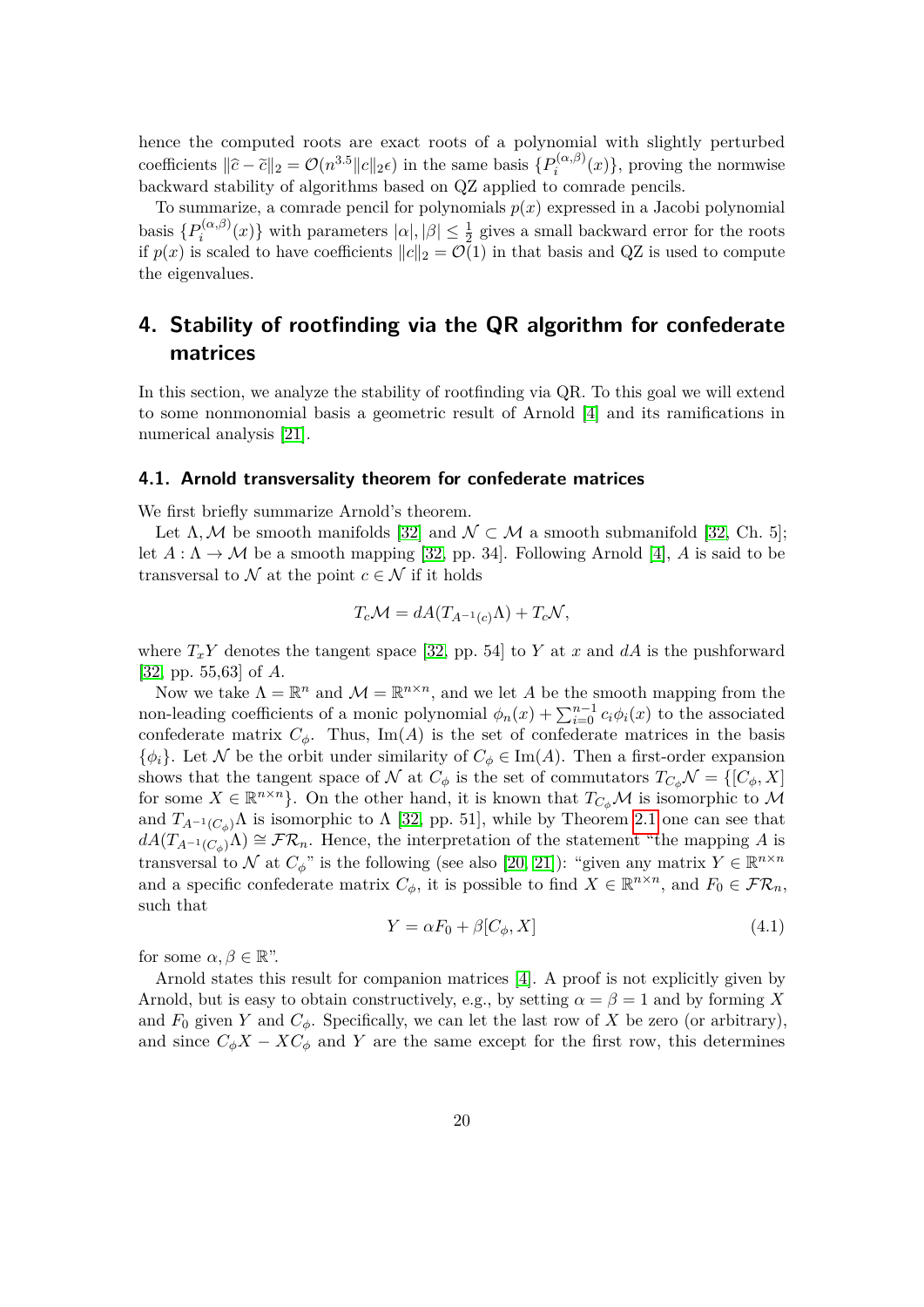the  $(n-i)$ th row of *X* inductively for  $i = 1, \ldots, n-1$ . Thus the whole matrix *X* is determined, and  $F_0$  is obtained directly by the first row of  $(4.1)$ .

We now claim that the theorem holds more generally for confederate matrices. Indeed, let  $M \in \mathcal{M}$  and suppose that  $C_{\phi}$  is a confederate matrix. Denote by *B* the upper triangular change of basis matrix from the monomials  $\{x^{i}\}_{i=0,\dots,n-1}$  to the basis  $\{\phi_{i}\}_{i=0,\dots,n-1}$ . Then  $C := B^{-1}C_{\phi}B$  is a companion matrix. Hence, there exist  $F_0 \in \mathcal{FR}_n$  and  $X \in \mathbb{R}^{n \times n}$  such that  $B^{-1}MB = F_0 + [C, X]$ . Therefore,  $M = BF_0B^{-1} + [C_{\phi}, BXB^{-1}]$ . Note that, since *B* is upper triangular,  $G_0 := BF_0B^{-1} \in \mathcal{FR}_n$ . Formally, we can state:

<span id="page-20-0"></span>**Theorem 4.1** (Arnold's transversality theorem for confederate matrices). Let  $A : \gamma_0 =$  $\begin{bmatrix} c_{n-1} & \dots & c_0 \end{bmatrix}^T \in \mathbb{R}^n \mapsto A(\gamma_0) = C_\phi \in \mathbb{R}^{n \times n}$ , where  $C_\phi$  is the confederate matrix in the basis  $\{\phi_i\}$  of  $p(x) = \phi_n(x) + \sum_{i=0}^{n-1} c_i \phi_i(x)$ . Then A is transversal to  $\mathcal{N} = \{XC_{\phi}X^{-1} | X \in$  $GL_n(\mathbb{R})$  *at any point*  $C_{\phi} \in \text{Im}(A)$ *.* 

Arnold also notes that universality holds, that is, the decomposition in [\(4.1\)](#page-19-1) is unique for the companion case once  $\alpha$  and  $\beta$  are fixed, and this holds also for confederate matrices.

An important consequence of Theorem [4.1](#page-20-0) is that if  $\epsilon E$  is a small perturbation, then  $\epsilon E = \epsilon G_0 + \epsilon [C_\phi, X]$ . Therefore,  $C_\phi + \epsilon E = (I - \epsilon X)(C_\phi + \epsilon G_0)(I + \epsilon X) + \mathcal{O}(\epsilon^2)$ . Observing that  $C_{\phi} + \epsilon G_0$  is in turn a confederate matrix for another polynomial  $\hat{p}$ , we deduce that a small perturbation of the confederate matrix of *p* is similar (to first order in the norm of the perturbation) to the confederate matrix of a perturbation of *p*.

Going even further, Edelman and Murakami [\[21\]](#page-37-4) exploit Arnold's transversality theorem to show that, if  $F = F_0 + [C, X]$  for some companion matrix  $C$  and  $F_0 \in \mathcal{FR}_n$ , then the elements of  $F_0$  are affine functions of the coefficients of  $p(x)$ . Now we argue that this property also extends to any degree-graded basis. Write  $E = G_0 + [C_{\phi}, Y]$ . Then,  $F =$  $F_0 + [C, X]$  where  $F = B^{-1}EB$ ,  $F_0 = B^{-1}G_0B$ ,  $C = B^{-1}C_{\phi}B$ . Let  $\hat{B} = \begin{bmatrix} \nu & \star \\ 0 & E \end{bmatrix}$ 0 *B* 1 be the change of basis matrix from  $\{x^i\}_{i=0,\dots,n}$  to  $\{\phi_i\}_{i=0,\dots,n}$ ; the symbol  $\star$  denotes elements not  $\text{relevant for the discussion. Let } p(x) = \begin{bmatrix} 1 & \mu_0 \end{bmatrix} [x^n, \ldots, x^0]^T = \nu^{-1} \begin{bmatrix} 1 & \gamma_0 \end{bmatrix} \hat{B} [x^n, \ldots, x^0]^T,$ i.e., the coefficients of  $p(x)$  in the monomial basis are  $\begin{bmatrix} 1 & \mu_0 \end{bmatrix}$ , and the coefficients of  $\nu p(x)$  in the basis  $\{\phi_i\}$  are  $\begin{bmatrix} 1 & \gamma_0 \end{bmatrix}$ . Now,  $G_0 = BF_0B^{-1}$  is an affine function of  $F_0$ , which by [\[21,](#page-37-4) Thm 2.1] is an affine function of  $\mu_0$ , which in turn, by construction, is an affine function of  $\gamma_0$ . Now it suffices to recall that the composition of affine maps is an affine map. Summarizing, we conclude that for any degree-graded basis we have the following theorem.

<span id="page-20-1"></span>**Theorem 4.2** (Edelman–Murakami theorem for confederate matrices)**.** *Let C<sup>φ</sup> be a confederate matrix in the degree-graded basis*  $\{\phi_i\}$  and  $E \in \mathbb{R}^{n \times n}$ . Denote by  $p(x)$  (resp.,  $\hat{p}(x)$ *)* the characteristic polynomial of  $C_{\phi}$  (resp.,  $C_{\phi} + \epsilon E$ ). Then it holds

$$
\widehat{p}(x) - p(x) = \epsilon \sum_{i=0}^{n-1} \delta_i \phi_i(x) + \mathcal{O}(\epsilon^2),
$$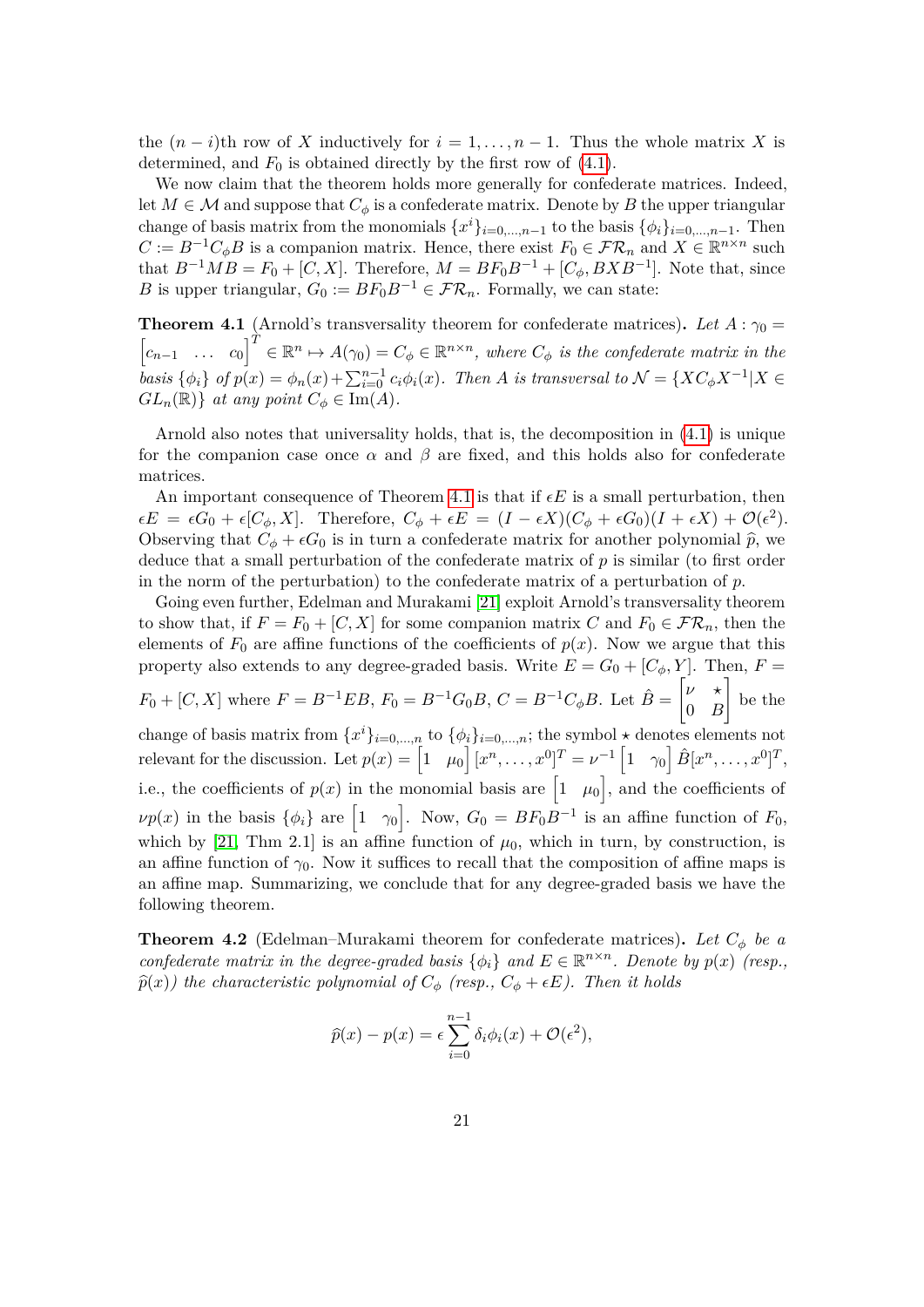*where*  $\delta_i$  *are polynomials in the coefficients of*  $p(x)$  *in the basis*  $\{\phi_i\}$ *, and in the*  $E_{ij}$ *. Moreover, for each i,*  $\delta_i$  *is an affine function of the coefficients of*  $p(x)$  *and, separately, of the elements of E.*

We have stated Theorem [4.2](#page-20-1) in terms of the characteristic polynomial, which is usually defined to be monic in the monomial basis. Note that with this convention  $p(x)$  may not be monic in the basis  $\{\phi_i\}$ : as explained in Section [2,](#page-4-0) the elements in the first row of  $C_{\phi}$  are the coefficients of  $\nu \kappa^{-1} p(x)$ , where  $\nu \kappa^{-1}$  is the leading coefficient of  $\phi_{n-1}(x)$ expressed in the monomial basis. In the statement of Theorem [4.2,](#page-20-1) any scaling factor can be absorbed in the  $\delta_i$ . However, for our goals it is simpler to absorb this factor into  $p(x)$  and  $\hat{p}(x)$ : therefore, from now on we slightly modify the definition of characteristic polynomial, scaling by  $\nu \kappa^{-1}$ .

### **4.2. Backward error when approximating roots by QR**

Suppose that a backward stable eigensolver is applied to  $C_{\phi}$ . It will compute the eigenvalues of a slightly perturbed  $C_{\phi} + \epsilon E$ ,  $||E|| \leq ||C_{\phi}||$ , for some small constant  $\epsilon$ . The eigenvalues of  $C_{\phi} + \epsilon E$  are the roots of  $\hat{p}(x)$ , and the previous theorem yields (recall [\(1.2\)](#page-2-0))

$$
\frac{\|\hat{c} - c\|_2}{\|c\|_2} \le k\epsilon.
$$

Here, *k* depends on the basis, on the degree of *p*, and (linearly) on the norm of *E*, which is  $\mathcal{O}(\max\{|c\|_2, \alpha\})$ , where  $\alpha = \|H_{\phi}\|_2$  is the norm of the constant part of the confederate matrix (recall Theorem [2.1\)](#page-5-0), and generally  $\alpha = \mathcal{O}(1)$  in all the polynomial bases we consider. Therefore,

$$
\|\hat{c} - c\|_2 \le \epsilon k' \|c\|_2 \max\{\|c\|_2, \alpha\}.\tag{4.2}
$$

Note the quadratic dependence on  $||c||_2$  when  $||c||_2 > \alpha$ , in which case  $\frac{||\hat{c} - c||_2}{||c||_2} \leq \epsilon k'||c||_2$ , suggesting the backward error can be much larger than  $\mathcal{O}(\epsilon)$  if  $||c||_2 \gg 1$ .

Observe that Theorem [4.2](#page-20-1) does not necessarily imply that  $k'$  is of moderate size. It only says that, if  $p(x) = \nu \kappa^{-1}(\phi_n(x) + \sum_{i=0}^{n-1} c_i \phi_i(x))$ , then  $\delta_i$  is of the form  $\delta_i = \sum_{i,j,\ell} \beta_{ij\ell} c_\ell E_{ij}$ . In principle, it could happen that  $|\beta_{ij\ell}| \gg 1$ : the only way to check is to carry out the specific calculations in the given basis. From [\[21\]](#page-37-4), we know that in the case of monomials  $\max |\beta_{ij}\ell|=1$ . From the similarity argument that we used, it is possible to obtain bounds for any degree-graded basis, but they involve a factor  $cond(B)$ , which may be large (for instance, for the Chebyshev basis cond $(B) \sim 2^n$ ). In practice, it could happen that, by a more elaborate argument working directly in a specific basis, much better bounds may be obtained. For example, we verified algebraically that, in the Chebyshev basis and for  $n = 5$ , max  $|\beta_{ii\ell}| = 2$ ; numerical experiments corroborate the hypothesis that in this basis, just like in the monomials,  $\beta_{ijk}$  do not grow with *n*.

One difficulty in bounding  $|\beta_{ij\ell}|$  lies in the fact that the Horner shift matrices appearing in the backward error representation [\[21\]](#page-37-4) can have norms growing with *n* for bases other than monomials. It appears therefore that further work would be required to obtain sharp bounds for  $|\beta_{ij\ell}|$ .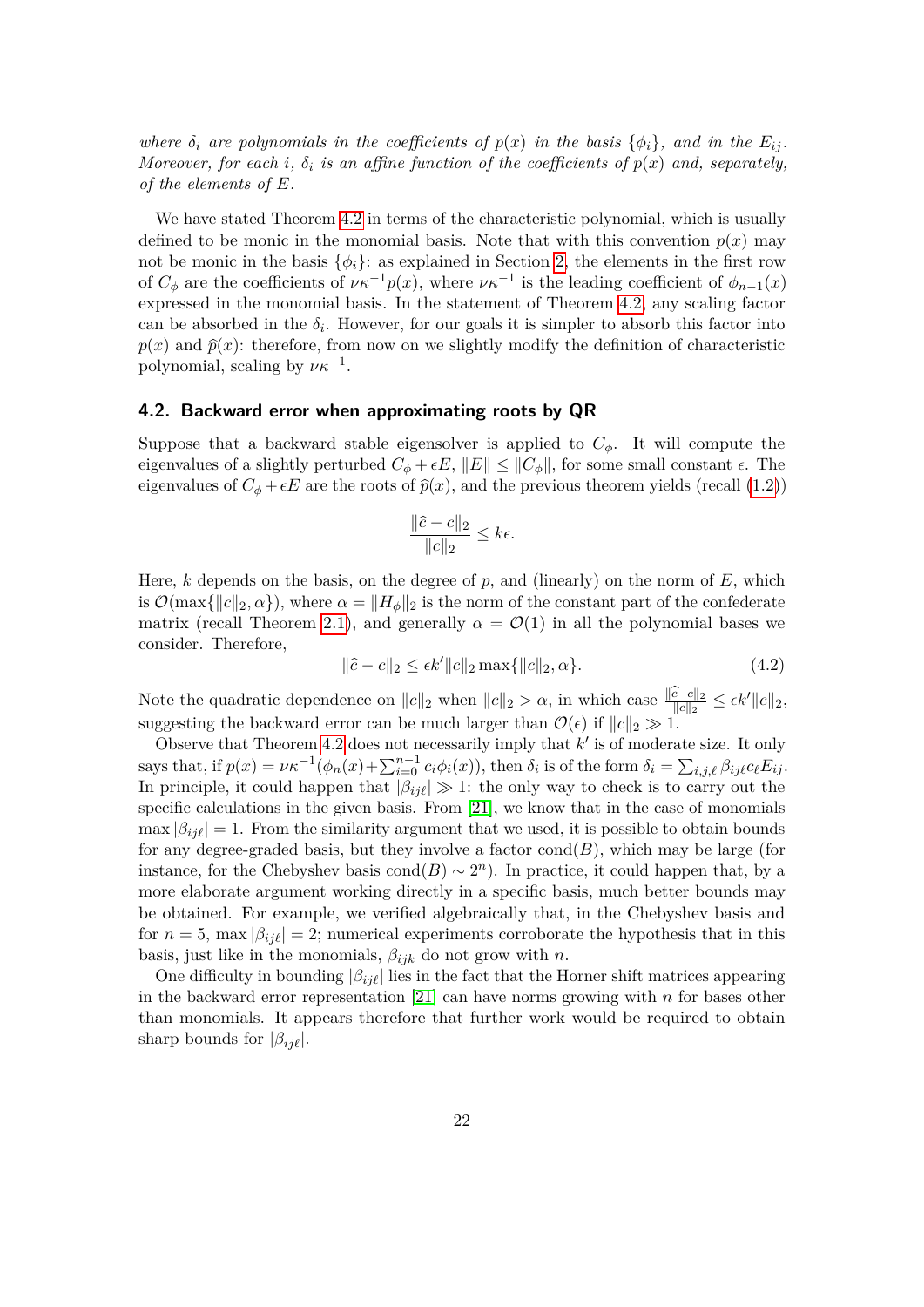However, we will not pursue a more detailed theoretical analysis because, even if  $k' = \mathcal{O}(1)$ , our main point is that for QR, unlike QZ, the backward error  $\|\hat{c} - c\|_2$  depends superlinearly (more precisely, quadratically) on  $||c||_2$  when  $||c||_2 > 1$ . Note that while we regarded  $E$  as an arbitrary perturbation matrix, in [\[21\]](#page-37-4), it is advocated that a "more realistic model of errors" in which *E* has structure such as upper Hessenberg can possibly predict a much better performance of QR. Nonetheless, even for nonmonomial bases, we verified that QR often gives accurate answers. Yet, counterexamples exist where QR performs much worse than QZ, as we illustrate in Section [6.](#page-26-0)

### **4.3. Why Theorem [4.2](#page-20-1) does not hold for Fiedler matrices**

In [\[20\]](#page-37-5) a study appears of an extension of Arnold's theorem to Fiedler linearizations, and its relations to rootfinding stability. In principle, Fiedler matrices can be viewed as congenial matrices of  $p(x)$  in a certain basis that, unlike all other basis considered in this paper, depends on  $p(x)$  itself. To see this, recall the second statement in Theorem [2.1,](#page-5-0) which although stated for confederate matrices, can easily be generalized to congenial matrices: the right eigenvector of a congenial matrix takes the form  $[\phi_n(x_i), \dots, \phi_0(x_i)]^T$ for each root *x<sup>i</sup>* . Analytic formulae for the eigenvectors of Fiedler linearizations are known [\[19,](#page-37-14) Sec. 7]: they involve the so-called *Horner shifts* of  $p(x)$ . Hence, the polynomial basis in which a Fiedler matrix is a congenial linearization is also explicitly known. Such a basis is "almost" degree-graded, in the sense that deg  $\phi_i = \sigma(i)$ , where  $\sigma$  is some permutation of  $\{0, 1, \ldots, n-1\}$  (a proof of this fact is not difficult to obtain from the results in [\[19\]](#page-37-14)). Hence, any Fiedler matrix is permutation similar to a confederate linearization, and it is tempting to conjecture that the arguments of the previous section could be generalized. Tempting, yet wrong: because of the presence of the Horner shifts, in this case the change of basis matrix *B* depends on  $p(x)$  itself, whereas in the derivation of Theorem [4.2](#page-20-1) it was tacitly assumed that *B* is independent of *p* and *E*.

Remarkably, Arnold's transversality theorem is true for Fiedler also when they are seen as linearizations of  $p(x)$  expressed in the monomial basis (as opposed to the Horner shift basis in which they are congenial linearizations), as shown in [\[20,](#page-37-5) Thm 5.4]. However, the authors of [\[20\]](#page-37-5) conclude that there is a cubic, as opposed to quadratic, dependence on  $||c||_2$ , thus showing that indeed, when *B* is not constant, nonlinearity can occur. To summarize, QR-based rootifinding is unstable also for Fiedler linearizations.

### <span id="page-22-0"></span>**4.4. Diagonal balancing**

Balancing is a technique to improve the accuracy of computed eigenvalues by reducing the matrix norm, which initially applies a similarity transformation

$$
\widehat{C} := X C X^{-1},
$$

with the hope that the eigenvalues of the resulting  $\hat{C}$  are better conditioned. Diagonal balancing [\[43\]](#page-38-14) is employed by default in MATLAB's command eig.

Lemonnier and Van Dooren [\[33\]](#page-38-4) investigate the effect of balancing the companion matrix. For QR, they show that when one allows non-diagonal balancing the optimal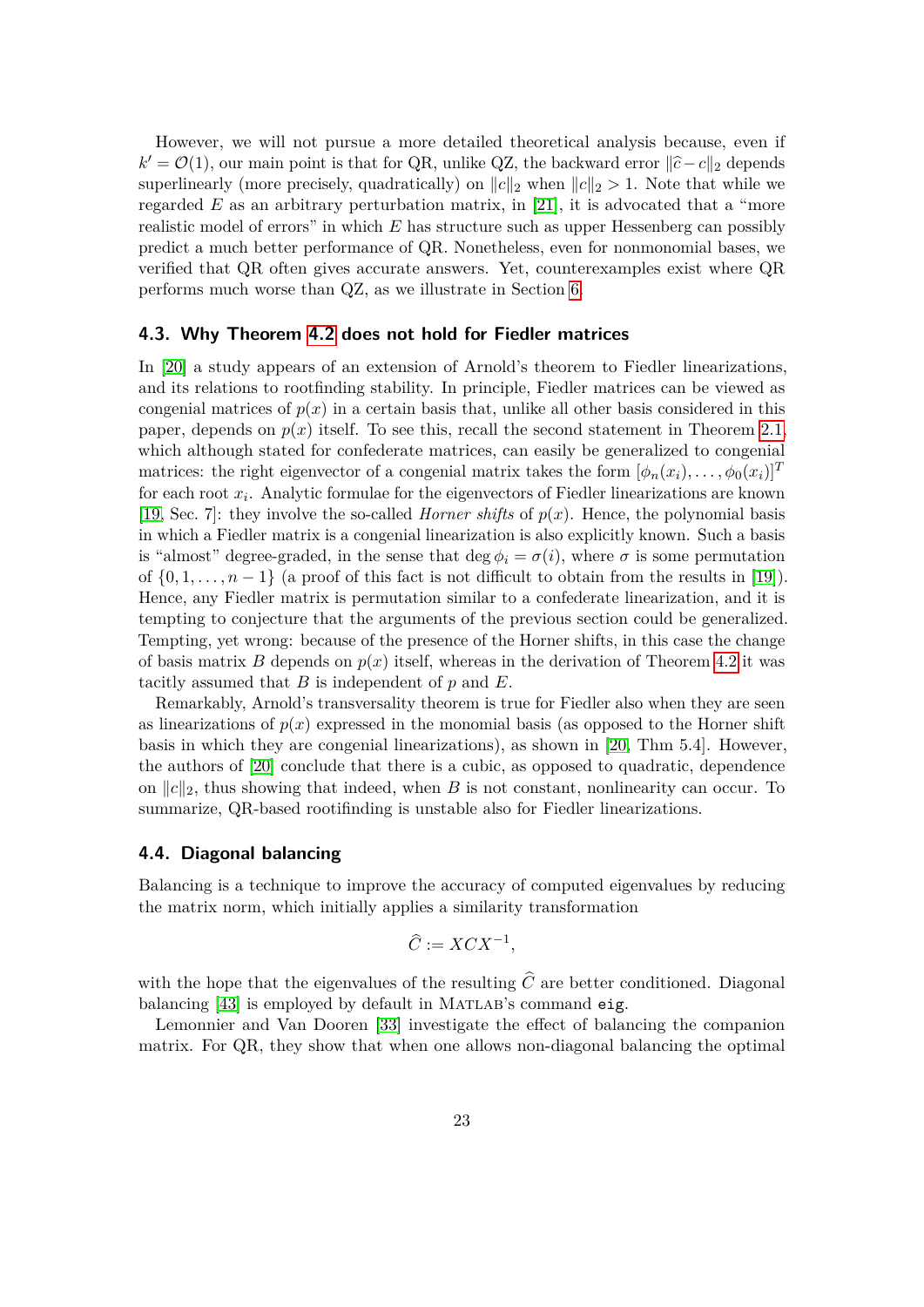balancing is the one that diagonalizes *C* (they tacitly make the generic assumption that there are no double roots), that is, when *X* is the eigenvector matrix. Of course in practice the eigenvector matrix is unknown, and [\[33\]](#page-38-4) shows that diagonal balancing still attempts to find a reduction of  $||C||$  within diagonal similarity transformations. A similar argument is given there for QZ applied to the companion pencil.

However, even if balancing is applied to the confederate matrix,  $\|\hat{C}\|$  is never smaller than the largest eigenvalue of *C*. This is true with any *X*, not necessarily diagonal. In some cases such as in Chebfun, one may be looking for roots of  $p(x)$  in a certain interval and those outside are irrelevant for the application. In such cases the presence of an irrelevant but large root causes  $\|\hat{C}\|$  to be large, and this impairs the stability of the relevant roots. This suggests that polynomials with a large second leading coefficient, which is the only contributor (besides the leading coefficient) to the diagonals of confederate matrices, are problematic for QR stability. We investigate and confirm this effect in the experiments in Section [6.](#page-26-0)

### <span id="page-23-0"></span>**5. Chebyshev basis and the Chebfun rootfinder**

In this section we focus on the Chebyshev basis, particularly the Chebfun rootfinder.

### **5.1. Polynomial approximation preserves normwise backward stability**

Chebfun is capable of dealing with a general continuous function  $f(x)$  that is not necessarily a polynomial. It first approximates  $f(x)$  by a polynomial  $p(x)$  via Chebyshev interpolation [\[47\]](#page-38-2). Then approximate roots of  $f(x)$  are obtained by computing the roots of  $p(x)$ . The second step can be done in a normwise stable manner, as we proved in Section [3.](#page-8-0)

Here we claim that provided that Chebyshev interpolation gives an accurate approximant such that on the interval of interest *K*

<span id="page-23-1"></span>
$$
||f - p||_K = \epsilon_1 ||p||_K,\t\t(5.1)
$$

where  $\epsilon_1 = q_1(n)u$  (here and below  $q_i$  denotes a modest polynomial), an algorithm that stably computes the roots of  $p$  is in turn a backward stable rootfinder for  $f$ . This can be verified as follows: as shown in Section [3,](#page-8-0) QZ applied to a colleague pencil for a normalized polynomial in the Chebyshev basis computes the roots of a polynomial  $\hat{p}$  with

<span id="page-23-2"></span>
$$
||p - \widehat{p}||_K \le \epsilon_2 ||p||_K, \quad \epsilon_2 = q_2(n)u. \tag{5.2}
$$

Together with [\(5.1\)](#page-23-1) we obtain

$$
||f - \hat{p}||_K \le ||f - p||_K + ||\hat{p} - p||_K = (\epsilon_1 + \epsilon_2) ||f||_K.
$$

Overall this means that Chebfun computes the roots of  $f(x)$  in a backward stable manner.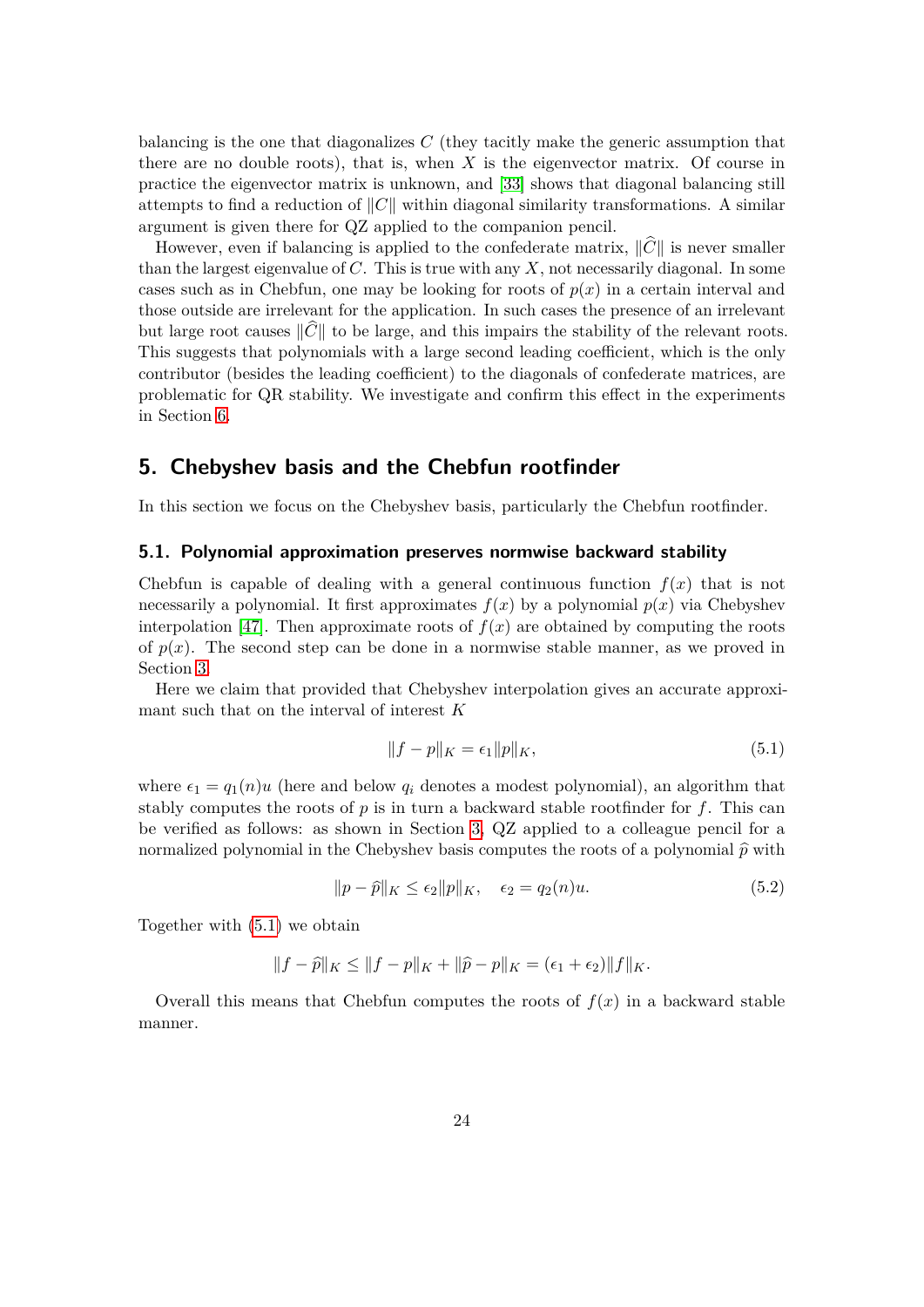#### **5.2. Accuracy estimate of computed roots**

So far our discussion has been on the backward stability of rootfinding algorithms. Here we turn to the forward stability; see [\[26,](#page-37-10) Ch. 1] for a discussion on backward and forward stability. Consider the computed approximation  $\hat{x}$  to a root  $x_0$  of  $p(x)$  such that  $p(x_0) = 0$ . By the first-order expansion around  $x_0$  we have

$$
p(\hat{x}) = p(x_0) + p'(x_0)(\hat{x} - x_0) + \mathcal{O}(\hat{x} - x_0)^2,
$$

so the absolute accuracy  $\Delta x = \hat{x} - x_0$  is estimated by  $|\Delta x| \approx \frac{|p(\hat{x})|}{|p'(x_0)|}$ . To estimate  $\frac{|p(\hat{x})|}{|p'(x_0)|}$ we first examine the value  $|p(\hat{x})|$ . Assuming a stable rootfinder such as QZ is used, the computed roots are exact roots of  $\hat{p}$  satisfying [\(5.2\)](#page-23-2) so we have

$$
|p(\hat{x})| = |p(\hat{x}) - \hat{p}(\hat{x})| \le ||\hat{p} - p||_K = \hat{q}_2(n)\epsilon ||p||_K.
$$
 (5.3)

For the denominator  $|p'(x_0)|$ , we use the fact that for sufficiently smooth  $f(x)$ , approximation in the function value [\(5.1\)](#page-23-1) also implies approximation in the derivatives  $p'(x) \approx f'(x)$  [\[47,](#page-38-2) Thm. 21.1]. We conclude that the accuracy  $|\Delta x|$  of the computed root is

<span id="page-24-1"></span>
$$
|\Delta x| \approx \frac{|p(\hat{x})|}{|p'(x_0)|} \lesssim \hat{q}(n)\epsilon \frac{\|f\|_K}{|f'(x_0)|}.\tag{5.4}
$$

This shows that the computed roots are accurate if the function value on the interval  $||f||_K$  is not too large relative to the derivative  $|f'(x_0)|$  at the roots. Conversely, roots at which  $|f'(x_0)| \ll ||f||_K$  may not be computed reliably. For an illustrative example, the famous Wilkinson polynomial  $f(x) = \prod_{i=1}^{20} (x - i)$  makes  $|f'(x_0)|$  too small for roots in the middle compared with  $\max_{x \in [0,20]} |f(x)|$ , thus a normwise backward stable algorithm fails to compute accurate roots. A related discussion is given in [\[14\]](#page-36-4), under the name "dynamical range".

### **5.3. Cause for inaccurate roots and remedy by subdivision**

The above observation indicates that roots  $x_0$  for which  $\frac{||f||_K}{|f'(x_0)|} \gg 1$  generally cannot be computed accurately by a polynomial rootfinder that is normwise backward stable. We next argue that sometimes the accuracy can be improved<sup>[4](#page-24-0)</sup>.

We discuss two possible remedies for this issue, besides the obvious attempt of using higher-precision arithmetic. The first idea is to attempt to reduce the value of  $||f||_K$  on the whole interval. This can be done for example by introducing a weighting function  $w(x) > 0$ , and finding the roots of  $g(x) := f(x)w(x)$ , which has the same roots as  $f(x)$ . If  $w(x)$  is chosen in such a way that  $\frac{\|g\|_K}{|g'(x_0)|}$  is not too large at the roots, the roots can be computed accurately. Clearly the question is how to find such a  $w(x)$ . A suggestion is made in [\[14\]](#page-36-4) for the Wilkinson polynomial, but in general constructing an effective  $w(x)$ is nontrivial.

<span id="page-24-0"></span><sup>4</sup>We do not discuss algorithms that may achieve componentwise stability such as the Ehrlich–Aberth method in the monomial basis (for each root), but rather focus on improving the accuracy using a normwise stable algorithm.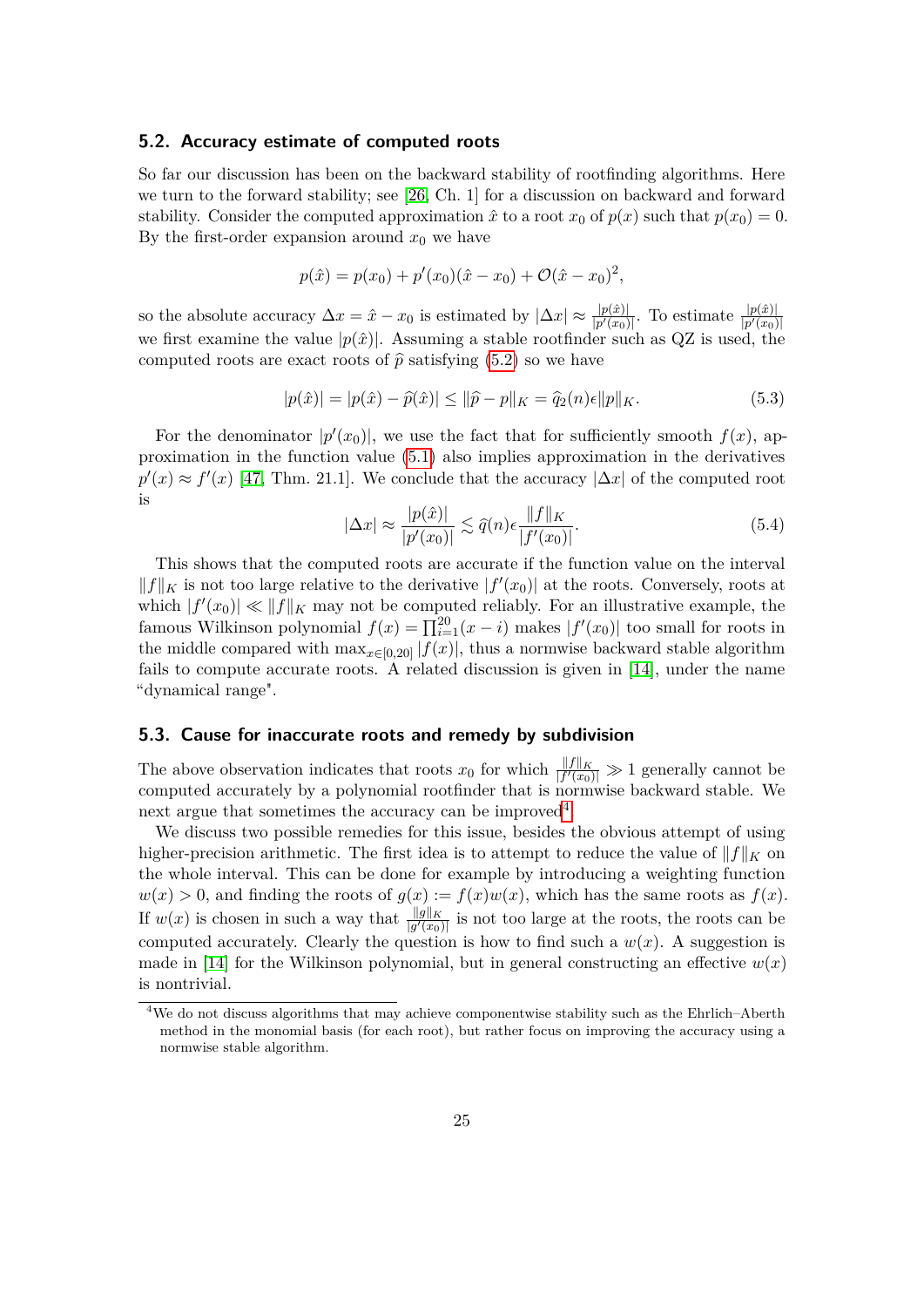The second remedy is to subdivide the interval into smaller pieces. Since the  $\mathcal{O}(n^3)$ cost of computing the eigenvalues of the colleague matrix for a polynomial  $p(x)$  is high when the degree *n* is large, especially when compared with the  $\mathcal{O}(n^2)$  cost of other rootfinders such as Ehrlich–Aberth, in Chebfun a technique called subdivision is employed. The idea, simply put, is to divide the interval of interest [−1*,* 1] into two (or more) subintervals  $[-1, \delta]$  and  $[\delta, 1]$ , and find the roots in each by approximating *p*(*x*) by lower-degree polynomials  $p_1(x)$ ,  $p_2(x)$  such that  $p_1(x) \approx p(x)$  on [−1*, δ*] and  $p_2(x) \approx p(x)$  on [*δ,* 1], then computing the roots of  $p_1, p_2$  via the eigenvalues of two colleague matrices. This results in cost reduction provided that the degrees of  $p_1, p_2$  are lower than  $\left(\frac{1}{2}\right)$  $\frac{1}{2}$  $\int_0^{1/3} n \approx 0.79n$ , which is typically the case [\[14\]](#page-36-4).

Here we argue that subdivision can be beneficial also for improving the accuracy of the computed roots, especially if we resample the original function  $f(x)$  instead of the polynomial interpolant  $p(x)$  to obtain  $p_1(x), p_2(x)$ , as done in Chebfun.

For definiteness, suppose the original interval is [−1*,* 1] and after subdivision we work with the interval  $[a, b]$ . Then the same argument as above shows that the accuracy of a computed root is

$$
|\Delta x| = \mathcal{O}\left(\epsilon \frac{\max_{x \in [a,b]} |f(x)|}{|f'(x_0)|}\right).
$$

The crucial difference from  $(5.4)$  is that the interval is replaced by a smaller  $[a, b]$ , so the numerator  $\max_{x \in [a,b]} |f(x)|$  is smaller than in [\(5.4\)](#page-24-1), hence so is the error estimate. Clearly the difference is significant if  $\max_{x \in [a,b]} |f(x)| \ll \max_{x \in [-1,1]} |f(x)|$ . See Section [6.3](#page-31-0) for an example where subdivision improves the accuracy significantly.

In practice, it may be difficult to determine a priori how to subdivide in order to achieve good accuracy. One strategy is to first find the Chebyshev interpolant to  $f(x)$ on the whole interval, find the roots, and for roots  $\hat{x}_i$  for which  $\frac{\max_{x \in [-1,1]} |f(x)|}{|f'(x)|}$  is large, recompute the roots in intervals  $[a_i, b_i] \ni \hat{x}_i$  chosen small enough so that  $\frac{\max_{x \in [a_i, b_i]} |f(x)|}{|f'(x)|}$  $|f'(x)|$ is moderate.

We note that the whole argument assumed that the evaluation of the original function  $f(x)$  can be done with high (relative) accuracy. If this is not the case, and evaluating  $f(x)$  involves an error of size  $\delta$ , then taking  $|p(\hat{x})| \approx \delta$  in [\(5.4\)](#page-24-1) shows that the accuracy of  $\hat{x}_i$  is limited by  $\frac{\delta}{|f'(x_0)|}$ .

In Chebfun,  $p_1, p_2$  are obtained by sampling the global polynomial approximant  $p$  on each interval, not the original *f*. This means that generally the accuracy of the roots cannot be improved by subdivision, because the value of  $p(x)$  generally contains an error  $\|p - f\|_K = \mathcal{O}(\epsilon \|p\|_K)$ . Thus our result suggests a possible improvement for Chebfun when high accuracy is a priority: resample the original function *f* instead of *p* when subdividing.

We note that a related statement is given in [\[39\]](#page-38-15), in which subdivision is shown to be important for accuracy when computing common roots of two bivariate functions. In that case subdivision helps even when the polynomial approximant is resampled, as the conditioning depends on the *square* of the polynomial norms.

To summarize this section: roots with small derivatives may be computed inaccurately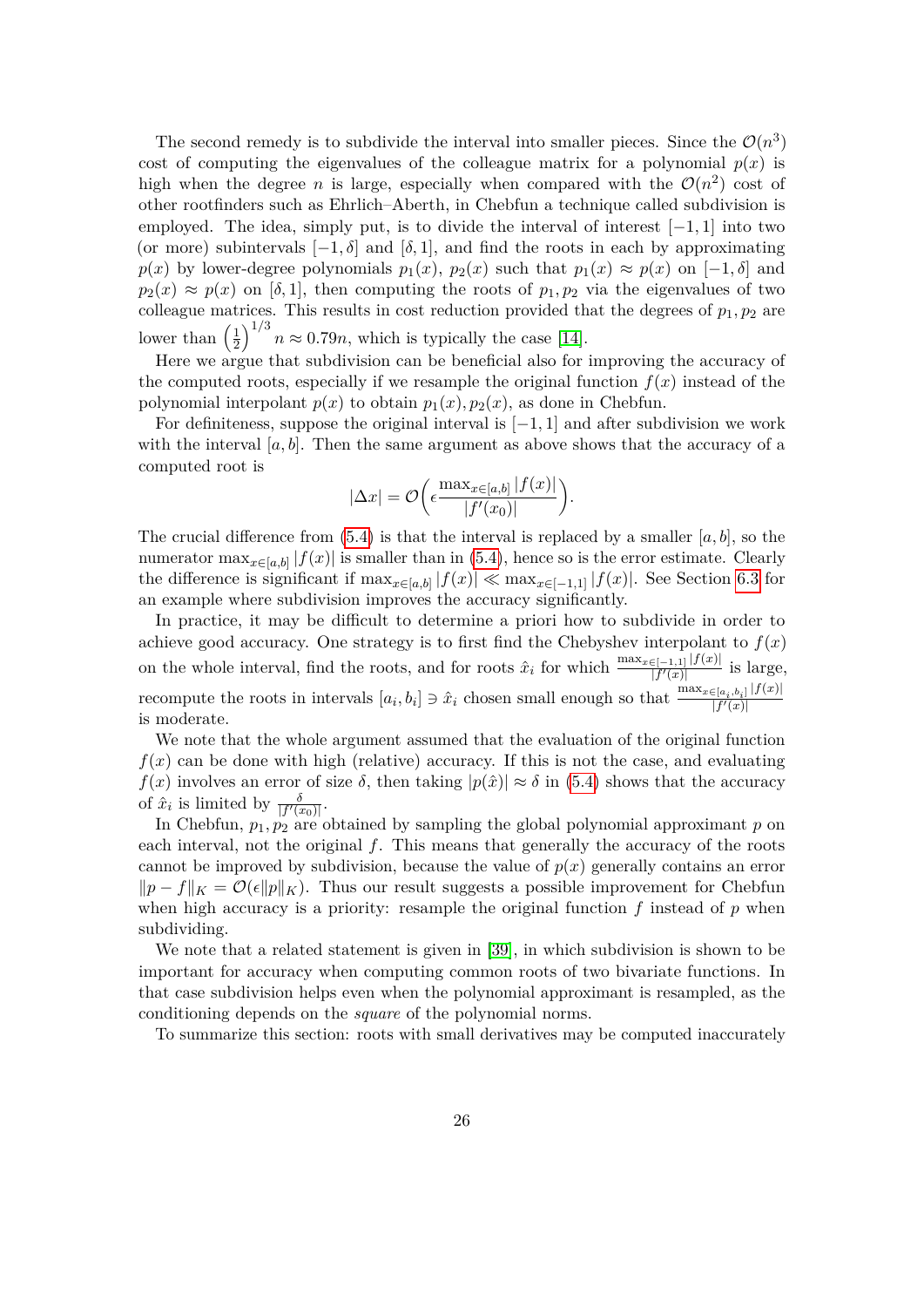by a normwise stable algorithm, and one way to improve the accuracy is to subdivide the interval and work in intervals in which the functions have values comparable with the derivatives at the roots. In addition, subdivision also has the additional accuracy benefit from the reduced degree, hence reduced matrix size *n*; see the experiments in Section [6.2.](#page-31-1)

### **5.4. Improving Chebfun rootfinder?**

Our discussion suggests two possible improvements for the Chebfun roots command, both of which should lead to a more robust rootfinder:

- 1. Replacing QR with QZ to guarantee normwise stability.
- 2. Resampling the original function  $f(x)$  when subdividing to improve accuracy further.

For the first improvement, in Section [6](#page-26-0) we show an example where QZ gives significantly better stability than Chebfun roots, illustrating that indeed there exist cases where QZ is certainly recommended over QR, even with the increased cost of about a factor three. However, the instability issue in QR caused by a large second-leading coefficient (recall Section [4.4\)](#page-22-0) typically does not arise in Chebfun, because the higher-degree coefficients decay for polynomial approximants of smooth functions, and usually Chebfun truncates the leading coefficients if they are of size  $\mathcal{O}(\sqrt{u}||c||_2)$ . This observation explains the resounding success of the Chebfun rootfinder observed in practice, even without QZ. See [\[18\]](#page-37-15) for an explanation on why balancing can be expected to successfully reduce the norm of the colleague matrix  $||C_T||$  in practice. In conclusion, the choice between QR and QZ should be made based on the trade-off between guaranteed stability and speed. Following the analysis presented in this paper, the developers of Chebfun have introduced, starting from version 5, an option in the roots command to call QZ by the flag roots(f,'qz') [\[48\]](#page-38-1). It is worth noting that the speed loss is benign: in Chebfun the speed difference between QR and QZ is typically less than 30%, much less than the factor  $\approx$  3 for computing matrix eigenvalues. This is due to the preprocessing steps before the eigensolvers are invoked, including subdivision.

Regarding the second improvement, resampling  $f(x)$  would pose a major change to how Chebfun works, and defies the philosophy of Chebfun that everything should be polynomialized. Hence this technique might be best reserved for a rootfinder of  $f(x)$  in a non-Chebfun environment.

### <span id="page-26-0"></span>**6. Numerical experiments**

All the experiments were carried out in Matlab version R2013a on a desktop machine with Intel Core i7 Processor and 16GB RAM, using IEEE double precision arithmetic.

### **6.1. Balancing and QR vs. QZ**

The discussion in Section [4.4](#page-22-0) suggested that rootfinding based on QR applied to a comrade matrix may be unstable if the second leading coefficient is large. To illustrate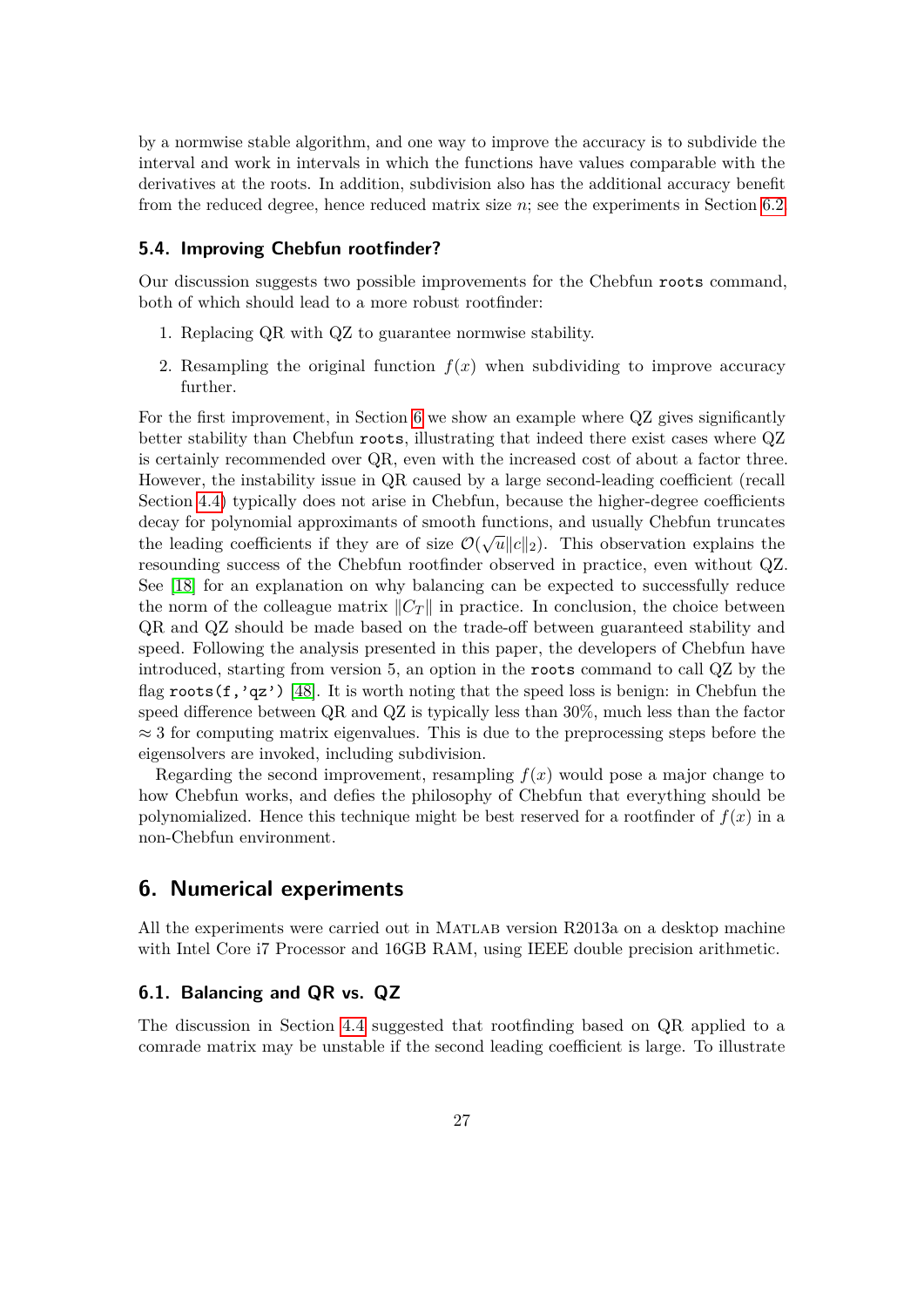this observation we test the following linearization-based rootfinders using the Chebyshev basis:

- 1. QR applied to the colleague matrix  $C_T$ , without balancing.
- 2. QR applied to the colleague matrix  $C_T$ , with balancing.
- 3. Chebfun command roots.
- 4. Chebfun command roots(p,'qz'), which invokes the option of using QZ.
- 5. QZ applied to the colleague pencil  $\lambda X + Y$ .

The default Chebfun roots algorithm is based on QR for the colleague matrix  $C_T$ , with balancing and subdivision, along with other techniques; however, subdivision is used for reducing the complexity for polynomials of degree  $\approx 100$  or higher, so it is not used for the low-degree problems presented below. Section [3](#page-8-0) established that the bottom two algorithms are backward stable.

For comparison purposes, we also show results with the Ehrlich–Aberth method [\[10,](#page-36-3) [11\]](#page-36-1), modified to work in the Chebyshev basis (we have coded our own implementation, which is not highly optimized), shown as ChebEA in the tables below.

**Small leading coefficient, large trace** As a test polynomial we construct the degree eight polynomial

<span id="page-27-1"></span>
$$
p(x) = \sum_{i=0}^{n} c_i T_i(x), \quad c = [-\frac{1}{10}, -\frac{1}{10}, -\frac{1}{10}, -\frac{1}{10}, -\frac{1}{10}, -\frac{1}{10}, 10^{-10}, 1, 10^{-20}], \quad (6.1)
$$

and attempt to compute its seven roots on the interval  $[-1, 1]$  by the four methods; there is another "irrelevant" root well off the interval. The construction of  $p(x)$  is not too special: any coefficient vector *c* for which the leading coefficient is small and the second leading coefficient is large would show similar behaviors.

Figure [1](#page-28-0) plots  $p(x)$  and shows the roots computed by each method. The roots computed by QR are visibly inaccurate, with or without balancing, and in fact in this case balancing appears to do more harm than good. QZ, ChebEA and Chebfun roots (with QR and  $QZ$ ) computed all roots accurately<sup>[5](#page-27-0)</sup>.

Table [1](#page-28-1) shows the backward errors  $\frac{\Vert c-\overline{c}\Vert_2}{\Vert c\Vert_2}$ , in which  $\hat{c}$  is the coefficients of the degree eight polynomial  $\hat{p}$  whose roots are the computed  $\hat{x}_i$ , scaled  $\hat{p} \leftarrow \alpha \hat{p}$  with  $\alpha = \frac{c^T \hat{c}}{||\hat{c}||_2^2}$ ,  $\frac{\|c\|}{\hat{r}}$ which minimizes  $||c - \alpha \hat{c}||_2$ . We also show the values at the computed roots  $\max_i |p(\hat{x}_i)|$ , which is a measure of the individual backward errors: if  $p(\hat{x}) = \epsilon$  then  $\hat{p}(\hat{x}) = 0$  with  $\hat{p}(x) = \sum_{i=0}^{n} c_i T_i(x) - \epsilon T_0(x)$ , so  $\|\hat{p} - p\|_K = \epsilon$ . The latter is the smallest possible backward error in coefficients  $\|c - \alpha \hat{c}\|_2$  such that  $\hat{p}(\hat{x}_i) = 0$ , because  $|T_i(x)| \leq 1$  for  $x \in [-1, 1].$ 

<span id="page-27-0"></span><sup>&</sup>lt;sup>5</sup> The reason Chebfun roots differs from that of QR with balancing appears to be that the former first removes very small leading coefficients if present. We also note that Chebfun uses the colleague form with coefficients in the first column, not the first row.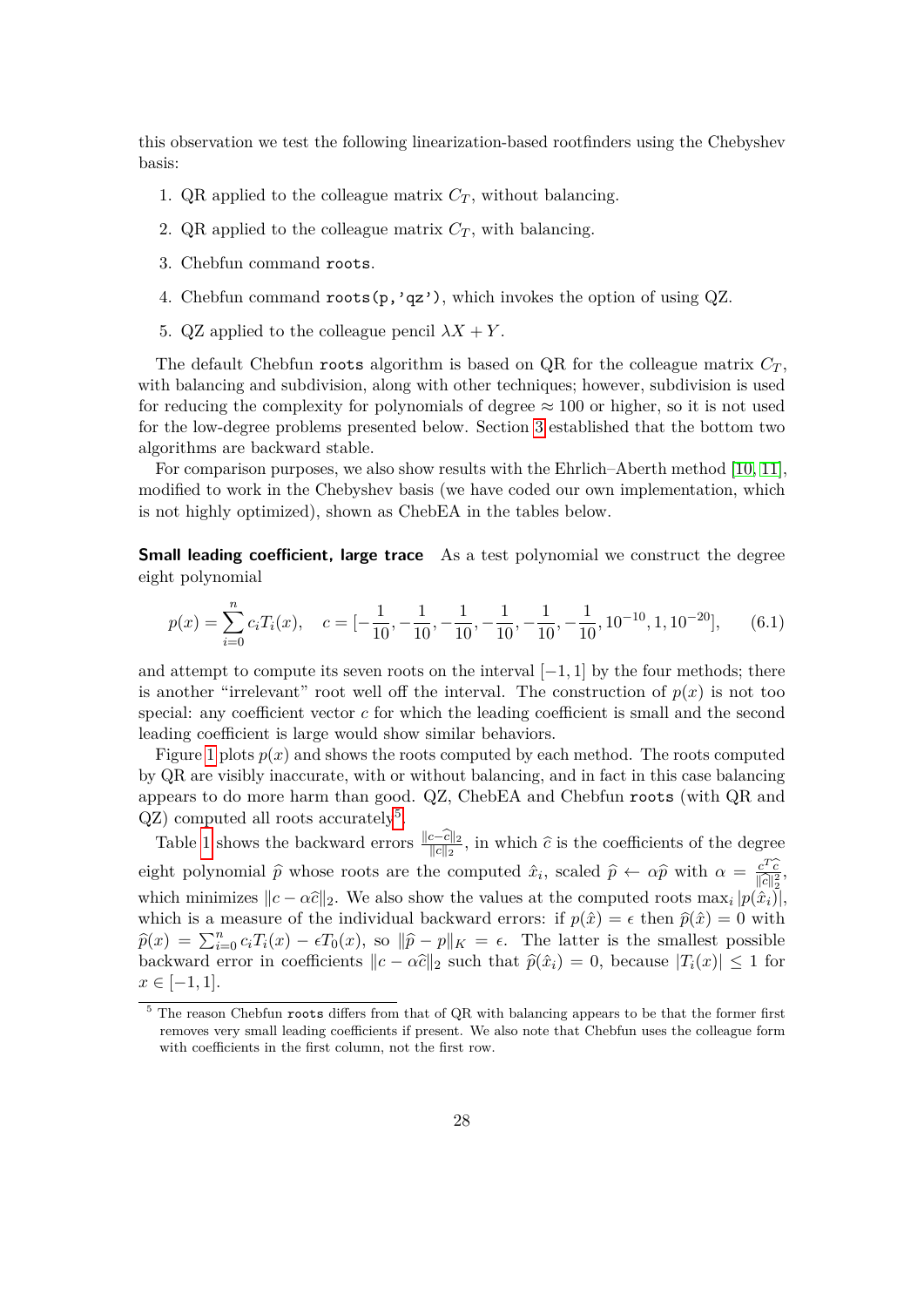

<span id="page-28-0"></span>Figure 1: A degree eight polynomial  $p(x)$  as in [\(6.1\)](#page-27-1) and its computed roots by QR with/witout balancing, and QZ. QZ computes stable results while QR does not, and balancing does not help.

Table 1: Normwise backward error  $\frac{\|c-\hat{c}\|_2}{\|c\|_2}$  and  $|p(\hat{x}_i)|$  for  $p(x)$  in [\(6.1\)](#page-27-1).

<span id="page-28-1"></span>

| method                    | $ c-\widehat{c}  _2$ | $\max_i p(\hat{x}_i)$ |
|---------------------------|----------------------|-----------------------|
| QR no balancing           | $2.6e-01$            | $4.7e-01$             |
| QR balancing              | 3.7e-01              | $5.6e-01$             |
| Chebfun roots             | $1.1e-14$            | $2.4e-14$             |
| Chebfun roots $(p, 'qz')$ | $1.3e-14$            | $1.5e-14$             |
| ΩZ                        | $9.0e-15$            | $1.6e-14$             |
| ChebEA                    | $7.1e-16$            | $1.0e-15$             |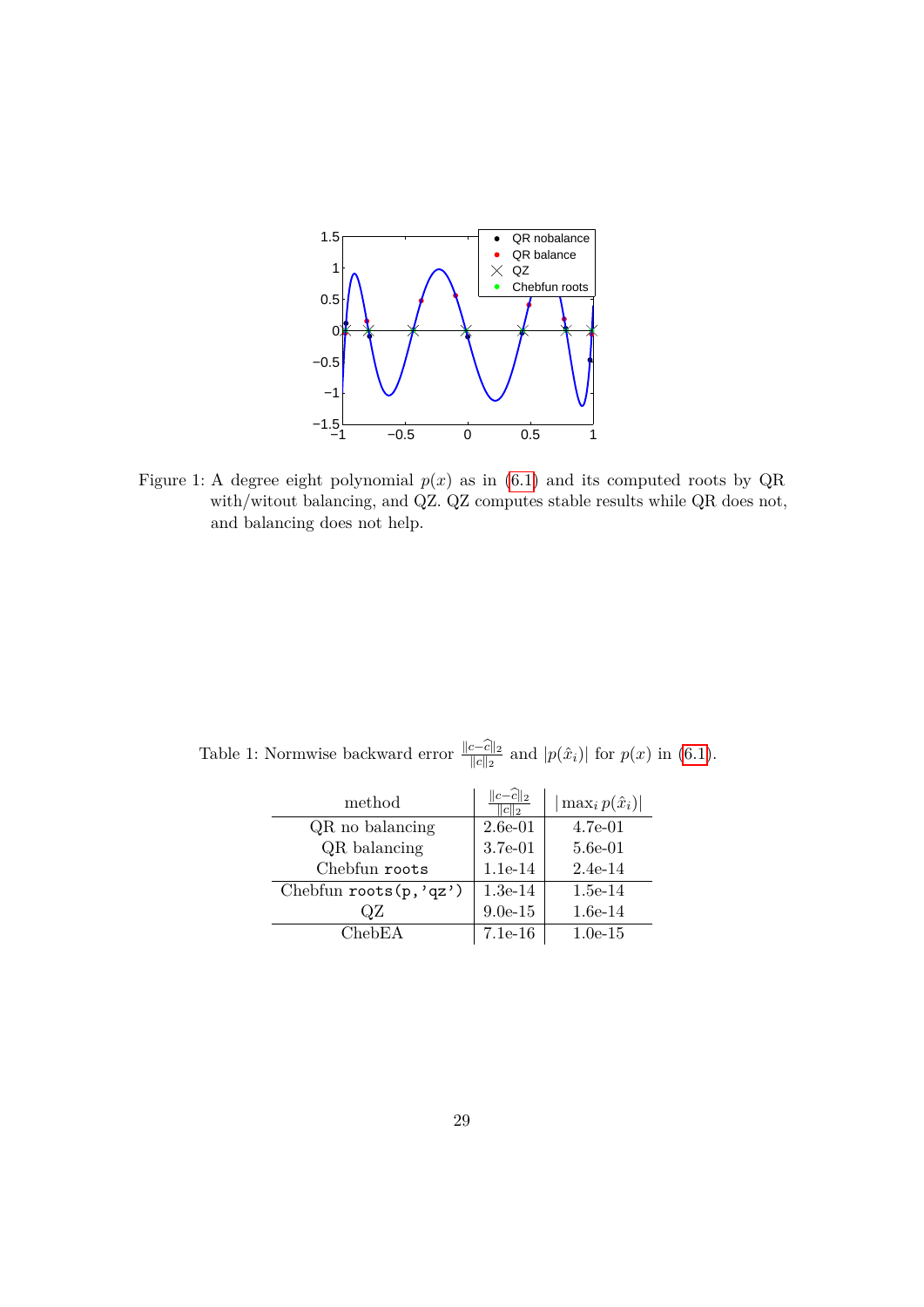Recall from Section [2](#page-4-0) that three possible variants of the colleague matrix are available: namely,  $C_T^T$ ,  $PC_T P$  and  $PC_T^T P$ , where P is the antidiagonal permutation matrix. Although for our theoretical analysis we argued that the choice of one of these four possibilities was just a matter of convention, we now note that numerically it can have nontrivial consequences for the stability of QR. In the above example, QR for  $C_T^T$  gave normwise backward error 9.2e-01 without balancing and 4.0e-05 with balancing, for  $PC_T P$  the error was 1.4e+00 and 1.3e+00 respectively, and 2.4e-01 and 5.4e-04 for  $(P C_T P)^T$ . Generally, the form that has the coefficients in the last row never seems to be the most accurate, but among the other three, the best choice appears to depend on  $p(x)$ . This difference is not observed with QZ, which is stable regardless of the choice; indeed essentially the same argument as in Theorem [3.3](#page-11-4) proves stability for each variant.

**Unstable results with Chebfun** roots In the last example QR failed but the default Chebfun roots worked well. Although extensive experiments suggest that Chebfun roots usually gives backward error of size  $\mathcal{O}(u)$ , there are examples where QZ (or adding the optional flag 'qz') gives significantly better accuracy. Table [2](#page-29-0) shows the results for a polynomial obtained by changing the leading coefficient  $c_8$  from  $10^{-20}$  to  $10^{-10}$  and  $c_6$ from  $10^{-10}$  to  $-10^{-20}$ .

Table 2: Normwise backward error  $\frac{\|c-\hat{c}\|_2}{\|c\|_2}$  and  $|p(\hat{x}_i)|$ , second example.

<span id="page-29-0"></span>

| method                    | :12       | $\max_i  p(\hat{x}_i) $ |
|---------------------------|-----------|-------------------------|
| QR no balancing           | 8.4e-15   | $4.9e-15$               |
| QR balancing              | 7.9e-09   | $9.9e-0.9$              |
| Chebfun roots             | $1.5e-10$ | $3.6e-10$               |
| Chebfun roots $(p, 'qz')$ | $1.1e-14$ | $1.1e-14$               |
| ΩZ                        | $2.3e-15$ | $3.8e-15$               |
| ChebEA                    | 8.8e-16   | $1.1e-15$               |

Overall, the two QZ-based algorithms  $(QZ \text{ and } \text{roots}(p, 'qz'))$  and ChebEA performed stably in all our experiments. Among the stable methods, Ehrlich–Aberth has the advantage of typically giving slightly better accuracy and having  $\mathcal{O}(n^2)$  cost, while the advantage of QZ includes its robustness and ease of implementation (and the observed cost is  $\mathcal{O}(n^2)$  when subdivision is employed).

**Missed solutions with Chebfun** roots We present an example where the large backward error by QR can cause a solution to be missed. We form a degree three polynomial  $p(x)$ by  $p = \text{chebfun}(@(x)1e - 10 * x.^3 + x.^2 - 1e - 12).$ 

 $p(x)$  has two real roots near  $\pm 10^{-6}$ , and their condition number is such that an  $\mathcal{O}(u)$ perturbation in  $p(x)$  cannot move them off the real line, which means a stable algorithm should successfully find the roots. QZ for the colleague pencil does this with  $|p(x)| = \mathcal{O}(u)$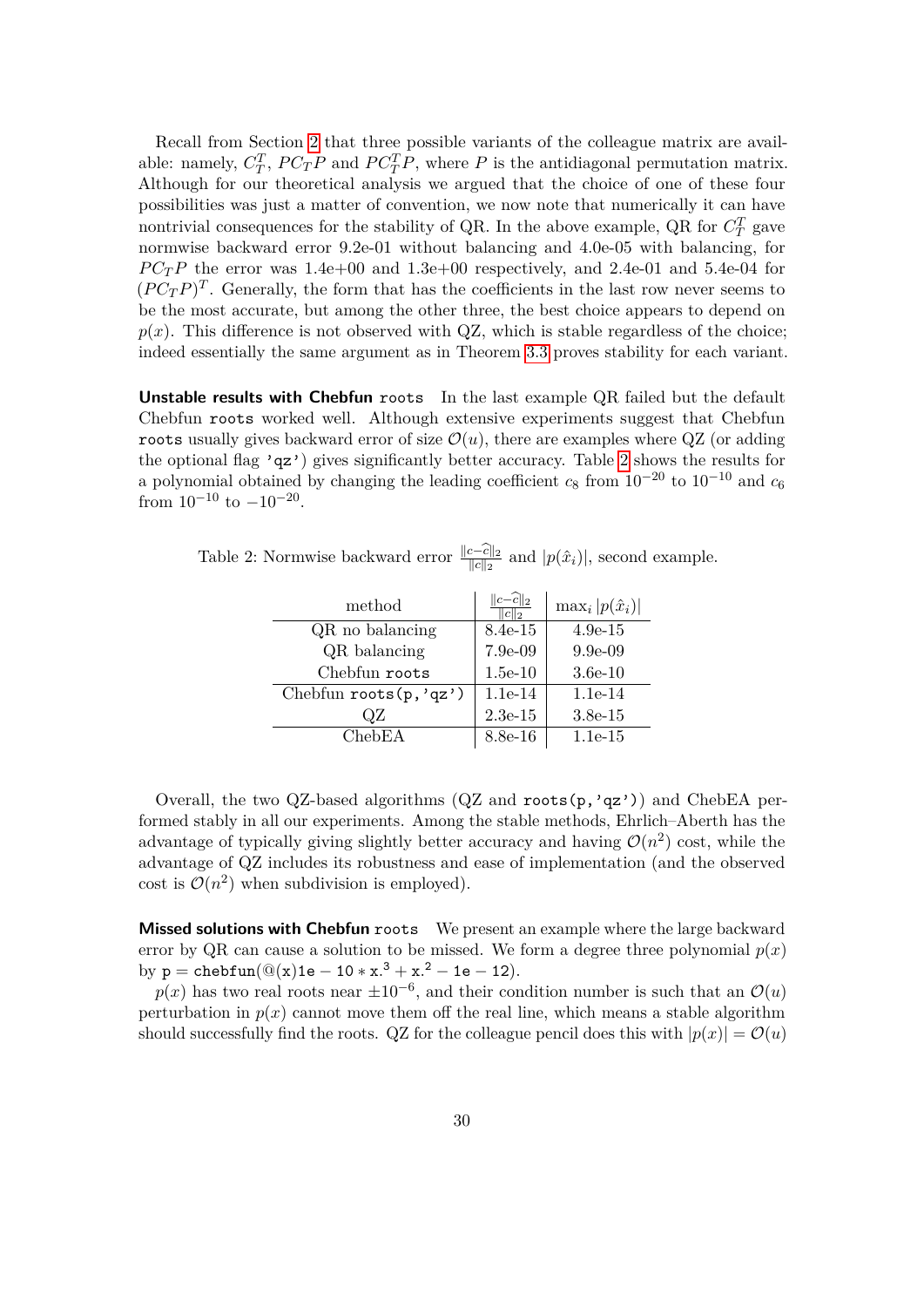at both roots. However, Chebfun roots, which by default looks for real roots, misses both solutions because QR applied to the colleague matrix finds two nonreal roots near 0 with imaginary parts  $\mathcal{O}(\sqrt{u})$ . The explanation is that the large backward error in QR caused eigenvalues to coalesce and then move off the real line. Again, with the QZ option roots(p,'qz') computed the two roots stably.

**Forward error** The next example concerns the forward error. Our results show, and the above examples illustrate, that QZ is to be preferred to guarantee backward stability. In applications, however, one might be interested more in the forward errors of the computed roots  $|x_i - \hat{x}_i|$ . Somewhat surprisingly, sometimes QR gives smaller forward error for some roots than QZ, even with a larger backward error. For example, consider the polynomial *p* whose exact roots are

<span id="page-30-1"></span>
$$
x = [-1, 0.1, 1, 10^{10}, 2 \times 10^{10}, 10^{15}].
$$
\n(6.2)

Table [3](#page-30-0) shows the results; we do not show the results with Chebfun, because due to some preprocessing step such as truncation, it computed a wrong number of roots (even with the 'all' flag); note that a small perturbation in *p* on  $[-1, 10^{15}]$  can change the number of roots.

<span id="page-30-0"></span>Table 3: Backward error  $\frac{\|c-c\|_2}{\|c\|_2}$  and relative forward errors  $\frac{\|\hat{x}_i-x_i\|}{\|x_i\|}$  for  $i=1,\ldots,6$  for polynomial whose roots are [\(6.2\)](#page-30-1). "Inf" means the computed root was infinity.

| method            | back err. 1 | $i=1$      |                         | $i=2$ $i=3$ $i=4$ |           | $i=5$                                   | $i=6$ |  |
|-------------------|-------------|------------|-------------------------|-------------------|-----------|-----------------------------------------|-------|--|
| $QR$ no balancing | $2.8e-07$   |            | 9.9e-11 2.2e-09 1.2e-10 |                   |           | 4.0e-15 4.2e-15 1.3e-16                 |       |  |
| QR balancing      | $6.0e-10$   | 7.6e-08    |                         |                   |           | 4.8e-07 5.5e-08 5.7e-16 1.9e-16 1.3e-16 |       |  |
| ΩZ                | $1.2e-15$   | $-3.3e-16$ | $\cup$                  | $\mathbf{r}$      | $3.3e-01$ | Inf                                     | Inf   |  |
| ChebEA            | $3.2e-16$   |            | $2.8e-16$               |                   |           | $9.5e-16$ $5.7e-16$ $2.5e-16$           |       |  |

We observe that while QZ is backward stable, the forward error can be much worse than QR for some roots, in particular for  $|x_i| \gg 1$ . This is unsurprising as an  $\mathcal{O}(u)$ perturbation in the coefficients is enough to alter the roots by this amount, because  $T_n(x)$ grows rapidly for  $|x| > 1$ . What is surprising is the accuracy that QR achieves for such large roots. We do not have a clear explanation to this; we conceive that the structure of the colleague matrix is playing a role. Moreover, at least in our experiments, ChebEA seems to get the best of both worlds, both backward and forward errors being small.

This is not necessarily bad news for QZ, at least for computing roots on  $[-1, 1]$  as done in Chebfun; its proven backward stability, together with the fact  $|T_n(x)| \leq 1$  on  $[-1, 1]$ , guarantee that these roots are computed with accuracy  $\mathcal{O}(\frac{u}{\ln^2}$  $\frac{u}{|p'(x_i)|}$ ).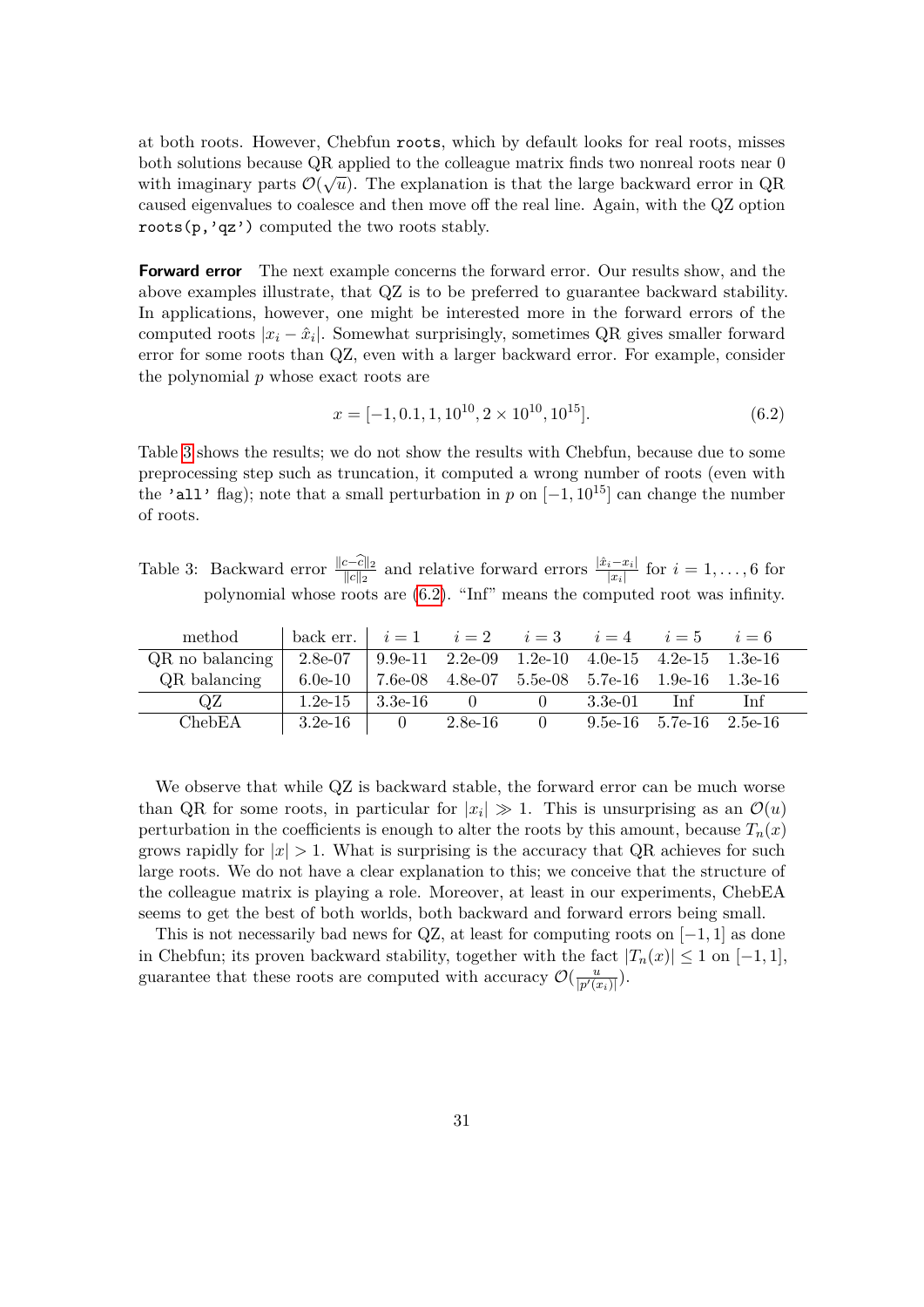#### <span id="page-31-1"></span>**6.2. Error growth with** *n* **for colleague pencil**

In Section [3](#page-8-0) we analyzed the backward stability of rootfinding algorithms based on QZ applied to the colleague pencil, and derived the bound  $\mathcal{O}(n^{2.5} \epsilon)$ . Clearly, the analysis accounts for the worst-case bound, which usually gives a significant overestimation.

To examine the tightness of the bound, we computed the roots of the degree *n* Chebyshev polynomial  $T_n(x)$  for varying *n* by forming the  $n \times n$  colleague pencil and computing the eigenvalues. We then compute the backward error by forming  $\hat{p}(x) = \prod_{i=1}^{n} (x - \hat{x}_i)$  and expressing it in the Chebyshev basis  $\hat{p}(x) = \alpha \sum_{i=0}^{n} \hat{c}_i T_i(x)$  and normalizing  $\alpha = \frac{c^T \hat{c}}{||c||_2^2}$  $\frac{c^2 c}{\|\hat{c}\|_2^2}$  as<br>  $\frac{2i-1}{\pi}$ before, then computing the backward error  $||c-\hat{c}||_2$ . The exact roots are  $x_i = \cos(\frac{(2i-1)\pi}{2n})$  $\frac{(-1)\pi}{2n}$ for  $i = 1, \ldots, n$ , and we also computed the forward error as  $\max_i |x_i - \hat{x}_i|$ .



<span id="page-31-2"></span>Figure 2: Backward and forward error for computing the roots of  $T_n(x)$ .

Figure [2](#page-31-2) shows the resulting backward and forward errors for  $n \in [10, 750]$ , which illustrates that the backward error grows like  $\mathcal{O}(n^{2.5})$ . The forward error grew like  $\mathcal{O}(n)$ in the experiment.

We note that the overall error of  $QZ$  for colleague consists of (i) the backward error resulting from QZ, (ii) error compression to preserve the colleague nonzero structure, and (iii) error from perturbation in the orthogonal polynomial basis and coefficients. We gave a quantitative bound  $\mathcal{O}(n^{2.5})$  for the third error, but the contribution from the first two are, resp.,  $n^{\tau}$  and  $n^{\frac{1}{2}}$ , so altogether our analysis gives a bound  $\mathcal{O}(n^{3+\tau})$ .

### <span id="page-31-0"></span>**6.3. Improving accuracy by subdivision**

In Section [5](#page-23-0) we argued that if  $f(x)$  varies widely in magnitude on  $[-1, 1]$ , then the accuracy of the computed roots of  $f(x)$  can be improved by subdivision and resampling  $f(x)$ . To verify this we consider the function

$$
f(x) = xe^{20x},\tag{6.3}
$$

which clearly has one root at  $x = 0$ . Chebfun approximates  $f(x)$  on [-1,1] by a polynomial  $p(x)$  of degree 41, which satisfies  $||f - p||_K \leq \epsilon ||f||_K$ , and computes nine roots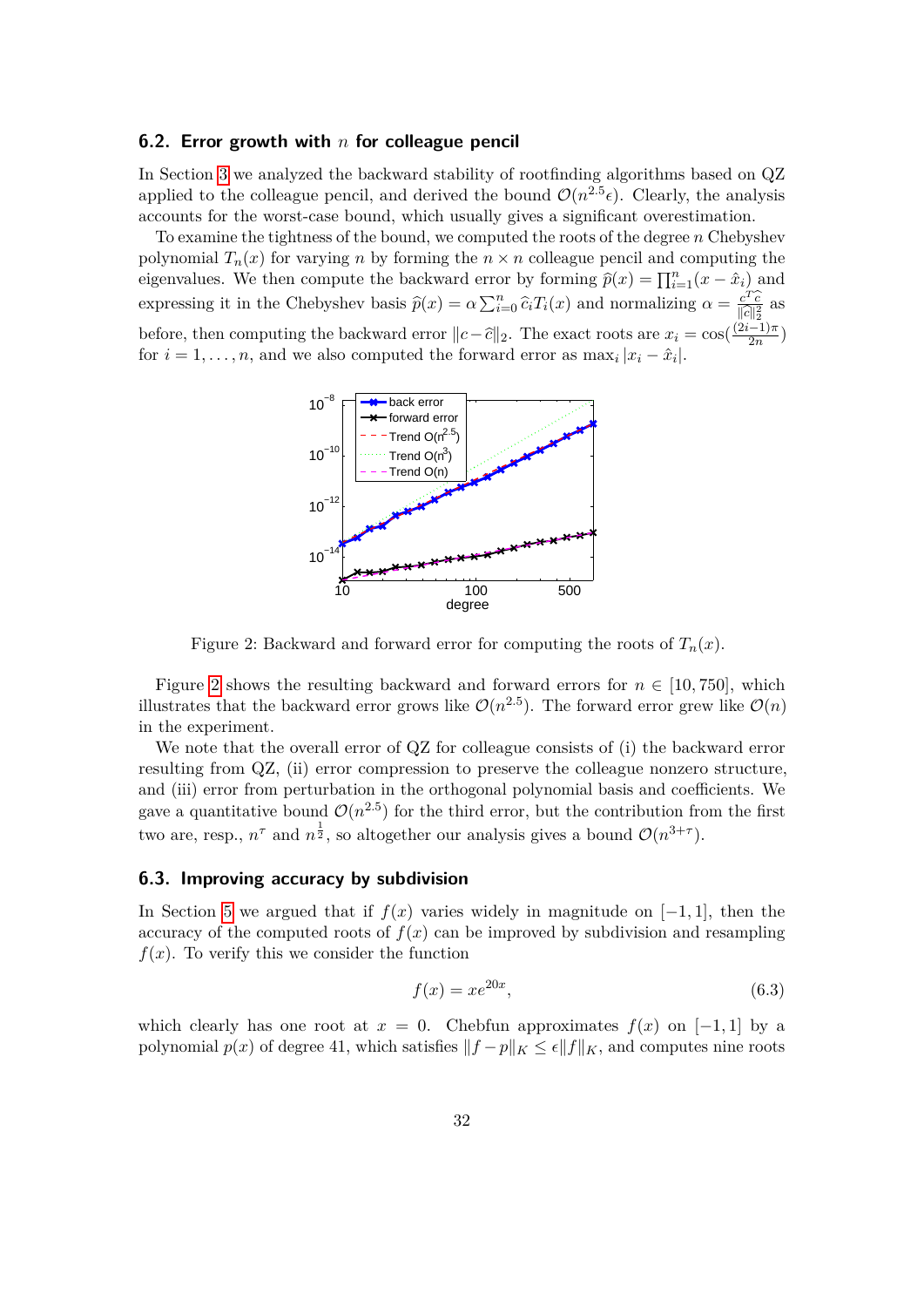of  $p(x)$  (i.e., eight spurious roots), the one closest to 0 being  $\approx -9.9 \times 10^{-8}$ . This is an issue caused by the ill-conditioning of the problem, not the stability of the algorithm, and using QZ here does not improve the accuracy.

We can resolve this inaccuracy as follows: subdivide  $[-1, 1]$  into ten intervals of width 0*.*2 (or any width sufficiently smaller than 1 would suffice) and let Chebfun compute the roots of the polynomial approximant of  $f(x)$  on each interval. This results in a single computed root at  $-5 \times 10^{-16}$ . Note that resampling  $f(x)$  instead of the polynomial approximant is crucial: if the polynomial approximant  $p(x)$  is resampled on each interval, Chebfun computed two roots, the smaller being  $-7.3 \times 10^{-8}$ .

#### **Acknowledgements**

With our companion and colleague Alex Townsend we shared and discussed many ideas; in particular, he observed the implicit change of basis by QR and QZ at the end of Section [2,](#page-4-0) and provided helpful comments on a preliminary manuscript. We thank Froilán Dopico and Fernando De Terán for useful discussions, including how to potentially obtain a rigorous backward error bound for QZ and the permuted degree-graded nature of eigenvectors of Fiedler matrices. We also thank the Chebfun team for testing and implementing the QZ option in their roots command.

## **A. Impossibility of a generic coefficientwise backward stable root-finder**

In the introduction we mentioned several types of stability that we can consider for a rootfinding algorithm. This paper focused on the normwise backward stability for all the computed roots. Here we argue that the more stringent stability of requiring coefficientwise backward stability  $\max_i \frac{|\Delta c_i|}{|c_i|} = O(q(n)u)$  is generically not possible.

For instance, consider the Chebyshev polynomial  $T_n(x)$  for  $n \geq 2$ , whose exact roots are  $x_i = \cos(\frac{(2i-1)\pi}{2n})$  $\frac{(-1)\pi}{2n}$  for  $i = 1, \ldots, n$ . Now suppose the computed roots  $\hat{x}_i$  are obtained with high relative accuracy satisfying  $|x_i - \hat{x}_i| = \mathcal{O}(u)|x_i|$ , which (if  $x_i$  are not machine representable) is the best one can hope for in finite precision arithmetic. Then the computed roots are the exact roots of the polynomial  $\hat{T}_n(x) = \alpha \prod_{i=1}^n (x - \hat{x}_i)$  for any constant  $\alpha > 0$ . Expressing  $\hat{T}_n(x)$  in the Chebyshev basis  $\hat{T}_n(x) = \sum_{i=0}^n \hat{c}_i T_i(x)$ necessarily involves  $\hat{c}_i \neq 0$  for some  $i < n$ . Since the original coefficient is  $c_i = 0$  for all  $i < n$ , this implies that no algorithm is able to compute the roots of  $T_n(x)$  with coefficientwise backward stability in finite precision arithmetic.

Note that the above argument holds even when one is looking for the looser condition of coefficientwise stability for each root, because  $\hat{x}_i$  is not an exact root of  $(1+\epsilon)T_n(x)$ for any scalar  $\epsilon$ .

The argument generalizes easily to give the conclusion that, for almost every arbitrary polynomial basis (the crux being that almost any polynomial bases will have roots that are not machine representable), there exists a polynomial for which coefficientwise backward stability cannot be obtained in finite precision arithmetic. It is worth mentioning that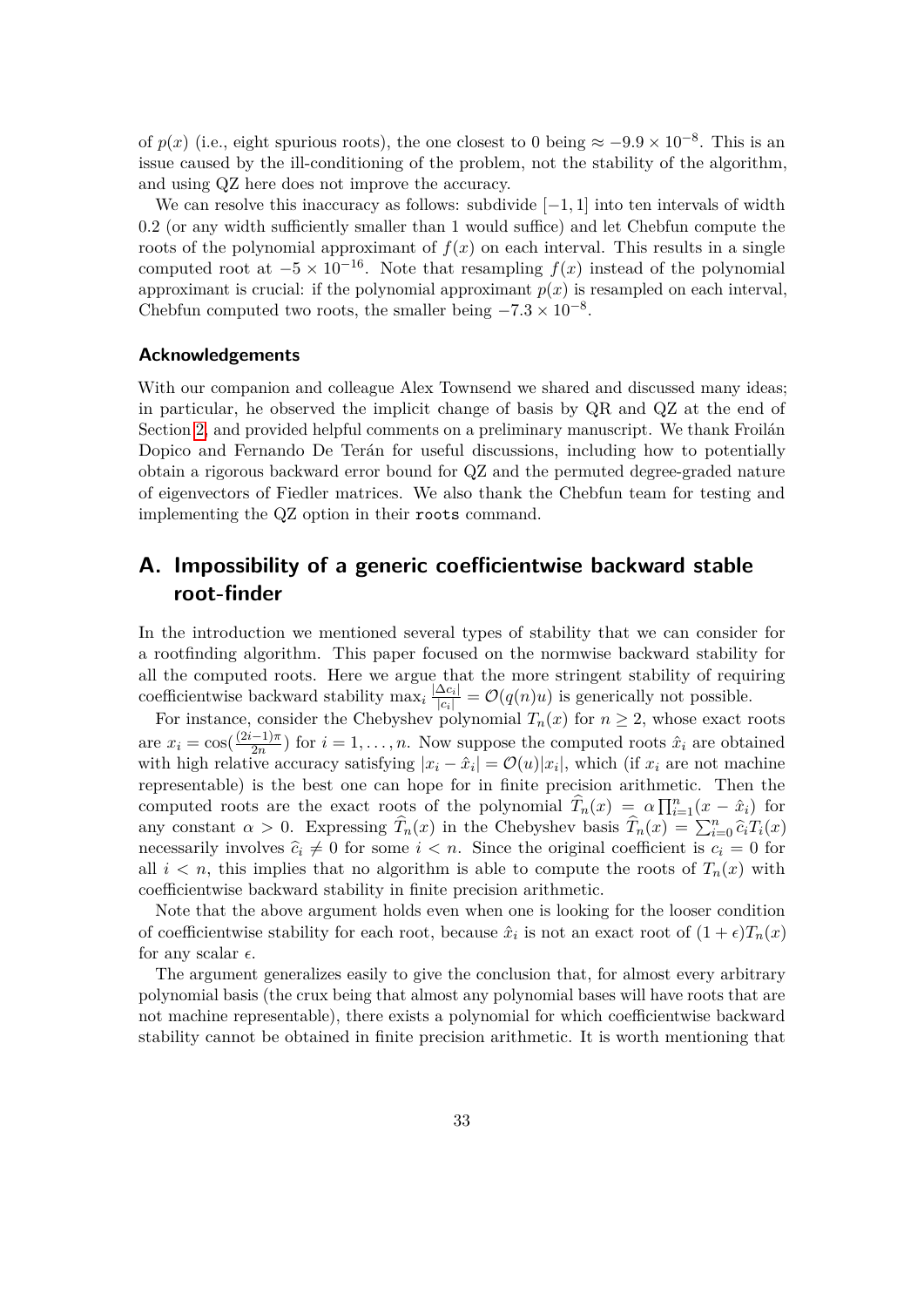nonetheless the argument fails when the polynomials in the basis have roots that are representable in finite precision arithmetic. A notable example of this kind is when the polynomial basis is the monomials.

# **B. An analogue of Theorem [3.5](#page-14-0) for Jacobi orthogonal polynomials**

Here we extend Theorem [3.5](#page-14-0) to Jacobi orthogonal polynomials with parameters  $|\alpha|, |\beta| \leq$ 1  $\frac{1}{2}$ . The constant we obtain is larger and not necessarily tight, but the main message remains valid that polynomial value is insensitive to perturbation in the roots. We start with a technical lemma applicable to any polynomial *q*.

<span id="page-33-2"></span>**Lemma B.1.** *Let*  $q \in \mathbb{R}[x]$  *be a polynomial of degree*  $n \geq 1$ *. Suppose moreover*  $q(r) = 0$ *for some*  $r \in K = [-1, 1]$  *and let*  $J = [r - n^{-2}, r + n^{-2}] \subseteq K$ *. Then* 

$$
\left\|\frac{q(x)}{x-r}\right\|_J \le (e-1)n^2 \|q\|_K.
$$

*Proof.* Expanding  $q(x)$  around  $x = r$  we get

$$
\frac{q(x)}{(x-r)} = \sum_{j=1}^{n} \frac{q^{(j)}(r)}{j!} (x-r)^{j-1}.
$$

Hence, we need a bound for  $|q^{(j)}(r)|$ . To this end we invoke Markov brothers' inequal-ity [\[16\]](#page-36-15), which states that for  $q(x) \in \mathbb{R}[x]_n$ ,

<span id="page-33-1"></span>
$$
\max_{x \in [-1,1]} |q^{(j)}(x)| \leq \gamma_{j;n} \max_{x \in [-1,1]} |q(x)|, \qquad \gamma_{j;n} = \frac{n^2(n^2-1)(n^2-4)\cdots(n^2-(j-1)^2)}{(2j-1)!!}.
$$

Observing that  $\gamma_{j,n} \leq n^{2j}$ , we conclude that  $||q^{(j)}||_J \leq ||q^{(j)}||_K \leq n^{2j} ||q||_K$ . Therefore we get

$$
\left\|\frac{q(x)}{(x-r)}\right\|_{J_i} \le \sum_{j=1}^n \frac{\|q^{(j)}\|_{J_i}}{j!} n^{2-2j} \le n^2 \|q\|_K \sum_{j=1}^n \frac{1}{j!} \le (e-1)n^2 \|q\|_K.
$$

Now we specialize to the case where  $p(x)$  is a Jacobi polynomial of degree *n* with parameters  $|\alpha|, |\beta| \leq \frac{1}{2}$ , such that we can write  $p(x) = \prod_i c(x - r_i)$  for some nonzero scalar *c*. We adopt the same notation as in Section [3.2.2:](#page-13-1) *r<sup>i</sup>* are the roots of the *n*th Jacobi polynomial. Suppose each root is perturbed by  $\eta_i$ , and let  $\tilde{p}(x) = c \prod_i (x - r_i - \eta_i)$ . We denote  $\vec{r} = [r_1, \ldots, r_n] \in \mathbb{R}^n$ ,  $\vec{\eta} = [\eta_1, \ldots, \eta_n] \in \mathbb{R}^n$ ,  $\eta = ||\vec{\eta}||_{\infty}$ .

<span id="page-33-0"></span>**Theorem B.2.** Let  $p \in \mathbb{R}[x]$  be a Jacobi polynomial of degree  $n \geq 5$  with parameters  $|\alpha|, |\beta| \leq \frac{1}{2}$ , and  $\tilde{p}$  defined as above. Then it holds  $||p - \tilde{p}||_K / ||p||_K \leq 20.22n^2\eta + \mathcal{O}(\eta^2)$ .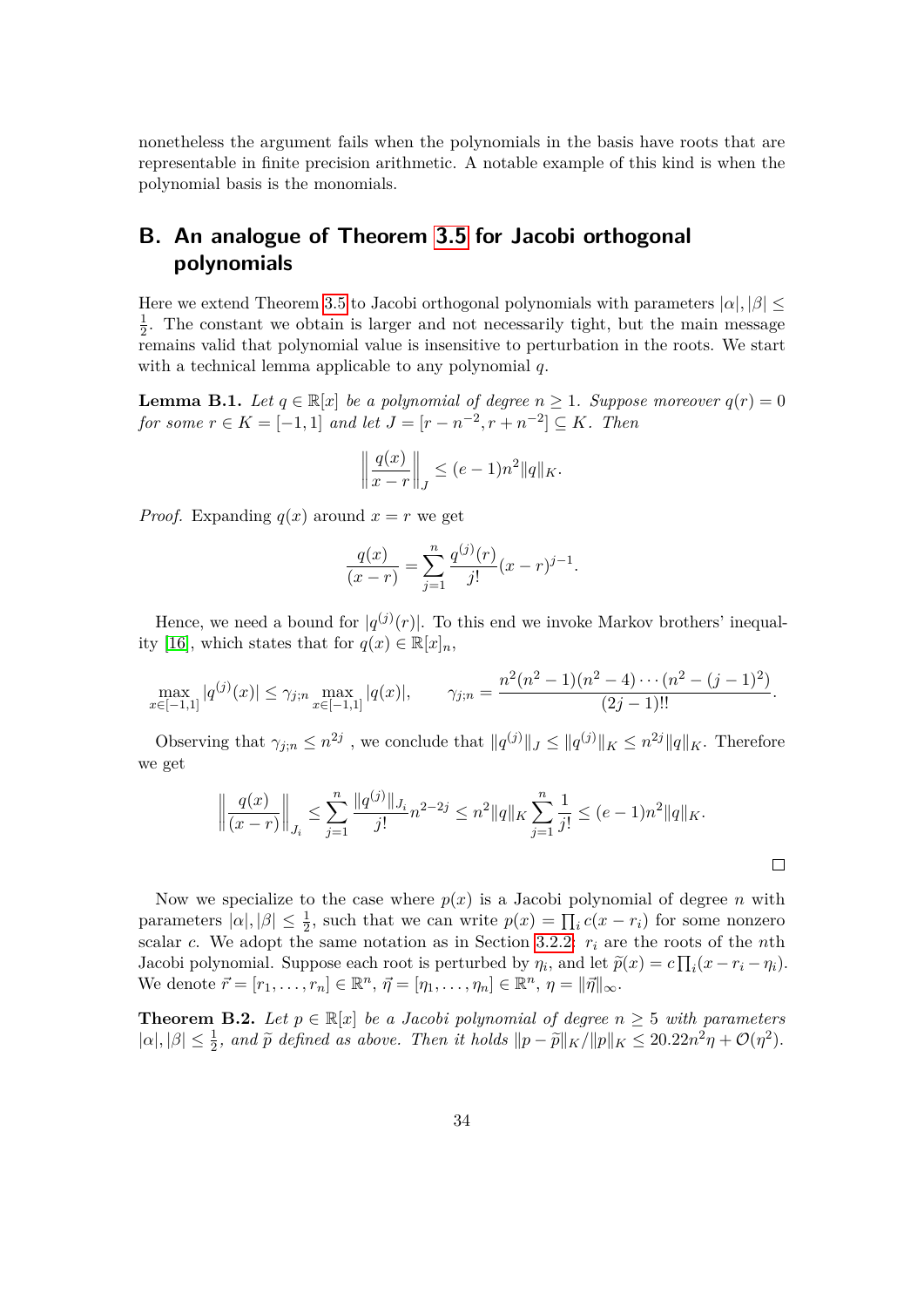*Proof.* For simplicity of discussion we prove the statement for the scaled variant in which  $c = 1$ , i.e.,  $p(x) := \prod_i (x - r_i)$ .

As in Theorem [3.5](#page-14-0) we consider the function  $f(\vec{y}; x) = \prod_i (x - y_i) : \mathbb{R}^n \to \mathbb{R}$ . Noting that  $p(x) = f(\vec{r}; x)$ , we have

$$
\widetilde{p}(x) - p(x) = \nabla f(\vec{r}; x) \cdot \vec{\eta} + \mathcal{O}(\eta^2).
$$

Hence, to first order in  $\eta$ ,  $\|p-\tilde{p}\|_K \leq \eta \sum_i \left\|\frac{p(x)}{x-r_i}\right\|_K^2$  $\frac{p(x)}{x-r_i}$  ||*K*, so we only need to estimate  $\frac{p(x)}{x-r_i}$  $\frac{p(x)}{x-r_i}$ ||*K*.

It is known [\[45,](#page-38-8) Thm. 6.3.2] that the *i*th root of any Jacobi polynomial of degree *n* with  $|\alpha|, |\beta| \leq \frac{1}{2}$  lies in the interval  $[\cos(\frac{2i}{2n+1}\pi), \cos(\frac{2i-1}{2n+1}\pi)]$ . Define  $J_i = [r_i - n^{-2}, r_i + n^{-2}]$ . We first make two simple observations. First,  $i \neq j \Rightarrow J_i \cap J_j = \emptyset$ . Indeed, the distance between any two roots is bounded from below by  $2n^{-2}$ . To see this observe that, for any *i < j*,

$$
\cos(\frac{2i\pi}{2n+1}) - \cos(\frac{(2j-1)\pi}{2n+1}) = 2\sin(\frac{(i+j-\frac{1}{2})\pi}{2n+1})\sin(\frac{(j-i-\frac{1}{2})\pi}{2n+1}),
$$
(B.1)

so using [\(B.1\)](#page-33-1) and  $\sin(\theta) > 2\pi^{-1}\theta$  for any  $\theta \in (0, \pi/2)$ , we obtain the lower bound

<span id="page-34-0"></span>
$$
|r_i - r_j| \ge 2\frac{5}{2n+1}\frac{1}{2n+1} = \frac{10}{(2n+1)^2} > \frac{2}{n^2}.
$$
 (B.2)

For the last inequality we used the assumption  $n \geq 5$ . The second observation is:  $J_i \subset K$  $\forall i$ . By symmetry, it suffices to check this for  $1 - r_1 \geq n^2$ . But again,  $1 - \cos(\frac{\pi}{2})$  $\frac{\pi}{2n}) =$  $2\sin^2(\frac{\pi}{4r})$  $\frac{\pi}{4n}) \geq \frac{1}{n^2}.$ 

Let us now fix a particular  $x \in K = [-1, 1]$ , and let  $j \in \{0, \ldots, n\}$  be the unique index such that  $r_{j+1} < x < r_j$  (if  $j = 0$  or  $j = n$ , this condition reduces to just  $x > r_1$  or  $x < r_n$ ). From the above, we have

<span id="page-34-2"></span>
$$
|p(x) - \tilde{p}(x)| \le \eta \sum_{i} \frac{|p(x)|}{|x - r_i|} + \mathcal{O}(\eta^2),
$$
 (B.3)

so we see that we essentially need to bound  $\sum_i |p(x)||x - r_i|^{-1}$ , which is bounded by  $||p||_K \sum_i |x - r_i|^{-1}.$ 

Now, there are three cases: either  $x \in J_j$ , or  $x \in J_{j+1}$ , or  $x$  is in the complement of all  $J_i$ . We claim that this implies

<span id="page-34-1"></span>
$$
\frac{|p(x)|}{|x - r_j|} + \frac{|p(x)|}{|x - r_{j+1}|} \le en^2 ||p||_K.
$$
\n(B.4)

To obtain this bound we have used Lemma [B.1](#page-33-2) and the fact that at least one of  $|x - r_i|$ and  $|x - r_{j+1}|$  is bounded below by  $n^{-2}$ , thus the sum [\(B.4\)](#page-34-1) is bounded by  $en^2 ||p||_K$ . To handle the special cases  $j \in \{0, n\}$ , one may just formally define  $\frac{|p(x)|}{|x-r_{n+1}|} = \frac{|p(x)|}{|x-r_0|} = 0$ , so that the bound clearly remains valid.

It remains to find an upper bound for

$$
\sum_{i < j} \frac{1}{|x - r_i|} + \sum_{i > j + 1} \frac{1}{|x - r_i|} \le \sum_{i < j} \frac{1}{|r_i - r_j|} + \sum_{i > j + 1} \frac{1}{|r_{j+1} - r_i|}.
$$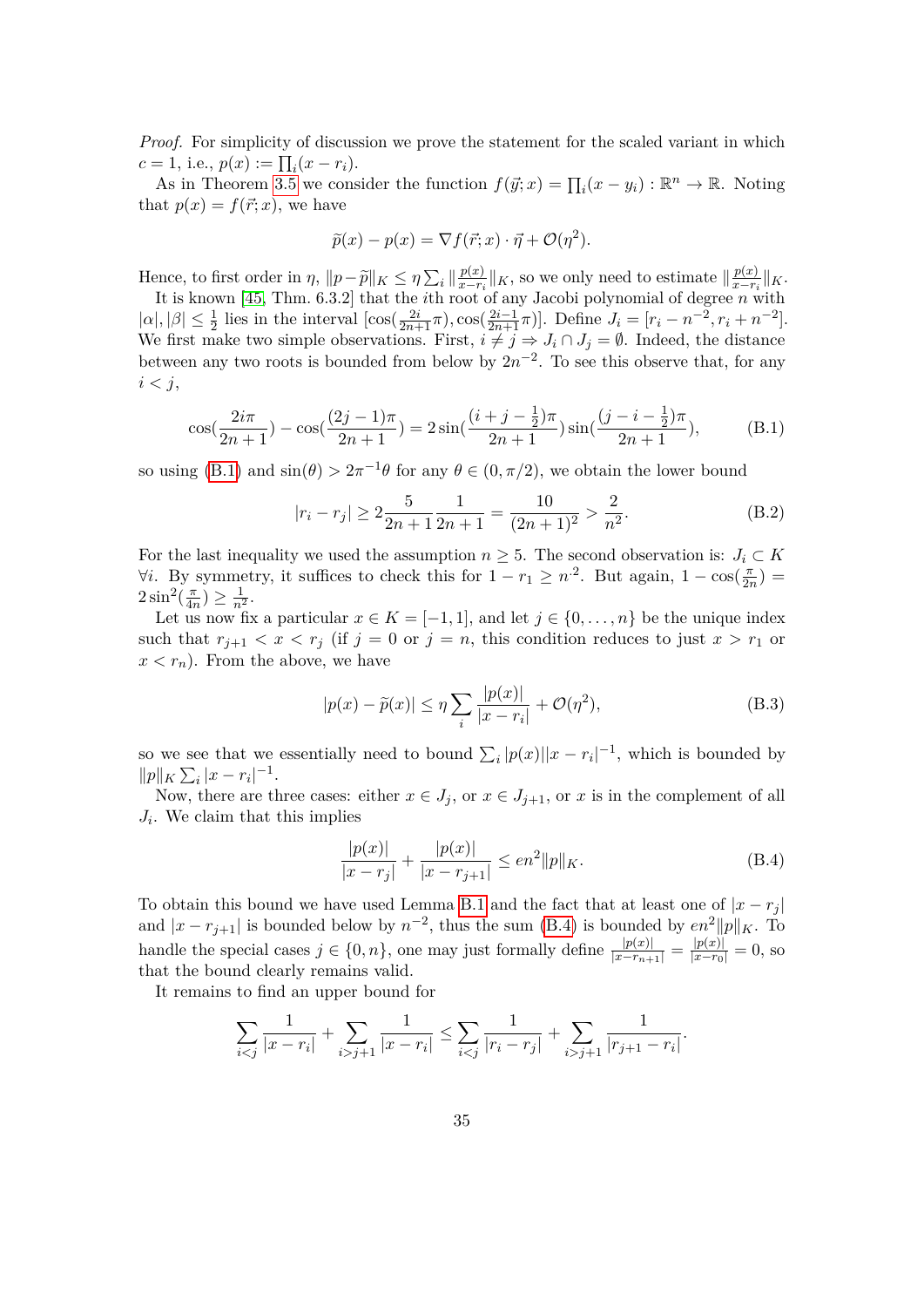To do so we use the following bounds: for  $i + j - \frac{1}{2} \leq n + \frac{1}{2}$ 2

$$
|r_i - r_j| \ge 2\frac{(i+j-\frac{1}{2})(j-i-\frac{1}{2})}{(2n+1)^2} \Rightarrow \frac{1}{|r_i - r_j|} \le \frac{(2n+1)^2}{2(i+j-\frac{1}{2})(j-i-\frac{1}{2})},
$$

and for  $i + j - \frac{1}{2} > n + \frac{1}{2}$  we have

$$
|r_i - r_j| \ge 2\frac{(2n+1-i-j+\frac{1}{2})(j-i-\frac{1}{2})}{(2n+1)^2} \Rightarrow \frac{1}{|r_i - r_j|} \le \frac{(2n+1)^2}{2(2n-i-j+\frac{3}{2})(j-i-\frac{1}{2})}.
$$

Now observe that we can split the summation (if  $2j < n+3$  the second summation is empty and the first one actually stops at  $i = j - 1$ :

$$
\sum_{i < j} \frac{1}{|r_i - r_j|} = \sum_{i=1}^{n+1-j} \frac{1}{|r_i - r_j|} + \sum_{i=n+2-j}^{j-1} \frac{1}{|r_i - r_j|},
$$

and defining  $\delta = j - i$  this can be bounded by

$$
\sum_{\delta=2j-n-1}^{j-1} \frac{(2n+1)^2}{2} \frac{1}{\delta - \frac{1}{2}} \frac{1}{2j - \delta - \frac{1}{2}} + \sum_{\delta=1}^{2j-n-2} \frac{(2n+1)^2}{2} \frac{1}{\delta - \frac{1}{2}} \frac{1}{2n + \frac{3}{2} + \delta - 2j}
$$
  

$$
\leq \frac{(2n+1)^2}{2} \left( \sum_{\delta=1}^{j-1} \frac{1}{(j+\frac{1}{2})(\delta - \frac{1}{2})} + \sum_{\delta=1}^{\infty} \frac{1}{\delta^2 - \frac{1}{4}} \right) \leq \frac{(2n+1)^2}{2} \left( \frac{4}{5} + 2 \right)
$$
  

$$
\leq \frac{35}{4} n^2.
$$

Here we have used the facts that  $\sum_{\delta=1}^{j-1} \frac{1}{(j+\frac{1}{2})(\delta-\frac{1}{2})}$  is a decreasing function of *j* on [1, ∞), and  $\sum_{\delta=1}^{\infty} \frac{1}{\delta^2 - \frac{1}{2}} = 2 \sum_{\delta=1}^{\infty} \left( \frac{1}{2\delta - 1} - \frac{1}{2\delta + 1} \right) = 2(1 \frac{1}{\delta^2 - \frac{1}{4}} = 2 \sum_{\delta=1}^{\infty} \left( \frac{1}{2\delta - 1} - \frac{1}{2\delta + 1} \right) = 2(1 - \frac{1}{3} + \frac{1}{3} - \frac{1}{5} + \frac{1}{5})$  $(\frac{1}{5} \cdots) = 2$ . By symmetry we can bound the term  $\sum_{i>j+1} \frac{1}{|r_{i+1}|}$  $\frac{1}{|r_{j+1}-r_i|}$  analogously by  $\frac{35}{4}n^2$ . Putting it all together we obtain

$$
\sum_{i} \frac{1}{|x - r_i|} \le \left( e + \frac{35}{2} \right) n^2 \le 20.22 n^2,
$$

hence together with [\(B.3\)](#page-34-2) we obtain

$$
\frac{|p(x) - \widetilde{p}(x)|}{\|p\|_K} \le 20.22n^2\eta + \mathcal{O}(\eta^2),
$$

 $\Box$ 

as required.

The assumption  $n \geq 5$  is a technical one needed to get the separation bound  $\frac{2}{n^2}$  in [\(B.2\)](#page-34-0). For  $n \geq 2$  we can obtain the bound  $\frac{1}{n^2}$ , with which we can proceed similarly to obtain a result with a slightly larger constant. However, little is lost in focusing on  $n \geq 5$ , since otherwise exact algebraic formulae for the roots are available.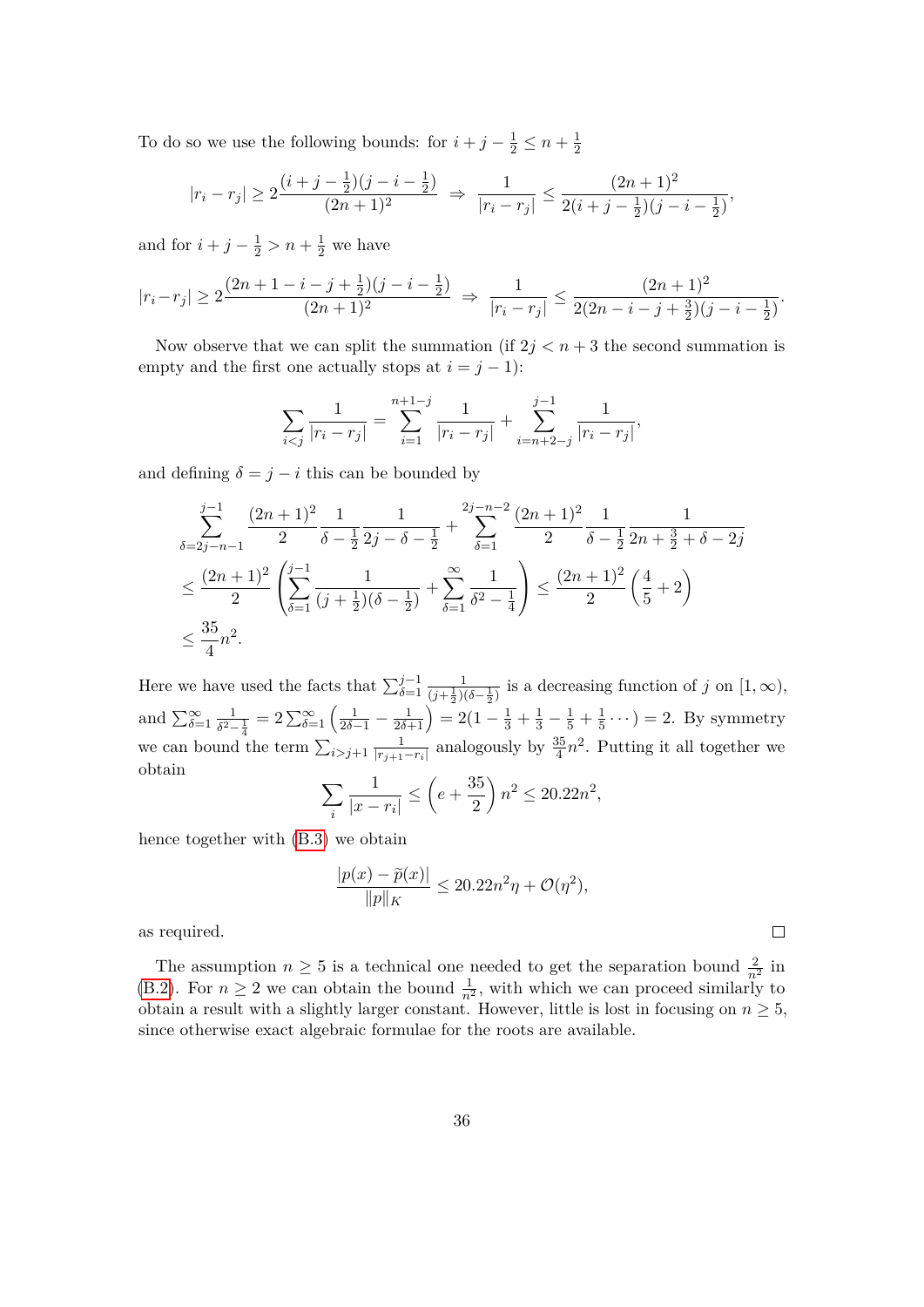### **References**

- <span id="page-36-11"></span>[1] M. Abramowitz and I. A. Stegun. *Handbook of Mathematical Functions: with Formulas, Graphs, and Mathematical Tables*. Number 55. Courier Dover Publications, 1972.
- <span id="page-36-13"></span>[2] R. A. Adams and J. J. F. Fournier. *Sobolev Spaces*. Academic Press, New York, 1975.
- <span id="page-36-12"></span>[3] D. E. Amos. Algorithm 610: A portable FORTRAN subroutine for derivatives of the psi function. *ACM Trans. Math. Softw.*, 9(4):494–502, December 1983.
- <span id="page-36-14"></span>[4] V. I. Arnold. On matrices depending on parameters. *Russian Mathematical Surveys*, 26(2):29–43, 1971.
- <span id="page-36-5"></span>[5] J. L. Aurentz, R. Vandebril, and D. S. Watkins. Fast computation of roots of Companion, Comrade, and related matrices. *BIT*, 54(1):85–111, 2014.
- <span id="page-36-10"></span>[6] S. Barnett. *Polynomials and Linear Control Systems*. Marcel Dekker Inc., 1983.
- <span id="page-36-2"></span>[7] D. A. Bini and G. Fiorentino. Design, analysis, and implementation of a multiprecision polynomial rootfinder. *Numer. Algorithms*, 23(2–3):127–173, 2000.
- <span id="page-36-6"></span>[8] D. Bini, L. Gemignani, and V. Y. Pan. Fast and stable QR eigenvalue algorithms for generalized companion matrices and secular equations. *Numer. Math.*, 100:373–408, 2005.
- <span id="page-36-7"></span>[9] D. Bini, L. Gemignani, and V. Y. Pan. Fast QR eigenvalue algorithms for Hessenberg matrices which are rank-one perturbations of unitary matrices. *SIAM J. Matrix Anal. Appl.*, 29(2):556–585, 2007.
- <span id="page-36-3"></span>[10] D. A. Bini and L. Robol. Solving secular and polynomial equations: A multiprecision algorithm. *J. Comput. Appl. Math.*, 2013.
- <span id="page-36-1"></span>[11] D. A. Bini. Numerical computation of polynomial zeros by means of Aberth's method. *Numer. Algorithms*, 13(2):179–200, 1996.
- <span id="page-36-8"></span>[12] P. Boito, Y. Eidelman, and L. Gemignani. Implicit QR for companion-like pencils. *arXiv preprint 1401.5606*, 2014.
- <span id="page-36-9"></span>[13] P. Boito, Y. Eidelman, and L. Gemignani. Implicit QR for rank-structured matrix pencils. *BIT*, 54(1):85–111, 2014.
- <span id="page-36-4"></span>[14] J. P. Boyd. Computing real roots of a polynomial in Chebyshev series form through subdivision. *Appl. Numer. Math.*, 56:1077–1091, 2006.
- <span id="page-36-0"></span>[15] C. A. Boyer. *A History of Mathematics*. Wiley, 1968.
- <span id="page-36-15"></span>[16] E. W. Cheney. *Introduction to Approximation Theory*. Chelsea, New York, second edition, 1982.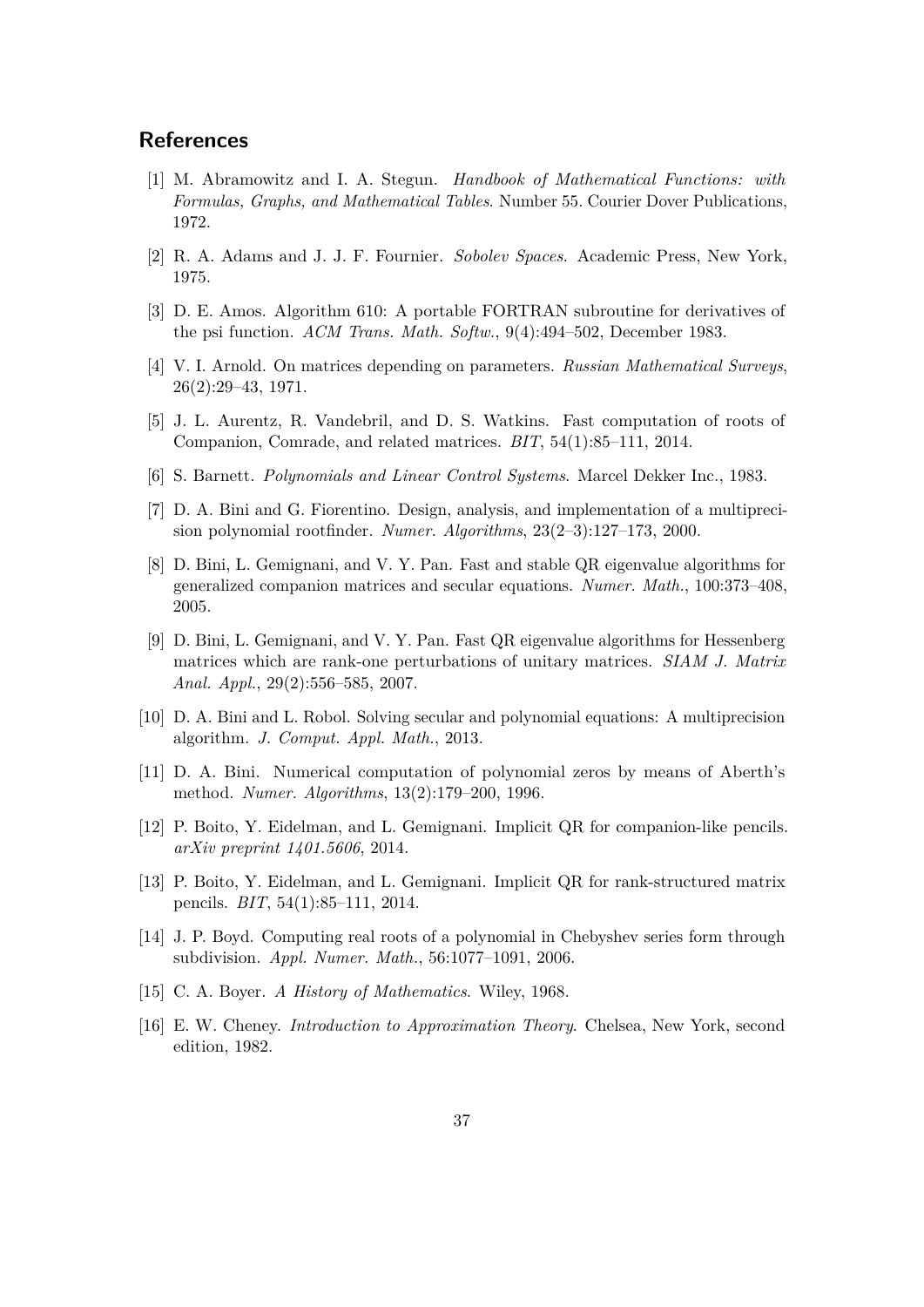- <span id="page-37-8"></span>[17] D. A. Cox, J. Little, and D. O'Shea. *Using Algebraic Geometry*, volume 185 of *Graduate Texts in Mathematics*. Springer, New York, second edition, 2005.
- <span id="page-37-15"></span>[18] D. Day and L. Romero. Roots of polynomials expressed in terms of orthogonal polynomials. *SIAM J. Matrix Anal. Appl.*, 43(5):1969–1987, 2005.
- <span id="page-37-14"></span>[19] F. De Terán, F. M. Dopico, and D. S. Mackey. Fiedler companion linearizations and the recovery of minimal indices. *SIAM J. Matrix Anal. Appl.*, 31(4):2181–2204, 2009/10.
- <span id="page-37-5"></span>[20] F. De Terán, F. M. Dopico, and J. Pérez. Backward stability of polynomial rootfinding using fiedler companion matrices. MIMS EPrint 2014.38, 2014. preprint.
- <span id="page-37-4"></span>[21] A. Edelman and H. Murakami. Polynomial roots from companion matrix eigenvalues. *Math. Comp.*, 64(210):763–776, 1995.
- <span id="page-37-6"></span>[22] C. Effenberger and D. Kressner. Chebyshev interpolation for nonlinear eigenvalue problems. *BIT*, 52:933–951, 2012.
- <span id="page-37-12"></span>[23] G. H. Golub and J. H. Welsch. Calculation of Gauss quadrature rules. *Math. Comp.*, 23(106):221–230, 1969.
- <span id="page-37-3"></span>[24] G. H. Golub and C. F. Van Loan. *Matrix Computations*. The Johns Hopkins University Press, 4th edition, 2012.
- <span id="page-37-0"></span>[25] I. J. Good. The colleague matrix, a Chebyshev analogue of the companion matrix. *The Quarterly Journal of Mathematics*, 12(1):61–68, 1961.
- <span id="page-37-10"></span>[26] N. J. Higham. *Accuracy and Stability of Numerical Algorithms*. SIAM, Philadelphia, 1996.
- <span id="page-37-9"></span>[27] R. A. Horn and C. R. Johnson. *Matrix Analysis*. Cambridge University Press, second edition, 2012.
- <span id="page-37-11"></span>[28] E. K. Ifantis and P. D. Siafarikas. Perturbation of the coefficients in the recurrence relation of a class of polynomials. *J. Comput. Appl. Math.*, 57(1):163–170, 1995.
- <span id="page-37-2"></span>[29] M. Jenkins and J. Traub. A three-stage variable-shift iteration for polynomial zeros and its relation to generalized Rayleigh iteration. *Numer. Math.*, 14(3):252–263, 1970.
- <span id="page-37-7"></span>[30] G. F. Jónsson and S. Vavasis. Solving polynomials with small leading coefficients. *SIAM J. Matrix Anal. Appl.*, 26(2):400–414, 2004.
- <span id="page-37-1"></span>[31] I. O. Kerner. Ein Gesamtschrittverfahren zur Berechnung der Nullstellen von Polynomen. *Numer. Math.*, 8(3):290–294, 1966.
- <span id="page-37-13"></span>[32] J. M. Lee. *Introduction to Smooth Manifolds*. Springer, 2003.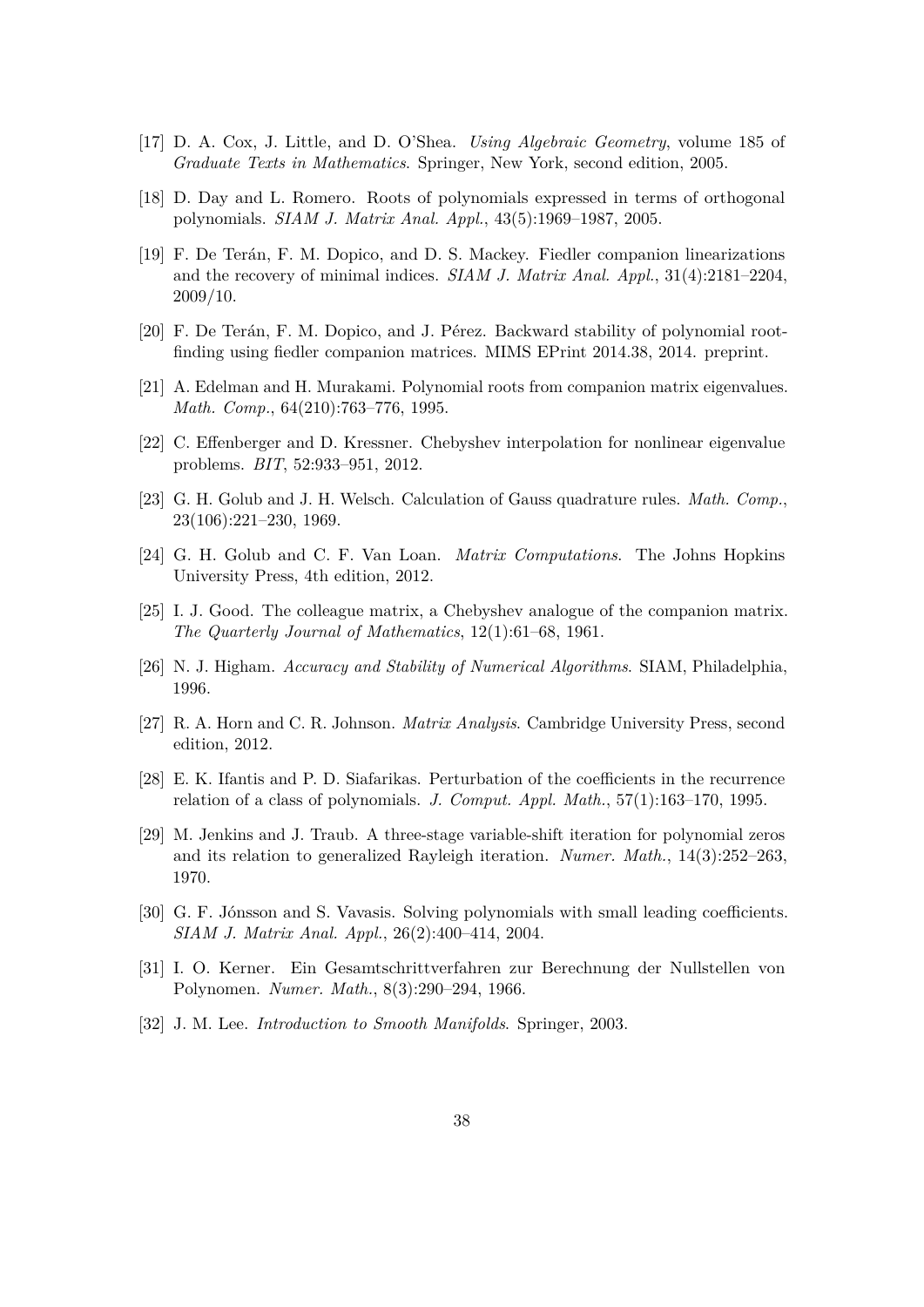- <span id="page-38-4"></span>[33] D. Lemonnier and P. Van Dooren. Optimal scaling of companion pencils for the QZ algorithm. In *Proceedings SIAM Applied Linear Algebra Conference*, 2003.
- <span id="page-38-9"></span>[34] E. Leopold. Perturbed recurrence relations. *Numer. Algorithms*, 33(1-4):357–366, 2003.
- <span id="page-38-10"></span>[35] F. Marcellán, J. S. Dehesa, and A. Ronveaux. On orthogonal polynomials with perturbed recurrence relations. *J. Comput. Appl. Math.*, 30(2):203–212, 1990.
- <span id="page-38-13"></span>[36] J. C. Mason and D. C. Handscomb. *Chebyshev Polynomials*. CRC Press, 2010.
- <span id="page-38-12"></span>[37] NAG Ltd. *The NAG C Library Manual, Mark 7*. The Numerical Algorithms Group, 2002. <http://www.nag.co.uk/numeric/cl/manual/pdf/G05/g05cac.pdf> and <http://www.nag.co.uk/numeric/fl/manual/pdf/G05/g05kaf.pdf>.
- <span id="page-38-6"></span>[38] Y. Nakatsukasa, V. Noferini, and A. Townsend. Vector spaces of linearizations for matrix polynomials: a bivariate polynomial approach. *The Mathematical Institute, University of Oxford, Eprints Archive 1638*, 2013.
- <span id="page-38-15"></span>[39] Y. Nakatsukasa, V. Noferini, and A. Townsend. Computing the common zeros of two bivariate functions via Bézout resultants. *Numer. Math.*, 2014. to appear.
- <span id="page-38-7"></span>[40] V. Noferini and F. Poloni. Duality of matrix pencils, Wong chains and linearizations. 2014. Preprint, submitted.
- <span id="page-38-0"></span>[41] V. Y. Pan. Solving a polynomial equation: Some history and and recent progress. *SIAM Rev.*, 39(2):187–200, 1997.
- <span id="page-38-3"></span>[42] V. Y. Pan. Approximating complex polynomial zeros: Modified Weyl's quadtree construction and improved Newton's iteration. *Journal of Complexity*, 16(1):213–264, 2000.
- <span id="page-38-14"></span>[43] B. N. Parlett and C. Reinsch. Balancing a matrix for calculation of eigenvalues and eigenvectors. *Numer. Math.*, 13(4):293–304, 1969.
- <span id="page-38-11"></span>[44] G. W. Stewart and J.-G. Sun. *Matrix Perturbation Theory (Computer Science and Scientific Computing)*. Academic Press, 1990.
- <span id="page-38-8"></span>[45] G. Szegő. *Orthogonal polynomials*. AMS Colloquium Publications, 1992.
- <span id="page-38-5"></span>[46] F. Tisseur. Backward error and condition of polynomial eigenvalue problems. *Linear Algebra Appl.*, 309(1):339–361, 2000.
- <span id="page-38-2"></span>[47] L. N. Trefethen. *Approximation Theory and Approximation Practice*. SIAM, Philadelphia, 2013.
- <span id="page-38-1"></span>[48] L. N. Trefethen et al. *Chebfun Version 5*. The Chebfun Development Team, 2014. http://www.maths.ox.ac.uk/chebfun/.